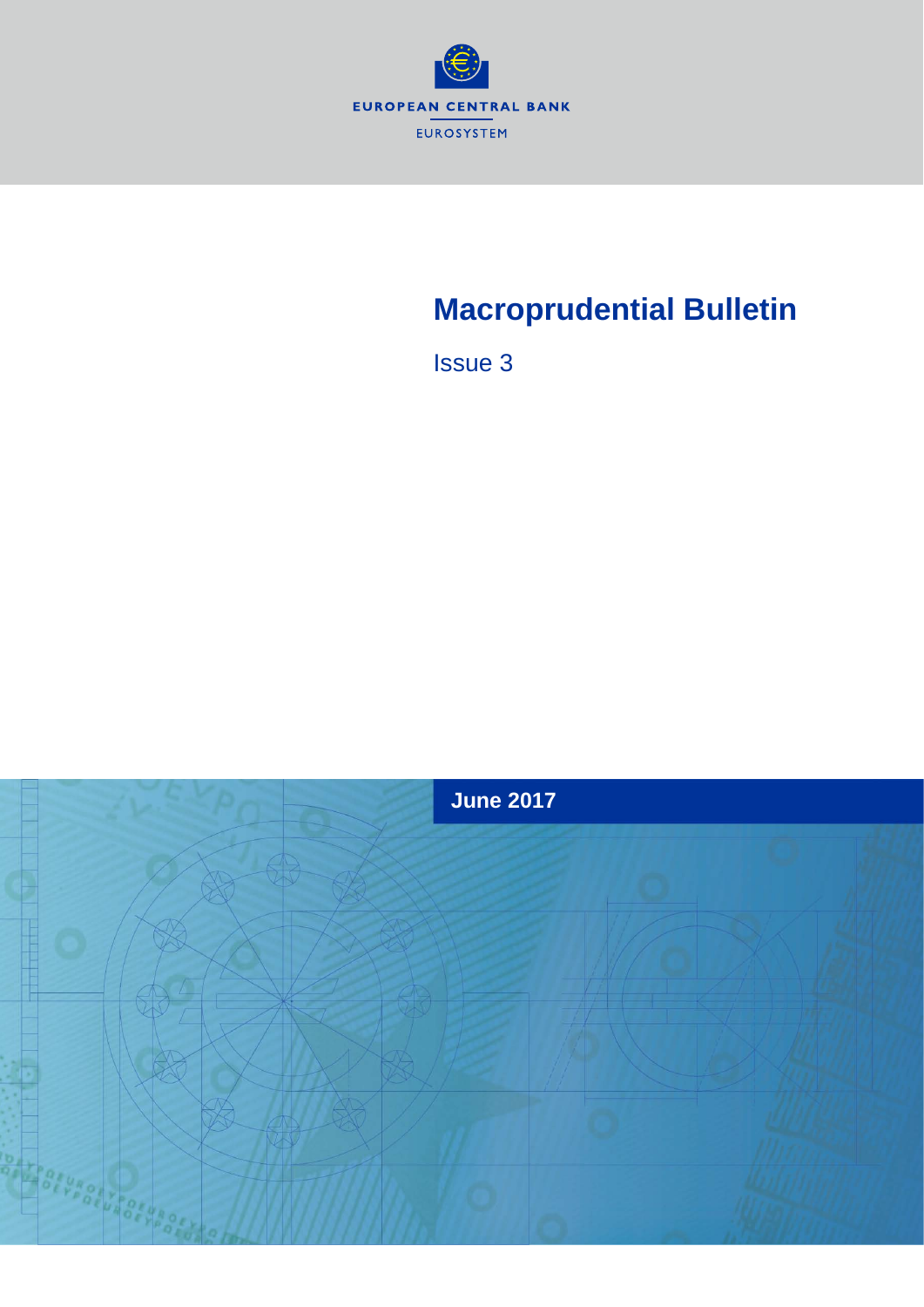# **Contents**

## **Foreword**

# **Chapter 1 – Topical issue [ECB floor methodology for setting the capital buffer for an identified](#page-3-0)  [Other Systemically Important Institution \(O-SII\)](#page-3-0)**

CRD IV specifies that O-SIIs may be required to maintain additional buffer requirements between 0% and 2% of risk-weighted assets as part of the combined buffer requirements. To inform the calibration of these additional buffer requirements, the ECB O-SII methodology allocates O-SIIs into one of four categories of systemic importance ("buckets"), whereby each bucket is associated with a specific O-SII buffer rate that should be considered as a floor. The floor methodology forms part of the analysis which the ECB conducts when assessing O-SII buffer rates implemented by national authorities in countries under ECB Banking Supervision and has been used for benchmarking O-SII buffer rates from June 2016 onward.

# **Chapter 2 – Macroprudential policy analysis and tools [Stress test quality assurance from a top-down perspective](#page-11-0)**

Stress tests have become an important tool for both microprudential and macroprudential purposes. This article describes how the stress test quality assurance process at the ECB benefited from using part of a top-down model toolkit developed for macroprudential purposes (STAMP€). The article concludes that topdown benchmarks are a useful component of the quality assurance stress test process, as they help ensure a level-playing field by providing a model-based view which is forward-looking and scenario-specific.

## **Chapter 3 – Macroprudential regulatory issues**

# **Exposure of the European Deposit Insurance Scheme (EDIS) to bank failures and the benefits of risk-based contributions**

The EDIS proposed in November 2015 by the European Commission is the third, necessary pillar of the banking union. This chapter offers some quantitative analysis on EDIS capacity and deposit insurance risk-based contributions. The results indicate that a fully-funded European Deposit Insurance Fund (DIF) would be sufficient to cover pay-outs in a non-systemic crisis, which is by design a goal of a deposit insurance scheme. However, other safety net tools are necessary to deal with systemic crises. There would also be no unwarranted systematic crosssubsidisation within EDIS in the sense of some banking systems systematically contributing less than they would benefit from the Fund.

### **Annex – [Macroprudential policy measures at country level](#page-33-0)**

### **[Glossary](#page-38-0)**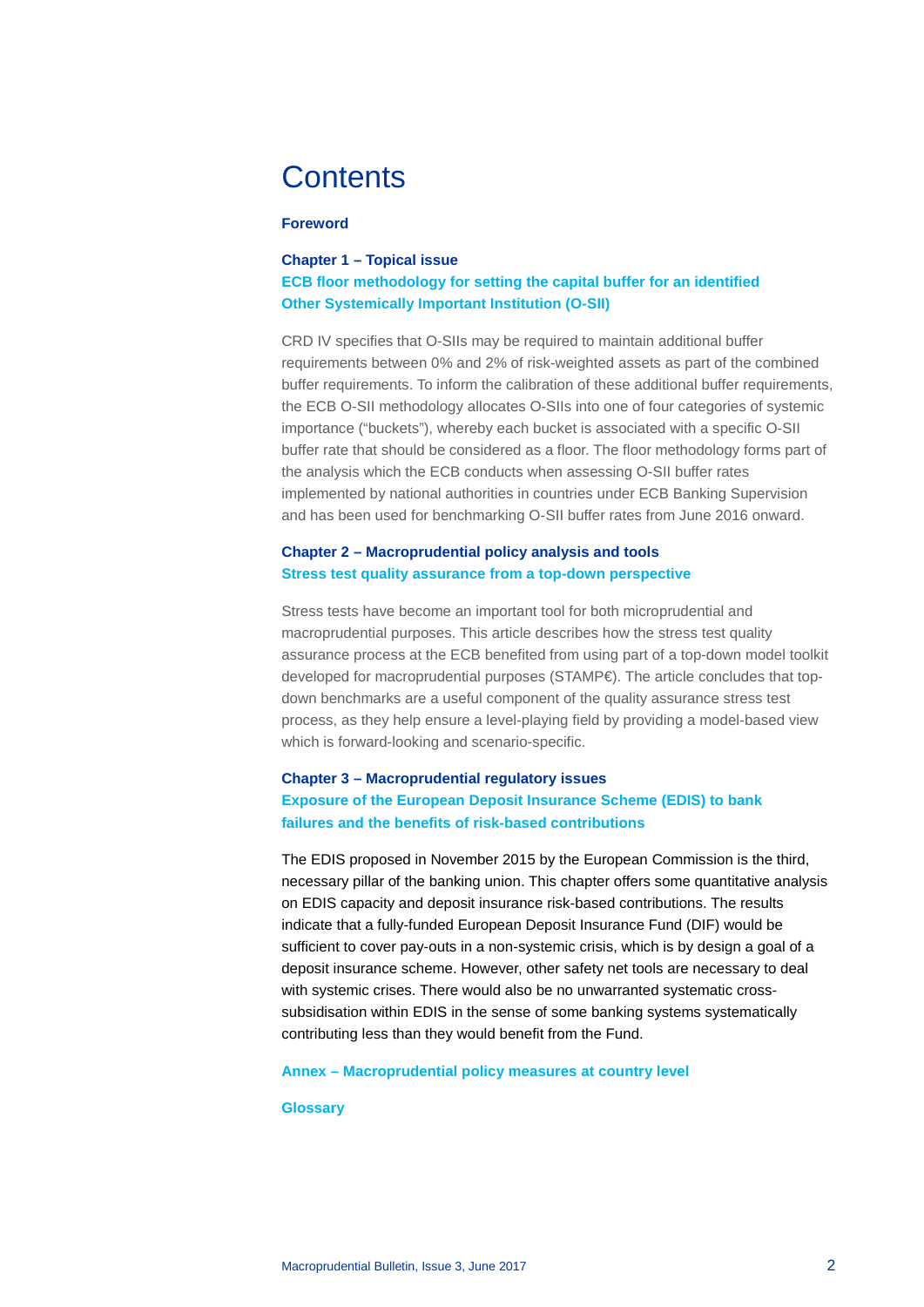# Foreword



ECB Vice-President Vítor Constâncio

**The biannual ECB Macroprudential Bulletin aims to increase awareness of and enhance transparency regarding the ECB's macroprudential policy work**. With this intention in mind, the third issue of the Macroprudential Bulletin provides insights into the ECB's macroprudential tools and its thinking on macroprudential issues.

**The first chapter describes the ECB floor methodology for setting the O-SII capital buffer** that each identified O-SII is required to maintain. The ECB O-SII methodology provides input to national authorities for their assessment of the level of O-SII buffers, informs them about possible outliers relative to their peers within the Single Supervisory Mechanism (SSM) and fosters a discussion of the possible need for corrective policy actions. Following the implementation of the ECB methodology in June 2016, every notification from countries under ECB Banking Supervision regarding an O-SII buffer was benchmarked against the ECB floor methodology.

**Chapter 2 of this Macroprudential Bulletin describes quality assurance as part of the 2016 Stress Test Exercise.** Stress testing has recently gained importance as a tool for both microprudential and macroprudential purposes. This chapter focuses on the quality assurance process from a top-down perspective using part of a model toolkit developed for macroprudential purposes (STAMP€). Top-down models could be a useful component of the quality assurance stress test process, as they help ensure a level-playing field and a sufficient degree of rigour by providing modelbased benchmarks.

**The last chapter develops some quantitative analysis regarding the EDIS, the third pillar of the Banking Union.** First, it quantifies the exposure of a fully mutualised EDIS to bank failures, examining how the European deposit insurance fund, with a target size of 0.8% of covered deposits of participating banking systems, would be affected under different stress and bail-in scenarios. Second, the chapter provides a quantitative analysis of how the calibration of risk-based contributions affects the distribution of contributions across countries. Third, the analysis verifies the possible existence of cross-subsidies between banking sectors in different Member States.

As in previous issues, this Macroprudential Bulletin ends with an **overview of recent announcements relating to macroprudential instruments** in the euro area. However, the overview tables showing all macroprudential measures at a glance are now provided on the [ECB website,](https://www.ecb.europa.eu/pub/fsr/html/measures.en.html) where they will be updated on a quarterly basis.

Finally, if you are interested in being **notified of the latest publication of the Macroprudential Bulletin**, please send us an email at [ECB.macroprudential.bulletin@ecb.europa.eu.](mailto:ECB.macroprudential.bulletin@ecb.europa.eu)

Vítor Constâncio Vice-President of the European Central Bank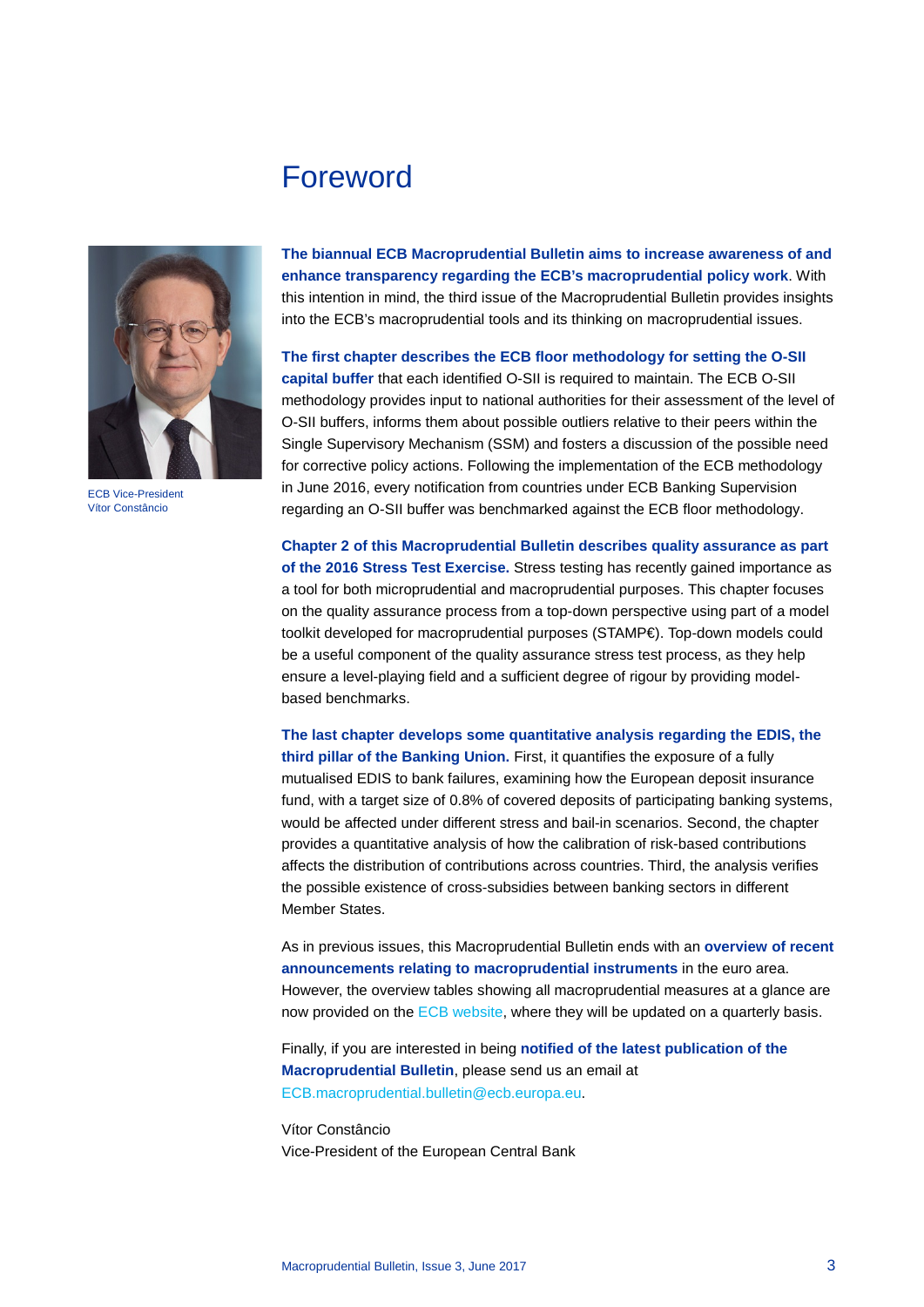<span id="page-3-0"></span>Chapter 1 – Topical issue – ECB floor methodology for setting the capital buffer for an identified Other Systemically Important Institution  $(O-SII)^1$  $(O-SII)^1$ 

*This chapter describes the ECB floor methodology for setting the O-SII capital buffer that each identified O-SII is required to maintain. This methodology forms part of the analysis which the ECB conducts when assessing the O-SII buffers set by national authorities in the SSM area. The ECB O-SII floor methodology is based on banks' systemic importance score and allocates each bank to one of four categories of systemic importance ("buckets"), whereby each bucket is associated with a specific O-SII buffer rate that should be considered as a floor. This floor buffer rate forms the*  basis of a discussion between the ECB and national authorities on the overall *assessment of an O-SII buffer, taking into account the information provided by national authorities and national specificities. At the same time, the ECB O-SII methodology provides input to national authorities, informs them about possible outliers relative to their peers within the SSM and fosters a discussion of the possible need for corrective policy actions.* 

*The ECB floor methodology for setting the O-SII capital buffer builds on the following principles and assumptions:*

- *The framework provides a floor to O-SII capital buffers set by National Designated Authorities (NDA).*
- *A bucketing approach rather than a continuous function approach is adopted to ensure the simplicity and robustness of the framework.*
- *Banks are allocated to buckets based on scores computed on the basis of the European Banking Authority's (EBA) O-SII identification framework. A total of four buckets with buffer increments of 25 basis points avoids excessive variability and minimises cliff effects.*
- *The calibration of the buffer for the first bucket is non-zero in order to account for the externalities which an O-SII could exert on the domestic economy in the case of failure or distress.*

*Following the implementation of the ECB methodology in June 2016, every notification from countries under ECB Banking Supervision of an O-SII buffer was benchmarked against the ECB O-SII methodology.* 

<span id="page-3-1"></span> <sup>1</sup> Prepared by Behn, M., Cappelletti, G., Kaltwasser, P., Kolb, M., Pawlikowski, A., Tracol, K., Salleo, C., and van der Kraaij, A.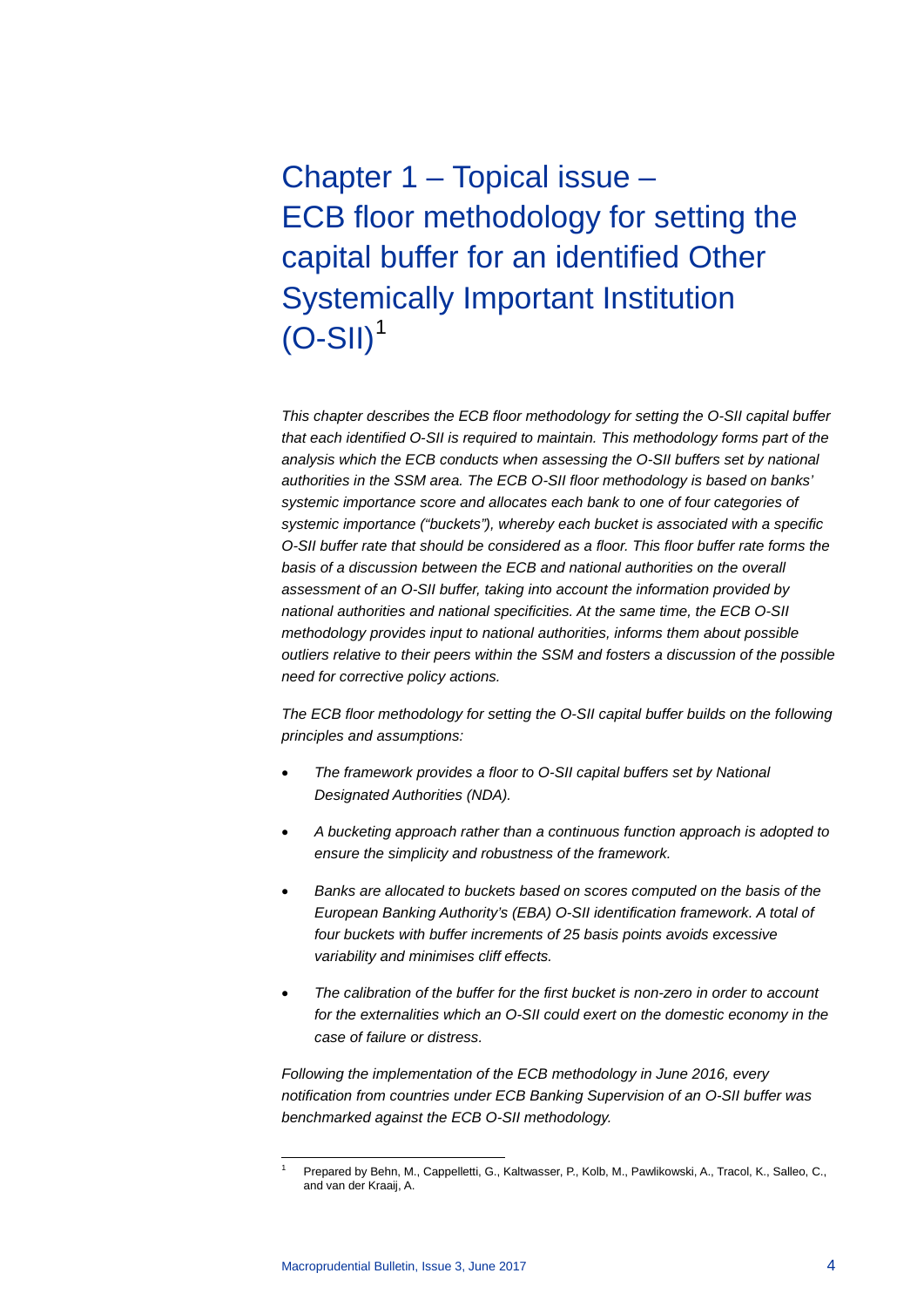# 1 Introduction

In October 2012 the Basel Committee on Bank Supervision (BCBS) published its framework for dealing with domestic systemically important banks (D-SIB). The Basel framework proposes to apply additional buffer requirements to such institutions – thus strengthening their capacity to absorb losses – in order to account for the externalities which they could exert on the domestic economy in the case of failure or distress.<sup>[2](#page-4-0)</sup>

The EU implemented the Basel D-SIB framework in Capital Requirements Directive 2013/36/EU (CRD IV), referring to "other systemically important institutions (O-SIIs)" which are of systemic importance for "the economy of the Union or the relevant Member State". Hence, the identification of O-SIIs takes a more narrow perspective compared with the identification of global systemically important institutions (G-SIIs) whose systemic importance is assessed at the global level.

O-SIIs may be required to maintain additional buffer requirements from 0% to 2% of risk-weighted assets (RWA) as part of the combined buffer requirements. This requirement must be met through Common Equity Tier 1 (CET1) capital in addition to minimum Pillar 1 and Pillar 2 requirements.

This chapter describes the ECB floor methodology for setting the O-SII capital buffer for each O-SII identified in the SSM, and is structured as follows. First, we provide a short description of the O-SII buffer framework and the role of the ECB. Second, we present the principles and assumptions underlying the ECB floor methodology, including the four categories of systemic importance, their O-SII buffer calibration and phase-in period. We conclude with the results of the 2016 annual review of O-SII buffers.

# 2 Macroprudential tasks within the SSM and the role of the **ECB**

CRD IV entrusts national authorities with the task of applying additional capital buffer requirements to O-SIIs. As with other measures enshrined in European legislation, the ECB can subsequently "top up" these buffer requirements. That is to say, the ECB can decide to impose stricter requirements but cannot scale down the O-SII buffer requirements already implemented by national authorities under Article 5 of the SSM Regulation.<sup>[3](#page-4-1)</sup>

In compliance with the provisions laid down in Article 131 of the CRD IV, national authorities in the EU undertake an annual assessment of O-SII buffer requirements for systemically important institutions operating within their jurisdictions. Before

<span id="page-4-0"></span> <sup>2</sup> See Basel Committee on Bank Supervision (2012), *A framework for dealing with domestic systemically important banks*, Bank for International Settlements, October 2012.

<span id="page-4-1"></span>Council Regulation (EU) No 1024/2013 of 15 October 2013 conferring specific tasks on the European Central Bank concerning policies relating to the prudential supervision of credit institutions (OJ L 287, 29.10.2013, p. 63).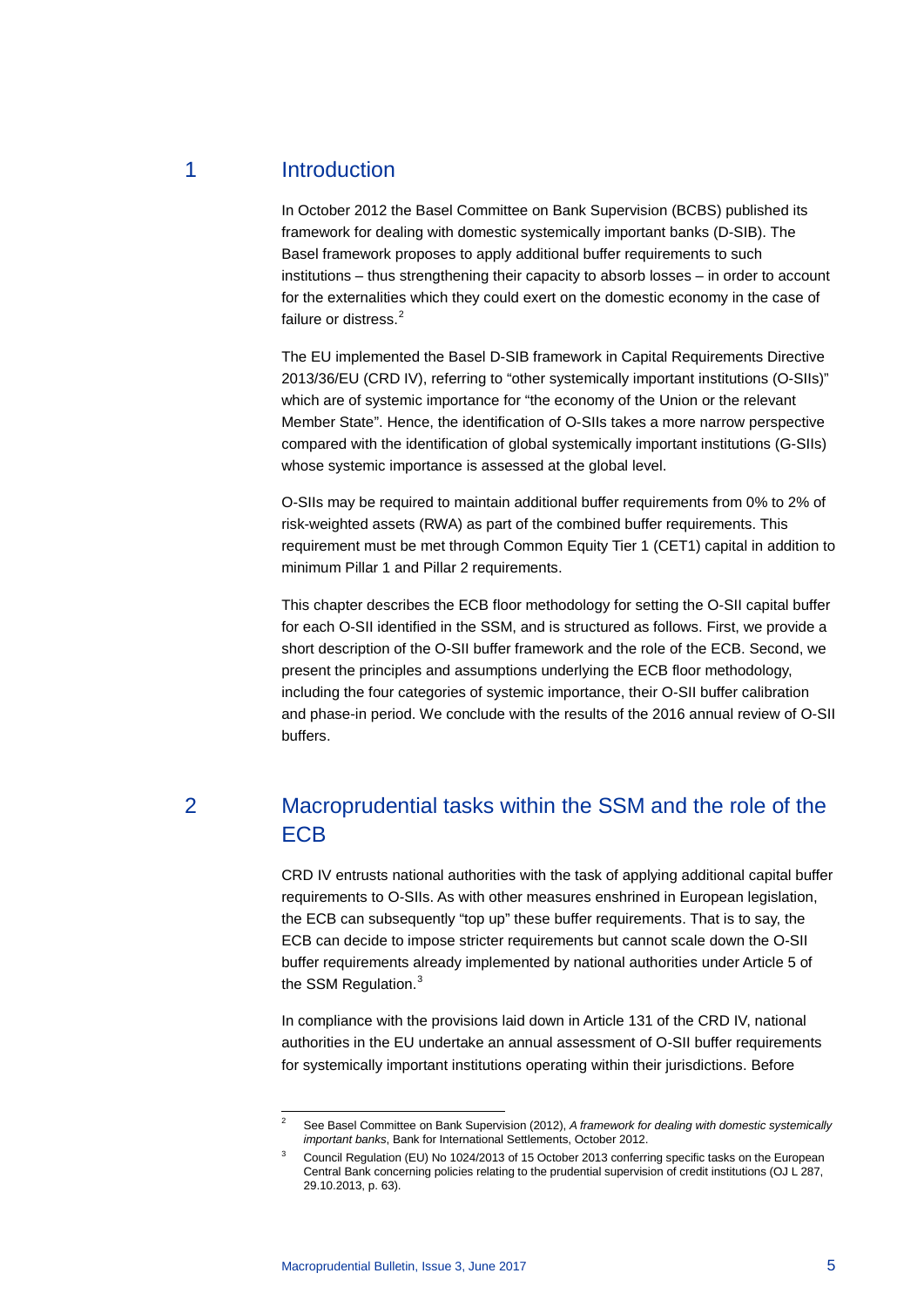taking a final decision implementing the outcome of this annual assessment process, national authorities notify the ECB and – if the ECB objects to the planned decision – duly consider the ECB's reasons prior to proceeding. A similar requirement applies to the ECB, which is required to notify its intentions to national authorities if it wants to "top-up" macroprudential measures.[4](#page-5-0)

The annual O-SII buffer assessment process comprises two main steps: first, identifying the O-SIIs within each jurisdiction and, second, assigning bank-specific O-SII buffer requirements to the institutions identified in the first step. For the identification of O-SIIs, national authorities have followed the EBA Guidelines on criteria for the assessment of O-SIIs<sup>[5](#page-5-1)</sup>, which specify a methodology based on a systemic importance score (summarising the institution's size, importance, complexity/cross-border activity, and interconnectedness). The EBA Guidelines are, however, silent with respect to the assignment of buffer rates to identified O-SIIs, and consequently the approaches used to calibrate O-SII buffers differ across jurisdictions. In particular, the measures adopted by Member States vary in a number of aspects relating to their design (buffer calibration, phase-in arrangements) and execution (including the timing of the decision-making).

The ECB, in line with its macroprudential mandate and responsibilities, analyses the proposed O-SIIs buffers to ensure that relevant systemic or macroprudential risks are addressed in a consistent manner within and across the SSM Member States. To this end, the ECB – in collaboration with national authorities – has developed a common methodology to set a floor for the O-SII capital buffers of systemically important institutions in the SSM area.

# 3 A methodology for assessing O-SII buffer calibrations

# 3.1 Assumptions underlying the ECB O-SII floor methodology

The ECB floor methodology for setting O-SII buffer requirements is based on the following principles and assumptions:

The methodology provides a floor for the O-SII buffers set by NDAs. This floor buffer rate forms the basis of a discussion between the ECB and national authorities on the overall assessment of an O-SII buffer, taking into account the information provided by national authorities and national specificities. At the same time, the ECB O-SII methodology provides input to national authorities, informs them about possible outliers relative to their peers within the SSM and fosters a discussion of the possible need for corrective policy actions.

The reciprocal notification requirements between national authorities and the ECB are regulated in Article 5 of the SSM Regulation.

<span id="page-5-1"></span><span id="page-5-0"></span><sup>5</sup> Guidelines on the criteria to determine the conditions of application of Article 131(3) of Directive 2013/36/EU (CRD) in relation to the assessment of other systemically important institutions (O-SIIs). EBA/GL/2014/10, 16 December 2014.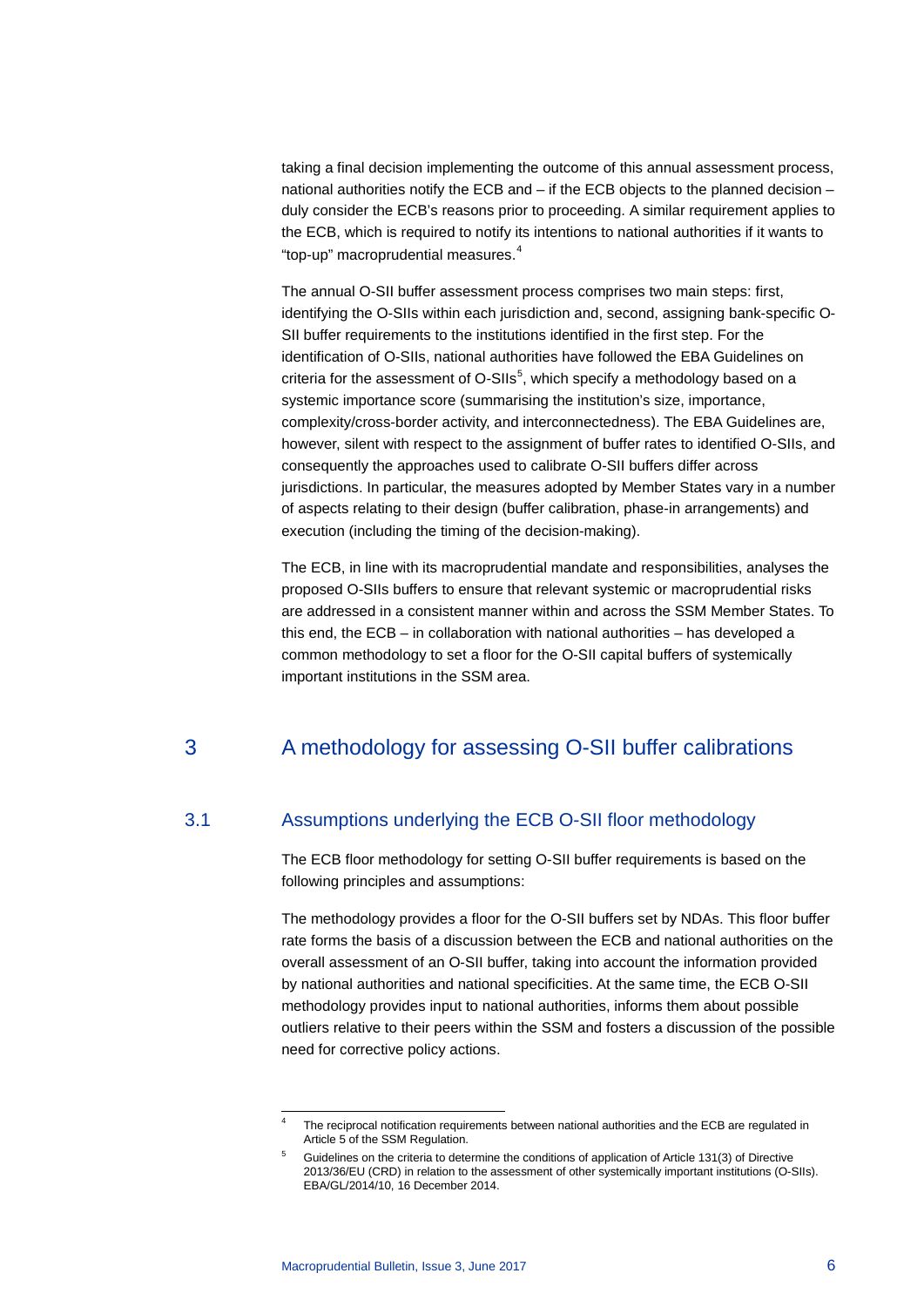The methodology relies on different categories of systemic importance – a bucketing approach – rather than a continuous function approach. Such a bucketing approach ensures simplicity and robustness and is similar to the bucketing approach used by the BCBS for the G-SIB framework. A total of four buckets with buffer increments set at 25 basis points avoids excessive variability and minimises cliff effects. The calibration of the buffer for the first bucket is non-zero, in order to account for the externalities which an O-SII could exert on the domestic economy in case of failure or distress.

The scores used to allocate banks to the four buckets are based on the scores computed in accordance with the EBA O-SII identification framework. Using the EBA O-SII scoring methodology allows for a harmonised approach to measures of systemic relevance across the SSM and the EU as a whole.

The designation of global systemically important institutions (G-SII) and the corresponding setting of G-SII buffer requirements are done independently of the setting of O-SII buffer requirements. In the case of banks subject to both a G-SII and an O-SII buffer, the higher of the two applies. The O-SII buffer is therefore not capped by the G-SII buffer as the reference for systemic relevance for the latter is the global financial system and not the financial system of the EU or the Member State.

# 3.2 Sorting banks into categories of systemic importance

Banks are sorted into one of the four categories of systemic importance (buckets) based on their systemic importance score. The systemic importance score is calculated according to the methodology defined in EBA/GL/2014/10 for the identification of O-SIIs, on the basis of the following indicators.

### **Table 1**

EBA indicators

| <b>Criterion</b>                                                           | <b>Indicators</b>                                                                                                                           |
|----------------------------------------------------------------------------|---------------------------------------------------------------------------------------------------------------------------------------------|
| <b>Size</b>                                                                | <b>Total Assets</b>                                                                                                                         |
| Importance (including substitutability/financial system<br>infrastructure) | Value of domestic payment transactions<br>Private sector deposits from depositors in the EU<br>Private sector loans to recipients in the EU |
| <b>Complexity/cross-border activity</b>                                    | Value of OTC derivatives (notional)<br>Cross-jurisdictional liabilities<br>Cross-jurisdictional claims                                      |
| <b>Interconnectedness</b>                                                  | Intra-financial system liabilities<br>Intra-financial system assets<br>Outstanding debt securities                                          |

Source: EBA.

The EBA systemic importance score for bank *i* in country *k* is defined as:

 $Score_{i,k} = 0.25 \times Subscore(Size)_{i,k} + 0.25 \times Subscore(Importance)_{i,k} + 0.25 \times$  $Subscore(Complexity)_{i,k} + 0.25 \times Subscore(Interconnectedness)_{i,k},$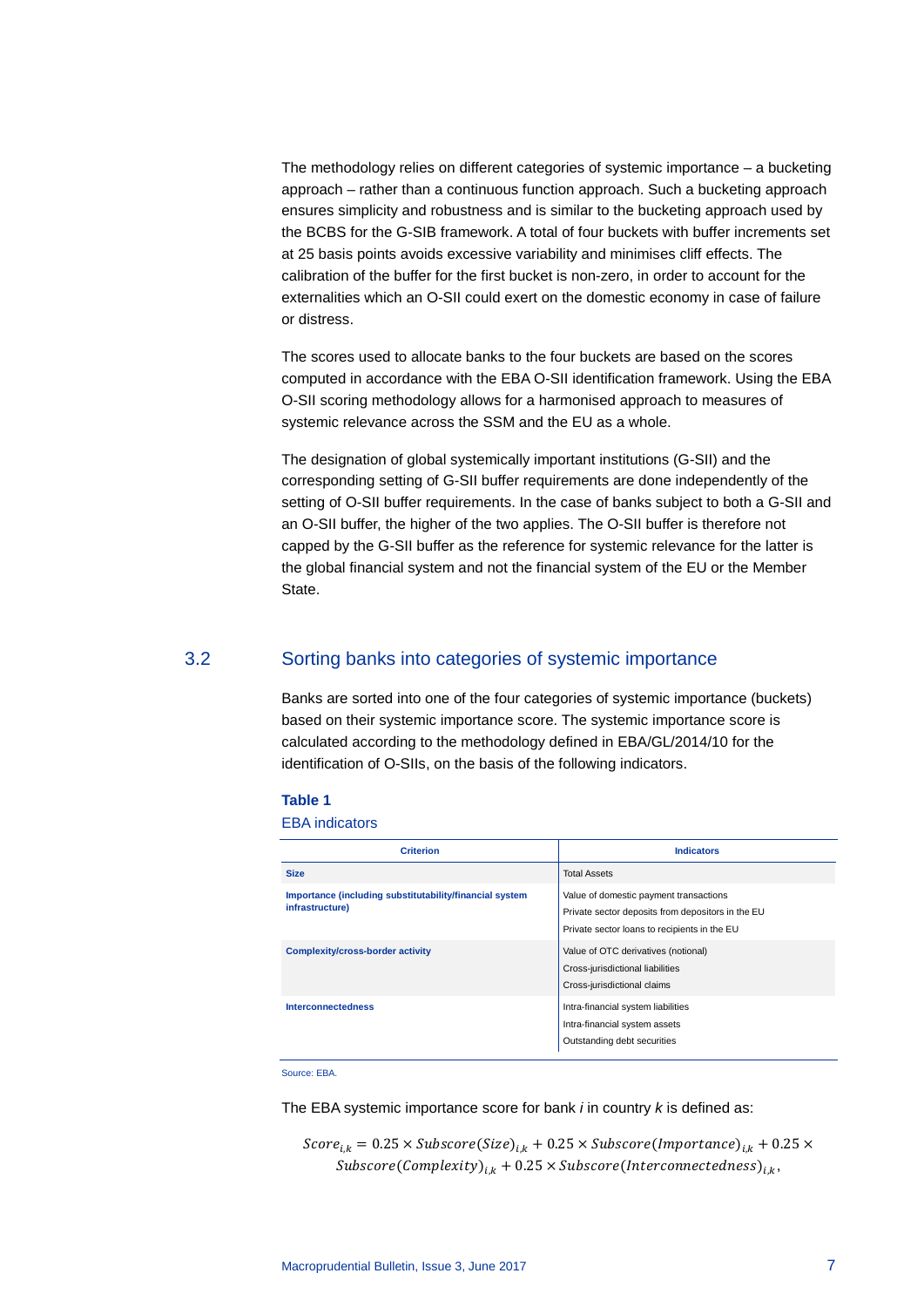where the subscores for each category are the simple average of the indicator scores in the category. Indicator scores are calculated by dividing the indicator value of each institution by the aggregate total of the respective indicator values of all institutions in the Member State. Hence, the EBA systemic importance score measures the systemic importance of individual institutions relative to the other institutions in the relevant jurisdiction.

Since the EBA Guidelines address only the identification of O-SIIs, and not buffer calibration or bucketing structures, a methodology is required to group the identified O-SIIs into the four buckets associated with different buffer rates. The ECB O-SII methodology relies on a cluster analysis to define the bucket thresholds. The cluster analysis is run on the subset of banks with an overall systemic importance score higher than 350 bps, which is the predetermined threshold defined by the EBA Guidelines.<sup>[6](#page-7-0)</sup> To ensure the robustness of the clustering with respect to underlying assumptions and different specifications, alternative clustering methodologies are employed in the grouping of institutions. In particular, the k-means method aims to partition the points into four groups such that the sum of squares from points to the assigned cluster centres is minimised. Hierarchical clustering assigns each object to its own cluster and then proceeds iteratively, at each stage joining the two most similar clusters, and continues until there is just a single cluster. The Jenks natural breaks classification method seeks to reduce variance within clusters and maximise variance between clusters, while the Fisher's natural breaks classification improves on the Jenks algorithm to minimise variability within clusters. All of the different clustering methodologies assume four buckets, in line with the general principles and assumptions underlying the ECB framework.

### **Table 2**

| <b>Bucket</b> | <b>Score range</b> | <b>Floor for O-SII buffer</b> |
|---------------|--------------------|-------------------------------|
| 4             | $\geq 2,900$       | 1.00%                         |
| 3             | 1,950-2,900        | 0.75%                         |
|               | 1,250-1,950        | 0.50%                         |
|               | up to 1,250        | 0.25%                         |

## ECB bucketing and floor methodology for O-SIIs

Notes: Scores equal to one of the boundaries are assigned to the higher bucket. Identified O-SIIs should have a strictly (fully phasedin) positive O-SII buffe Source: ECB.

The cluster analysis suggests that banks can be sorted into the four buckets according to the following thresholds for their systemic importance scores: 1250 bps, 1950 bps and 2900 bps (see Table 2). The thresholds for the four buckets were calibrated by making use of the various clustering methodologies discussed above, supplemented by expert judgement and robustness checks. A prudent and conservative approach will be used for a possible migration of banks between buckets (i.e. banks moving from a higher bucket to a lower bucket or vice-versa). For example, banks would only move to a lower bucket when the decrease in their score

<span id="page-7-0"></span> <sup>6</sup> Most countries used the standard threshold of 350 bps. Austria, Ireland used a lower threshold (275 bps) while Latvia and Slovakia used a higher threshold (425 bps) due to specific characteristics of the banking system.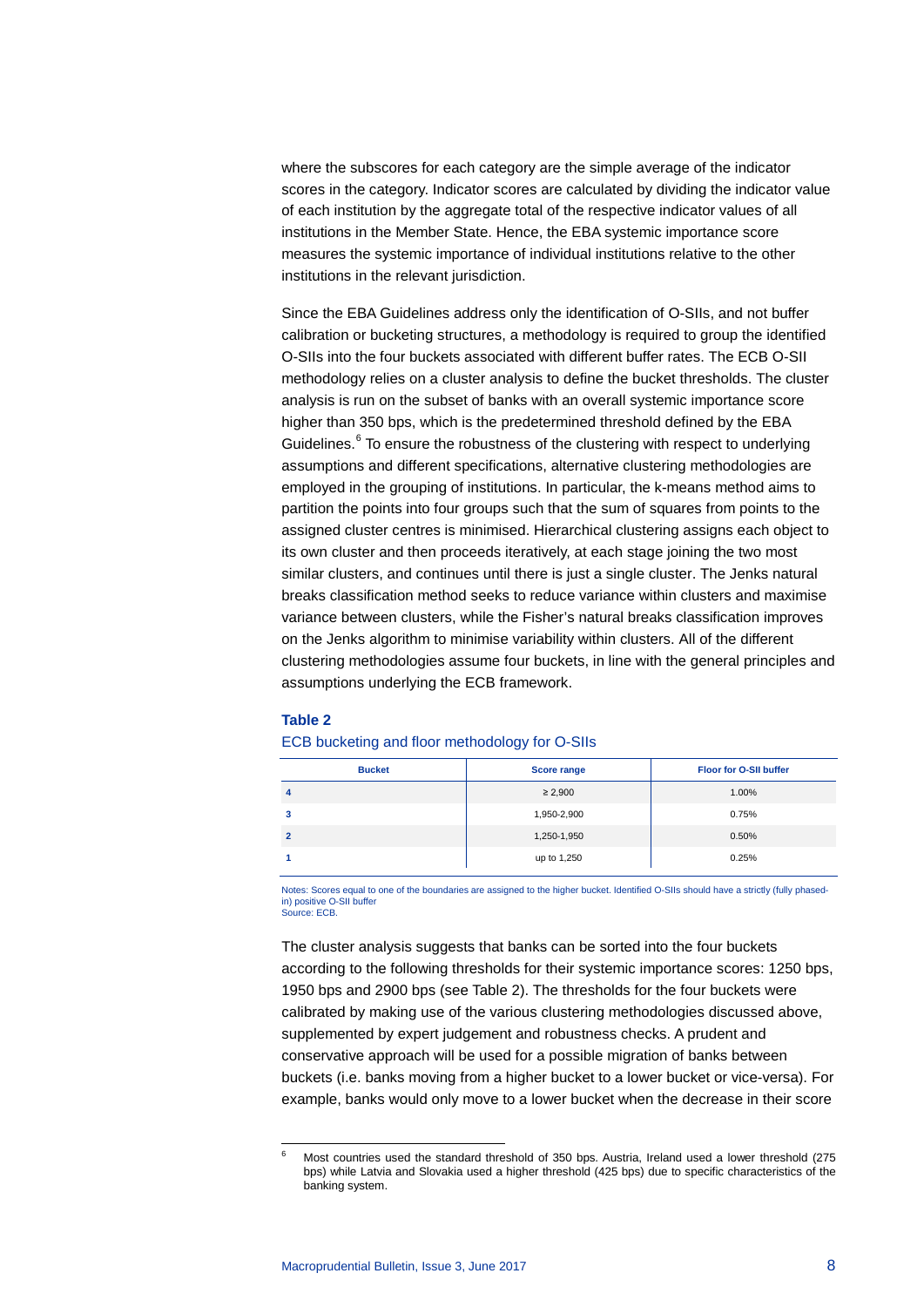represents a structural and longer-term decrease in their systemic footprint. Such a prudent approach in combination with the use of clearly defined thresholds also mitigates excessive variability.

# 3.3 Calibration of the buffer floors in each bucket

To calibrate floors for the O-SII buffers of individual banks, each of the four buckets identified in the previous subsection must be associated with a specific buffer rate. The ECB O-SII framework specifies the following buffer rates for the four buckets: 0.25%, 0.50%, 0.75% and 1%. Since the methodology establishes a floor, the O-SII buffer for each bank in a particular bucket must be equal to or greater than the buffer rate associated with each bucket. This implies that institutions that have been identified as O-SIIs cannot have an O-SII buffer requirement of 0%. Consistent with its aim of implementing a floor, the methodology does not cover the whole range of O-SII buffer rates allowed by CRD IV (0%-to 2% of RWA). As such, the current calibration also aims to leave sufficient flexibility for national authorities to discuss and potentially take into account national specificities.

The ECB O-SII methodology and its resulting bank-specific O-SII buffers should be fully implemented by 1 January 2022 at the latest. This ultimate date for full implementation does not preclude national authorities from fully implementing the O-SII buffer earlier or with a shorter phase-in period.

The ECB framework will be reviewed every three years, beginning on 1 January 2019. Choosing a three-year review period instead of an annual review allows the ECB to take into account lessons learnt while ensuring the consistency and clarity of the scoring and bucketing methodology over the medium term.

# 4 Results of the 2016 annual review of O-SII buffers

The ECB O-SII framework was adopted in June 2016. Since then, it has become an essential part of the ECB's analysis of the macroprudential measures implemented by national authorities. All of the O-SII capital buffer requirements implemented by national authorities have been established in line with the ECB floor methodology. Moreover, all identified O-SIIs will have a strictly positive capital buffer rate as of 2022, in line with the phase-in arrangements.

Table 3 provides a summary of measures taken by competent or designated authorities in countries under ECB Banking Supervision. In line with its intention, the adoption of the framework led to a reduction in the heterogeneity of O-SII buffer requirements in SSM countries in 2016 relative to the previous year (see Charts 1 and 2).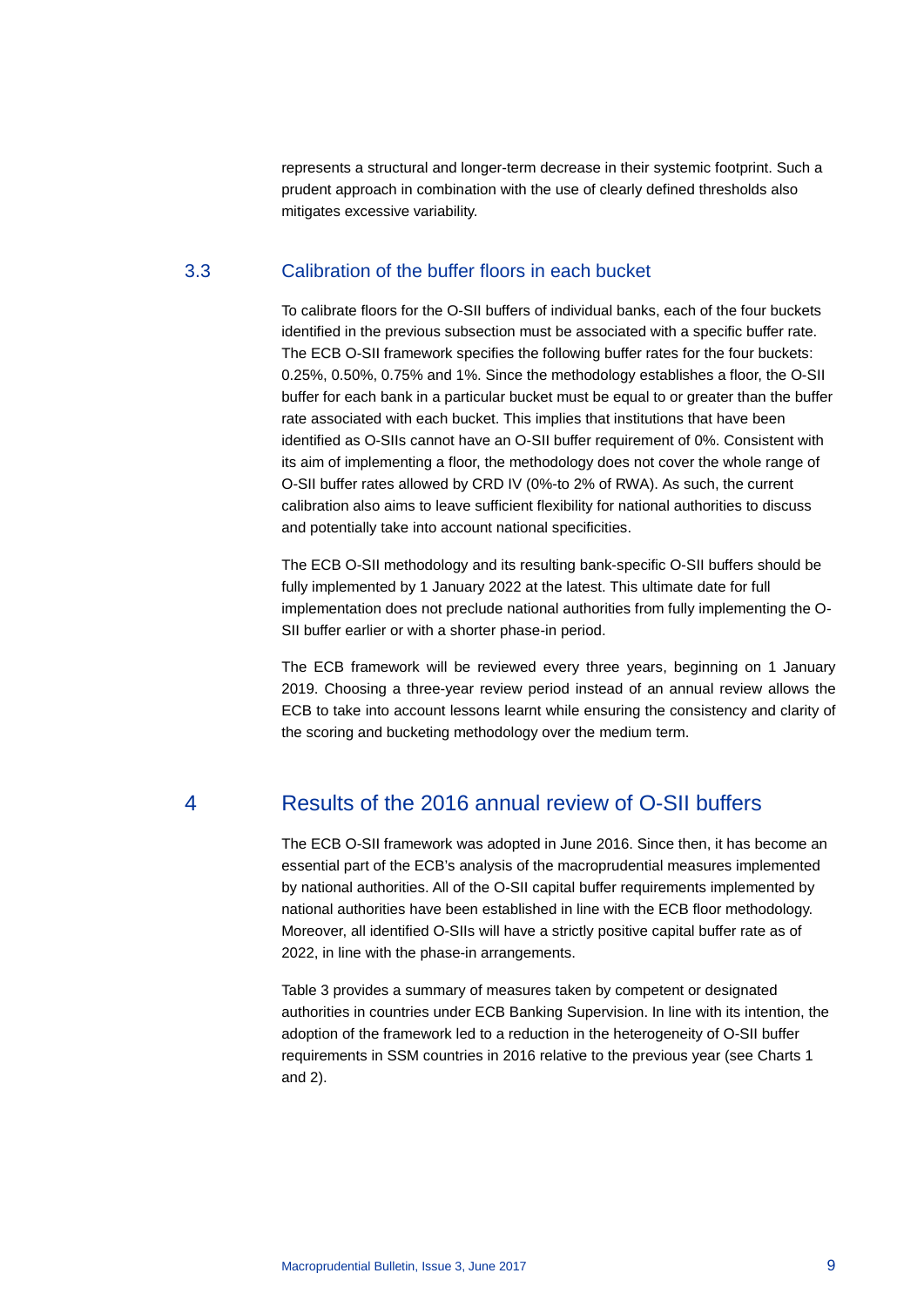# **Table 3**

Summary of O-SII buffers (Article 131 of the CRD IV) in countries under ECB Banking Supervision published between 23 September 2016 and 14 December 2016

| <b>Adopted measure</b>      | <b>Buffer level at indicated</b><br>date of effect | Date of<br>effect | <b>Publication</b><br>date | <b>Adopting institution</b>                                                                                      | <b>Notification</b><br>date |
|-----------------------------|----------------------------------------------------|-------------------|----------------------------|------------------------------------------------------------------------------------------------------------------|-----------------------------|
| <b>7 O-SIIs in Austria</b>  | $0.25 - 0.50\%$                                    | 01/01/2017        | 30/11/2016                 | The Federal Financial Supervisory Authority (Finanzmarktaufsicht<br>- FMA)/Finanzmarktstabilitätsgremium(FMSG)   | 31/10/2016                  |
| 8 O-SIIs in Belgium         | 0.50-1.00%                                         | 01/01/2017        | 01/12/2016                 | The Nationale Bank van België/Banque Nationale de Belgique                                                       | 16/11/2016                  |
| <b>6 O-SIIs in Cyprus</b>   | 0.125-0.50%                                        | 01/01/2019        | 07/11/2016                 | The Central Bank of Cyprus                                                                                       | 20/09/2016                  |
| 2 O-SIIs in Estonia         | 2.00%                                              | 01/08/2016        | 31/05/2016                 | Eesti Pank                                                                                                       | 10/10/2016                  |
| 6 O-SIIs in France          | 0.125-0.75%                                        | 01/01/2017        | 13/12/2016                 | The Prudential Supervision and Resolution Authority (Autorité de<br>Contrôle Prudentiel et de Résolution - ACPR) | 07/11/2016                  |
| 14 O-SIIs in Germany        | 0.16-0.66%                                         | 01/01/2017        | 01/12/2016                 | The Federal Financial Supervisory Authority (Bundesanstalt für<br>Finanzdienstleitungsaufsicht - BaFin)          | 12/09/2016                  |
| <b>4 O-SIIs in Greece</b>   | $0.00\%$ <sup>1</sup>                              | 01/01/2017        | 01/12/2016                 | The Bank of Greece                                                                                               | 03/11/2016                  |
| 7 O-SIIs in Ireland         | 0.00-0.50%                                         | 01/07/2019        | 14/11/2016                 | The Central Bank of Ireland                                                                                      | 26/09/2016                  |
| 3 O-SIIs in Italy           | $0.00\%$ <sup>1</sup>                              | 01/01/2017        | 30/11/2016                 | The Banca d'Italia                                                                                               | 11/10/2016                  |
| 6 O-SIIs in Latvia          | 0.75-1.00%                                         | 30/06/2017        | 02/11/2016                 | The Financial and Capital Market Commission (Finanšu un<br>kapitāla tirgus komisija - FCMC)                      | 14/10/2016                  |
| 4 O-Sils in Lithuania       | 0.50-2.00%                                         | 31/12/2016        | 01/12/2016                 | Lietuvos bankas                                                                                                  | 14/11/2016                  |
| 6 O-SIIs in Luxembourg      | $0.25 - 0.50\%$                                    | 01/01/2017        | 01/12/2016                 | The Financial Sector Supervisory Commission (Commission de<br>Surveillance du Secteur Financier - CSSF)          | 24/10/2016                  |
| <b>6 O-SIIs in Portugal</b> | 0.125-0.50%                                        | 01/01/2018        | 01/12/2016                 | The Banco de Portugal                                                                                            | 14/10/2016                  |
| 5 O-SIIs in Slovakia        | $1.00 - 2.00\%^{2}$                                | 01/01/2017        | 24/05/20162                | Národná banka Slovenska                                                                                          | 10/05/2016                  |
| 8 O-SIIs in Slovenia        | $0.25 - 1.00\%$                                    | 01/01/2019        | 22/11/2016                 | Banka Slovenije                                                                                                  | 09/11/2016                  |
| 6 O-SIIs in Spain           | 0.125-0.50%                                        | 01/01/2017        | 07/11/2016                 | The Banco de España                                                                                              | 11/10/2016                  |

**O-SII buffer (Article 131 of the CRD IV), reassessed annually**

Notes: For each adopted measure, a link is provided to the external communication of the national authority. No additional O-SII buffers have been communicated to the ECB before<br>being published by authorities beyond the th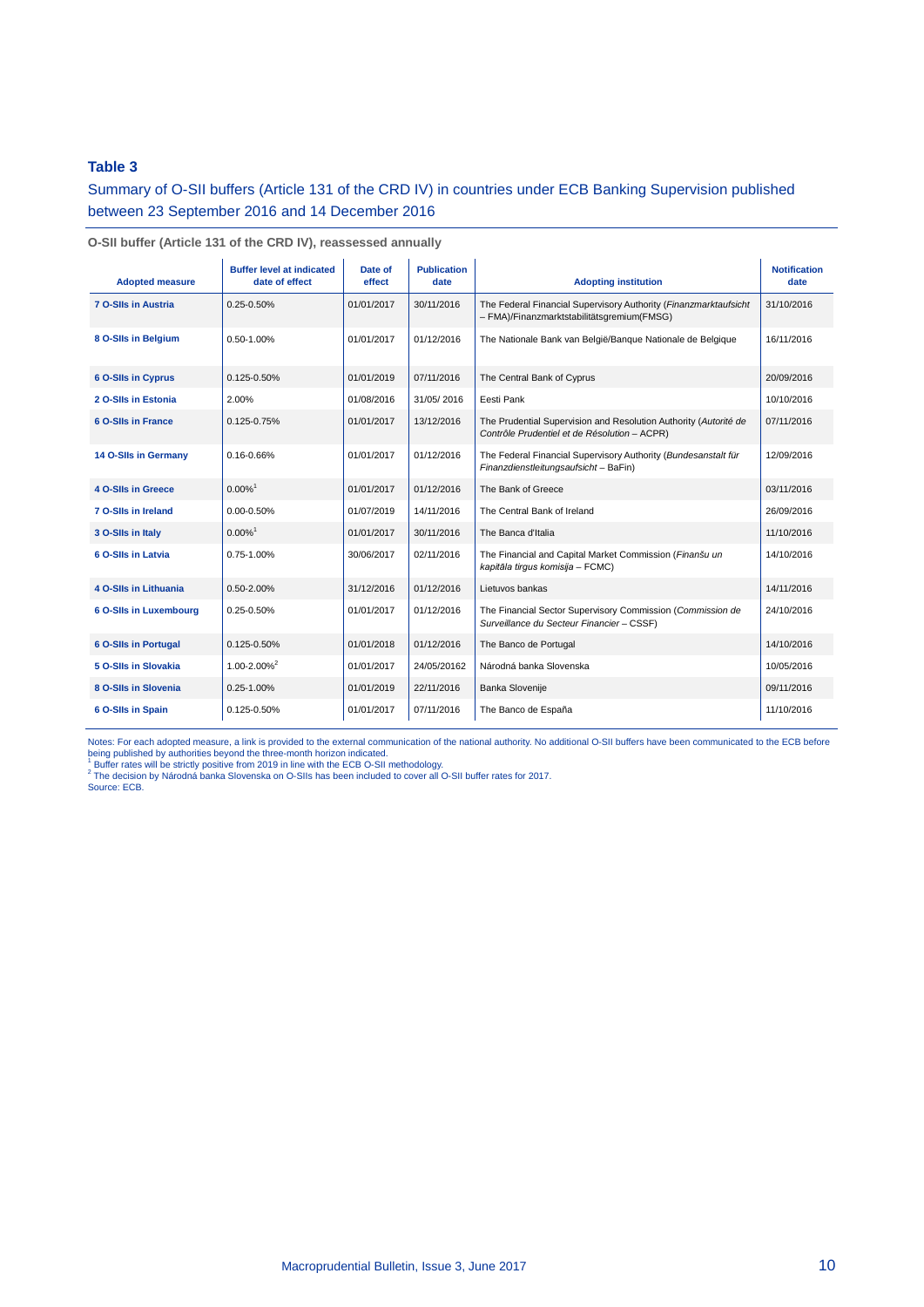# **Chart 1**

Overview of actual buffers and proposed minimum thresholds (2015 assessment)



Notes: Scores computed by NCAs. ECB calculation. For each bin, markers correspond to the respective minimum and maximum O-SII buffer rates and dots correspond to the mean.

# **Chart 2**

# Overview of actual buffers and proposed minimum thresholds (2016 assessment)

Fully loaded O-SII buffer (percentage points) and overall score (basis point) computed according to EBA guidelines.



Notes: Scores computed by NCAs. ECB calculation. For each bin, markers correspond to the respective minimum and maximum O-SII buffer rates and dots correspond to the mean.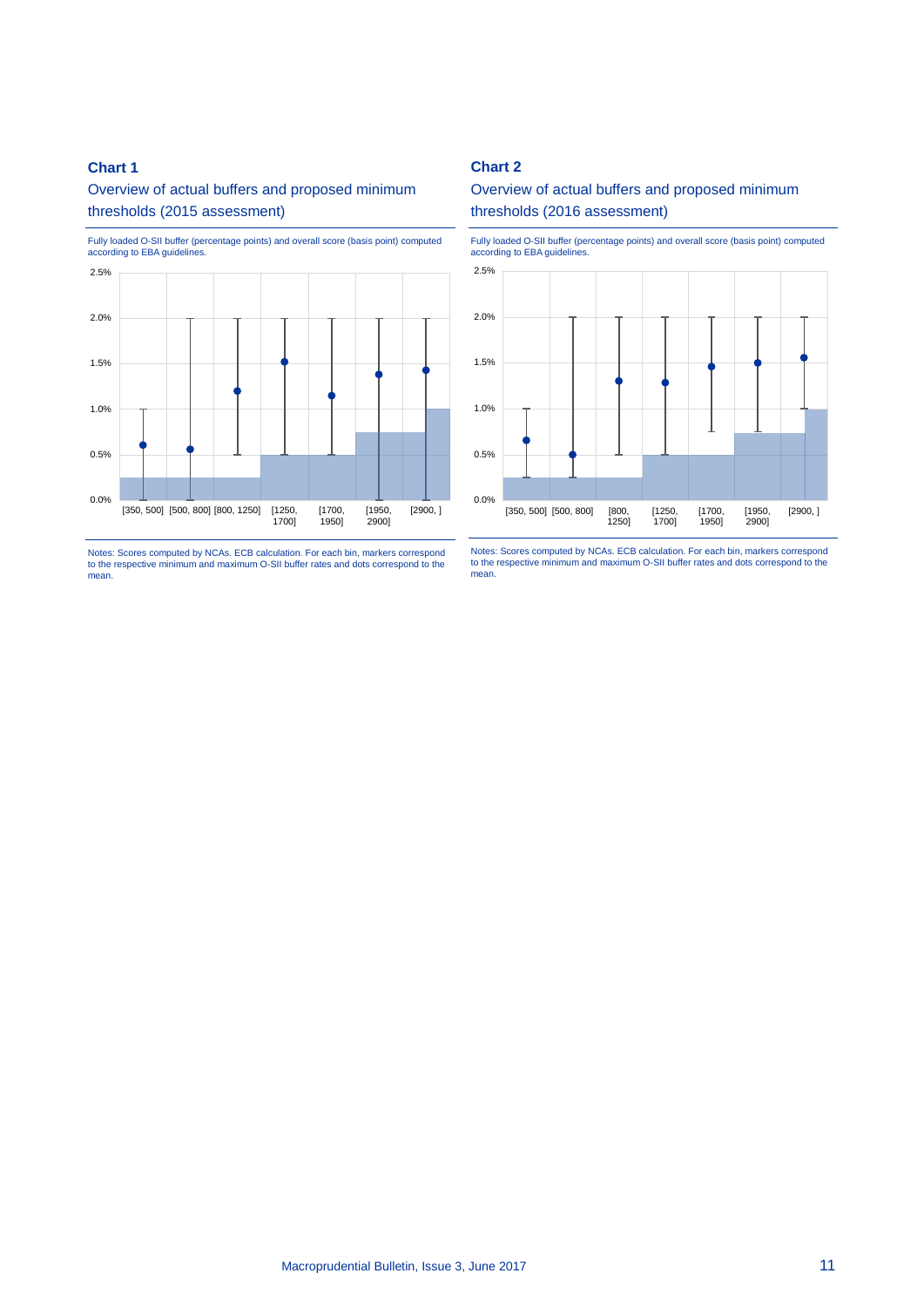# <span id="page-11-0"></span>Chapter 2 – Macroprudential policy analysis and tools<sup>[7](#page-11-1)</sup> – Stress test quality assurance from a top-down perspective<sup>[8](#page-11-2)</sup>

*Bank stress testing has recently gained importance as a tool for both microprudential and macroprudential purposes. This article describes Quality Assurance (QA) as conducted internationally and introduces the process and its key stakeholders followed in the 2016 Stress Test Exercise. For the latter, the banks' stress testing projections were challenged from different perspectives: a bank-specific perspective leveraging first-hand supervisory knowledge about individual banks, a top-down (TD) perspective using TD benchmarks and TD models, and a horizontal bottom-up (HBU) perspective employing peer benchmarks and integrating a country perspective based on NCA expertise. This QA process involving a close collaboration across teams ensured that QA outcomes reflected all perspectives in a balanced way. This article provides an overview of the QA process to which the TD team contributed, with the HBU team providing a peer review and the Joint Supervisory Teams (JSTs) providing a supervisory view. It focuses on the approach of the TD team using a model toolkit developed for macroprudential purposes (called STAMP€)*[9](#page-11-3) *and presents an international comparison of bank stress testing approaches, highlighting the merits of top-down stress test quality assurance as part of the QA process.*

# 1 Introduction

Since the financial crisis, stress tests have become an important tool for central banks and bank supervisors to assess the resilience of the banking sector against macro-financial shocks. The US Government, together with the Federal Reserve System, launched regular stress tests of the largest US financial institutions in 2009 as part of a broader programme to restore confidence in the financial sector, and since 2011 these have been regularly conducted as the Comprehensive Capital Analysis and Review (CCAR). In the EU the first EU-wide stress tests were conducted as early as 2009 by the predecessor of the European Banking Authority (EBA), the Committee of European Banking Supervisors (CEBS). While these approaches have typically focused on the financial health of individual institutions in

 <sup>7</sup> This chapter provides some examples of the analytical tools used by the ECB for its macroprudential policy. It should be noted that the results provided in the Macroprudential Bulletin should not be interpreted as an indication of the final ECB view on national macroprudential measures, as the ECB uses several tools for its assessment.

<span id="page-11-3"></span><span id="page-11-2"></span><span id="page-11-1"></span><sup>8</sup> Prepared by Mirza, H., and Żochowski, D..

Dees, S., Henry J. and Martin R., *STAMP€: Stress-test analytics for macroprudential purposes in the euro area*, ECB, Frankfurt am Main, 2017,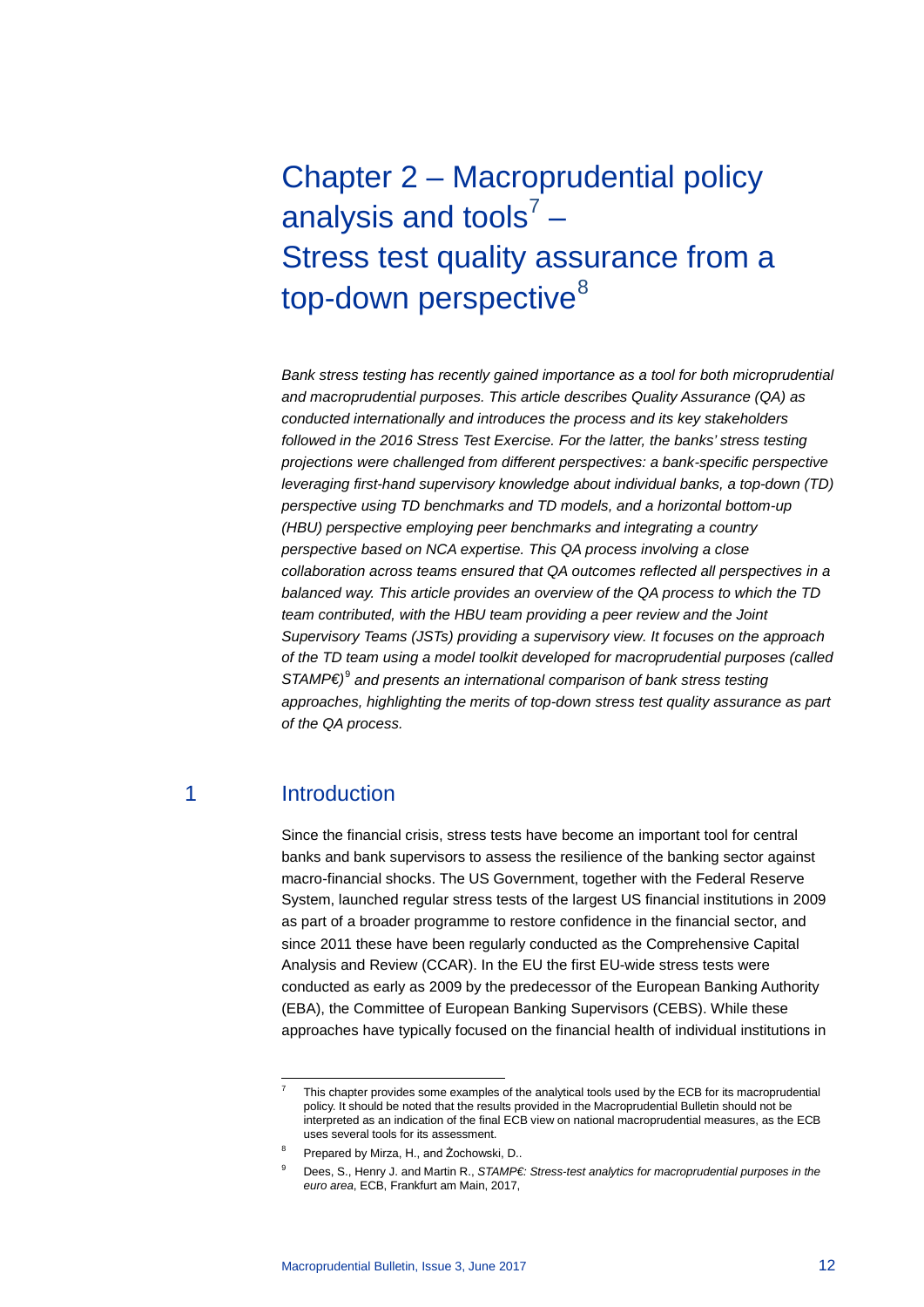a hypothetical adverse scenario, i.e. being used for microprudential purposes, the application of stress testing for macroprudential purposes in order to gauge systemic risks has recently gained momentum (see [the ECB Macroprudential Bulletin 2016,](https://www.ecb.europa.eu/pub/pdf/other/ecbmpbu201610.en.pdf?4ff75059d461c8853fe7e7b1082f697c)  [Chapter 1](https://www.ecb.europa.eu/pub/pdf/other/ecbmpbu201610.en.pdf?4ff75059d461c8853fe7e7b1082f697c) and [the ECB e-book on STAMP€ by Dees et al., 2017\)](https://www.ecb.europa.eu/pub/pdf/other/stampe201702.en.pdf?191bf2b9ffb8d5f3904a715eda51367f).

**Table 1**

# 2 The ECB approach to quality assurance and the role of a top-down perspective

The quality assurance process for the 2016 EBA stress test was performed by the ECB in cooperation with NCAs and the EBA. It was designed as a multipronged process combining different perspectives (see Table 1):

- A bank-specific perspective on the stress test results provided by the JSTs, which used their expert knowledge of the banks they directly supervise to assess said bank's delivery and represented the key contact point for banks during the exercise.
- A peer group and a country perspective provided by the central HBU and the HBU teams in the NCAs (HBU(NCA)). The HBU teams focused on reviewing the differences between banks' projections and the projections by relevant peers both from a risk and a country perspective, including at risk parameter level.
- A model-based perspective provided by the TD team, which focused on reviewing the differences between banks' projections and the projections of P&L and balance-sheet items based on TD model outputs.

|                    | <b>Stakeholder</b>                                                    | <b>Main responsibility</b>                                                                                                                                                                                                                     |  |  |  |  |  |
|--------------------|-----------------------------------------------------------------------|------------------------------------------------------------------------------------------------------------------------------------------------------------------------------------------------------------------------------------------------|--|--|--|--|--|
|                    | <b>JST</b> (supervisory<br>perspective)                               | Assessing banks' deliveries. Key contact point for banks during the stress test.                                                                                                                                                               |  |  |  |  |  |
|                    | <b>TD</b> (model-based<br>perspective)                                | Challenging each bank's projections using top-down estimates for each bank.                                                                                                                                                                    |  |  |  |  |  |
| <b>ECB teams</b>   | Horizontal (peer group<br>perspective), including<br><b>NCA staff</b> | Challenging each bank's projections using peer benchmarking, including at risk parameter level.                                                                                                                                                |  |  |  |  |  |
|                    | <b>Data</b>                                                           | Uploading data to database and producing the data quality report.                                                                                                                                                                              |  |  |  |  |  |
|                    | <b>PMO</b>                                                            | Facilitating internal processes and interactions and taking care of internal and external communication.                                                                                                                                       |  |  |  |  |  |
|                    | <b>EBA</b>                                                            | Initiating and coordinating the EBA EU-wide stress test. Leading the development of the methodology and publishing the final<br>results for the EBA EU-wide stress test.                                                                       |  |  |  |  |  |
| Other stakeholders | <b>NCAS/NCBs</b>                                                      | In addition to being directly integrated into ECB ST teams in Frankfurt, providing a horizontal country perspective of<br>corresponding banks and fulfilling a role as a member of the technical and governance committees of the EBA and SSM. |  |  |  |  |  |
|                    | <b>Banks</b>                                                          | Delivering historical and 2015 starting-point data and of bottom-up projections until 2018. Providing explanatory information.                                                                                                                 |  |  |  |  |  |

# Stakeholders in quality assurance of the 2016 EU-wide stress tests and their roles

Note: This table shows the different stakeholders that participated in the quality assurance process during the 2016 EU-wide stress test and describes their responsibilities.

From a process point-of-view, the teams challenged banks' projections which – when deemed not to be prudent enough – generated so-called QA flags that were communicated to banks for explanation and/or compliance. The TD and HBU teams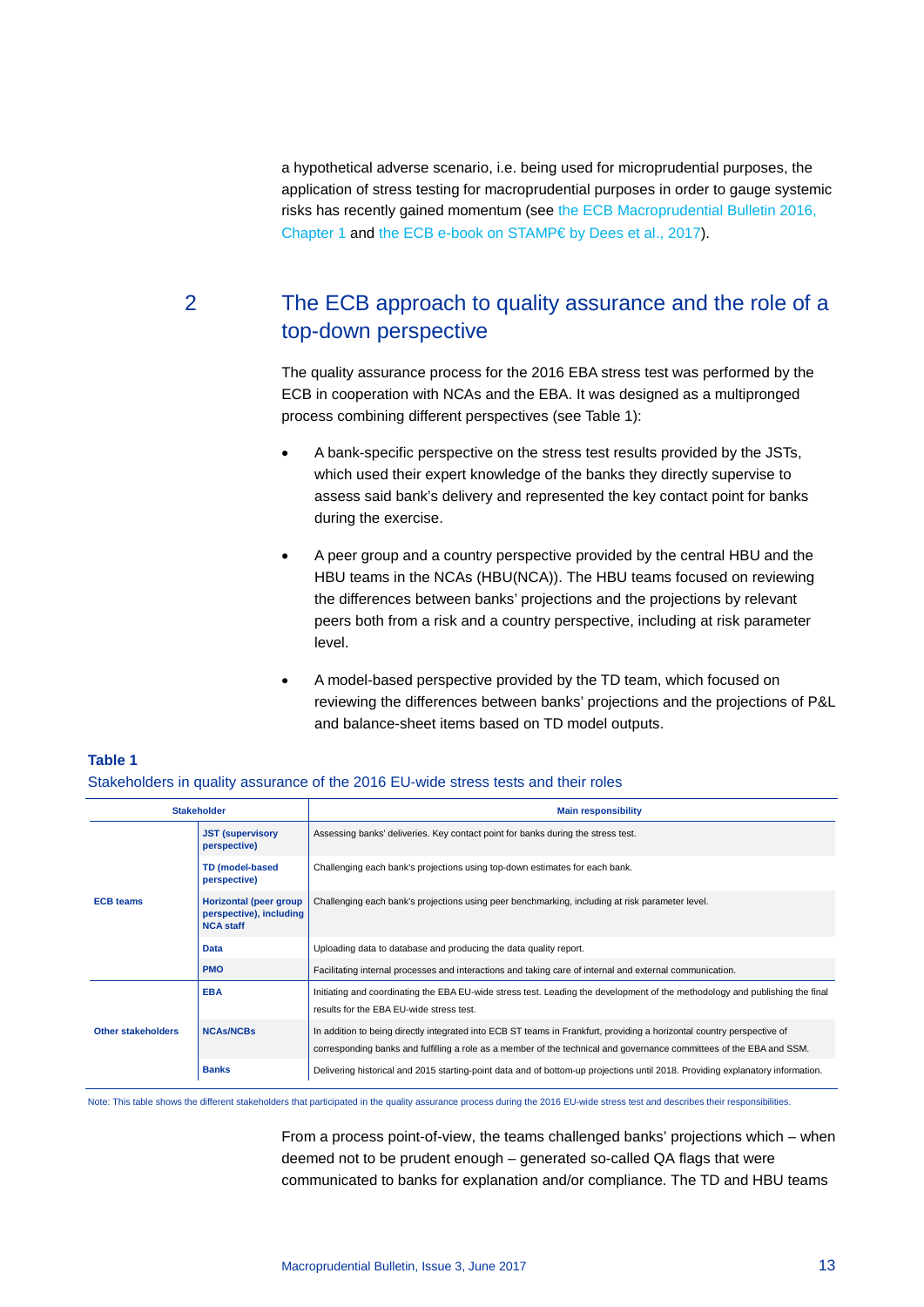leveraged projections of the banks' balance-sheets based on TD benchmarks and peer benchmarks, respectively. The results of a large number of credit institutions were reviewed, with the banks split into two samples: those that participated in the EBA exercise (37 banks) and those that took part in a somewhat lighter exercise in the context of the SREP.

# **Figure 1** High-level overview of the quality assurance process



Note: This flow-chart shows a high-level overview of the different steps taken by the various teams during each cycle of the quality assurance process.

From a TD perspective, the QA involved producing TD model-based benchmarks using the TD stress-testing framework developed by ECB staff for macroprudential purposes (STAMP€, see [Henry and Kok, 2013](https://www.ecb.europa.eu/pub/pdf/scpops/ecbocp152.pdf?d6abeaccc88f250577caff6f51130ecd) and Dees et al., 2017). These TD benchmarks, conditional upon the scenario assumptions, provide forward-looking paths for key stress test parameters. The individual banks' stress test submissions were reviewed against those benchmarks. In particular, this included the use of credit top-down models for the generation of probability-of-default (PD) and lossgiven-default (LGD) rates for multiple loan segments and countries (see Gross, Georgescu and Hilberg, 2017), models for the projections of the reference interest rates and margins for both asset and liability items (see Gross, Hilberg and Pancaro, 2017), TD models for market risk (see Laliotis and Mehta, 2017) as well as other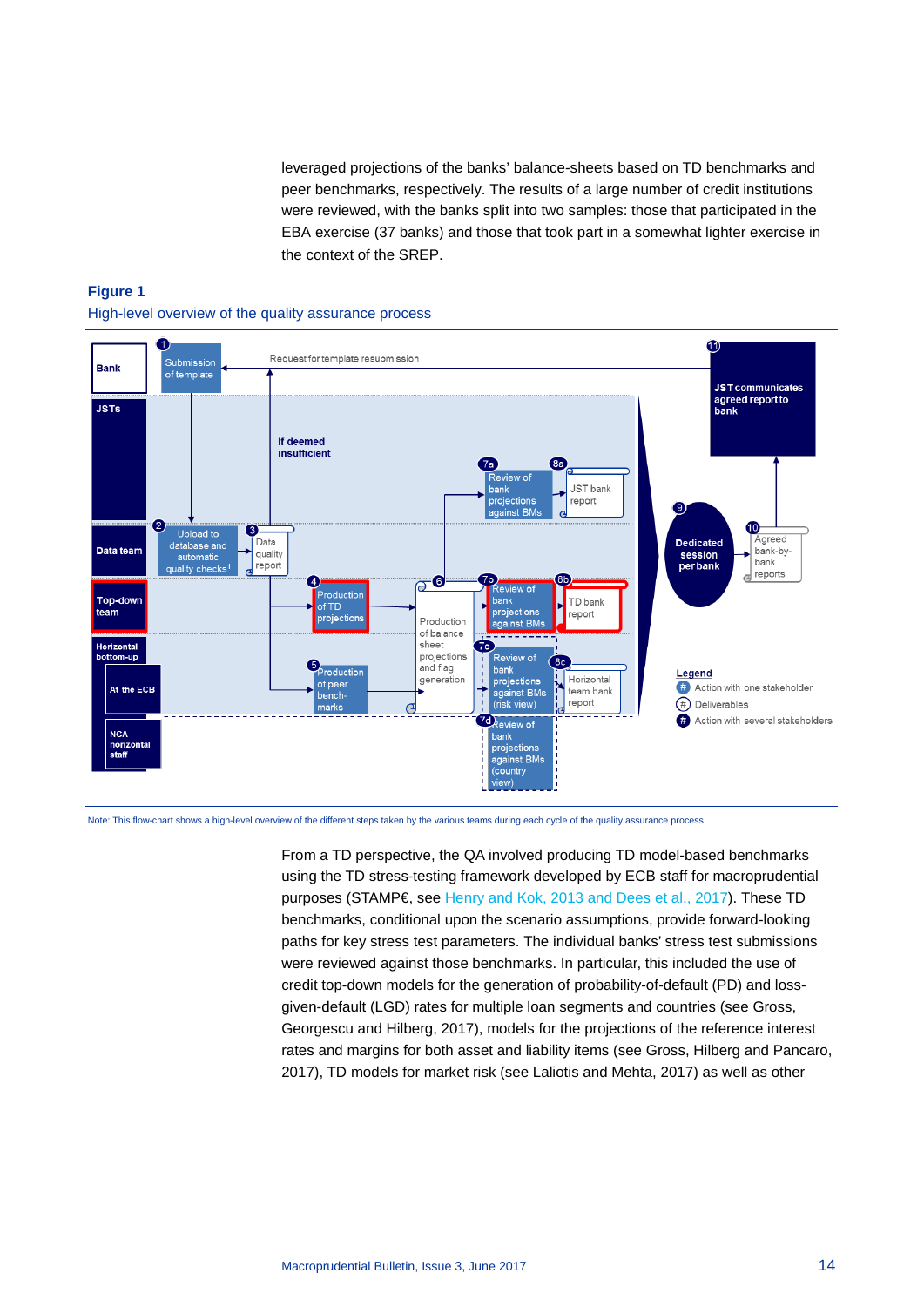benchmarks for operational risk (see Bousquet and Dubiel-Teleszynski, 2017) and additional profit and loss items (see Mirza, Moccero and Pancaro, 2017).<sup>[10](#page-14-0)</sup>

The 2016 quality assurance process was designed around three cycles. Figure 1 presents a simplified overview of the individual steps per cycle with the TD-specific elements highlighted. Each cycle began with the submission of data by participating banks followed by a data quality review. The most comprehensive process was then the review of actual bank projections, comprising a comparison to published benchmarks, additional TD model outcomes and projections of relevant peer groups (e.g. at the country or business-model level), as well as an assessment of these projections in light of the common methodology and general supervisory scrutiny. Frequent communication across teams via various channels (dedicated communication tool, meetings, presentations, teleconferences) was followed by sessions dedicated to reaching decisions regarding individual bank submissions. These decisions then had to be validated by ECB/SSM decision-making bodies in the context of stress testing. Finally, banks were provided with detailed assessments of their submissions as well as, potentially, with requests for clarification, further information or compliance with certain benchmarks or methodological constraints requiring a re-submission.

This article focuses on the approach of the ECB top-down team, bearing in mind the importance of all functions performed by the overall project group and the highly complementary nature of the individual workflows involving all stakeholders.<sup>[11](#page-14-1)</sup> The TD team was following a precise work process − embedded in the overall quality assurance process − describing the key steps in the provision of TD model output and deliverables, a corresponding review of TD risk functions, interactions with other ST teams and a managerial review. The approach taken by the TD team, as well as specific individual TD risk functions, are described below along with some high-level findings.

The aforementioned process involved the production of TD projections using the ECB TD stress-testing framework and the review of individual bank results against the relevant benchmarks. The TD team focused on reviewing the differences between banks' submitted projections, on the one hand, and projections of P&L and balance-sheet items based on TD model outputs, on the other. If deemed relevant, these were discussed with the other stakeholders in the QA process along with the QA flags generated from the other perspectives. Following the agreement of all stakeholders, the consolidated list of QA flags from all perspectives (TD, HBU, HBU(NCA) and JST) and the required adjustment in banks' submissions were then communicated by the JSTs to their respective banks. The process also involved a recalibration of TD models taking into account relevant information provided by banks (in particular regarding starting points). There were also substantial adjustments of banks' projections, reflecting corresponding requests for compliance

<span id="page-14-1"></span><span id="page-14-0"></span> $10$  It should be noted that TD operational risk parameters were not used as explicit benchmarks, but rather to inform the review of bank projections, given that the development of corresponding TD models has only begun quite recently.

This chapter does not address further the QA work performed by other SSM member authorities or the EBA.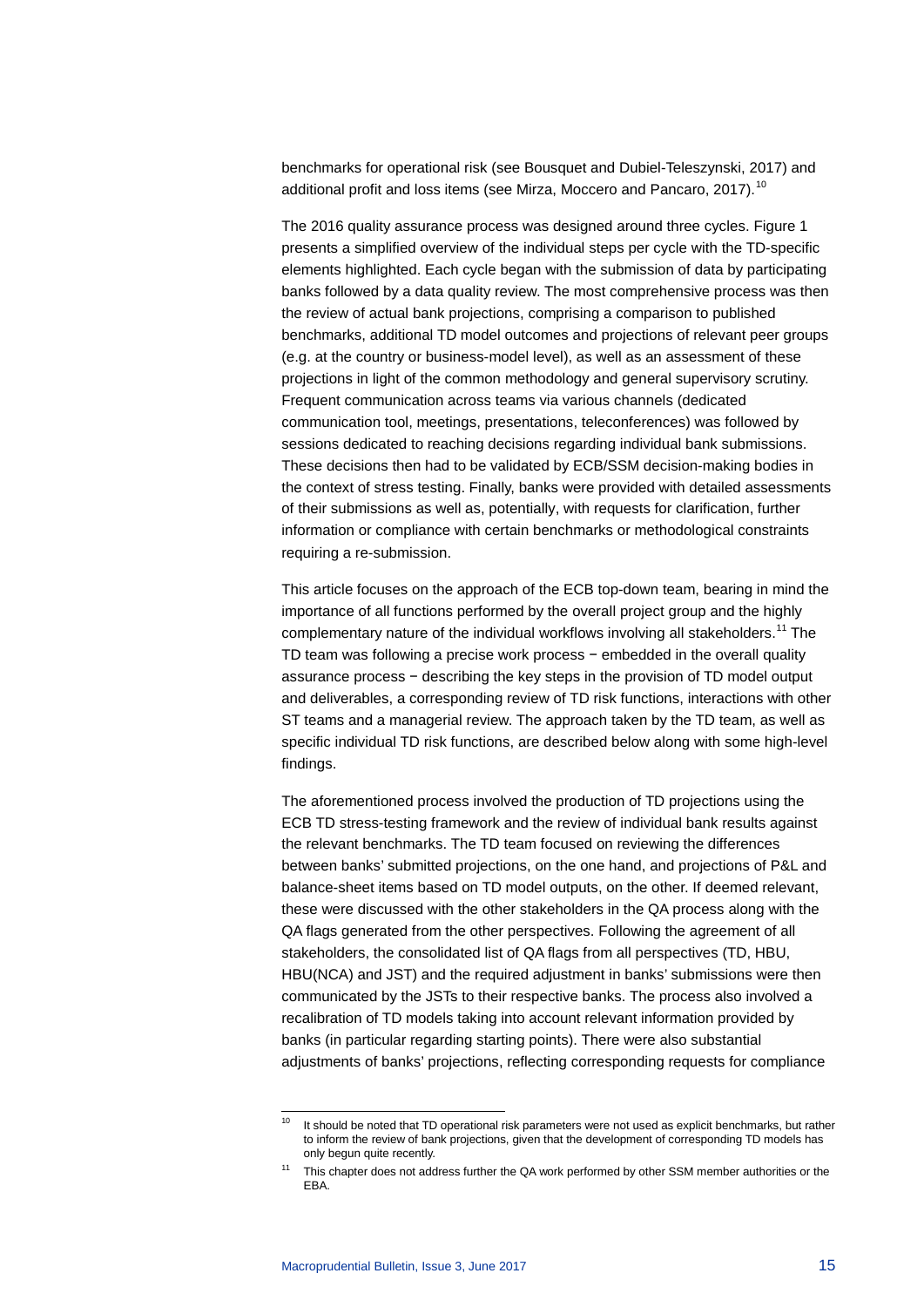with methodological requirements or applicable benchmarks from the various QA perspectives, which resulted in a broad convergence over time.

# 3 International comparison to stress testing banks' solvency

The different approaches to stress testing banks' solvency differ with respect to the degree to which the analysis is conducted in a top-down (TD) as opposed to a bottom-up (BU) manner. Under a BU approach, banks are requested to perform balance sheet projections using their own models under specific adverse scenarios, while any quality assurance at the central level would involve mainly supervisory expert judgement and peer comparisons. Under a TD approach stress tests are conducted centrally by a supervisor or a central bank using centrally developed TD stress-test models after the banks have submitted the relevant data. In both cases it is common practice to use the same general adverse scenario for all institutions taking part in the stress test and to implement a methodological framework applicable to all banks within the stress test sample. While a TD approach uses a set of centrally developed models, under a BU approach banks use their own stress-test models.

Internationally renowned supervisory stress testing exercises are in particular those performed annually by the Bank of England (BoE) and the US Federal Reserve System. While the BoE exercise could be classified as primarily a BU exercise, in which banks submit historical data and their own projections under pre-specified scenarios, the Federal Reserve exercise is considered primarily a TD approach, as projections are calculated centrally by the supervisor relying on the same set of models.<sup>[12](#page-15-0)</sup> In the former case, the quality assurance process involves expert judgement of the plausibility of certain projections, peer comparisons and some supervisory models, but at the individual portfolio or sectoral level rather than via a fully-fledged modelling framework.<sup>[13](#page-15-1)</sup> In the latter case, the data submitted by banks is quality assured, while projections are carried out centrally by the Federal Reserve and are therefore subject to internal review.

The most recent EBA Stress Test, in 2016, can be considered to lie somewhere between the other two approaches and was labelled a constrained BU approach. It was the first time that a stress test was performed in conjunction with the ECB in its capacity as the single supervisor for euro area banks. In this case banks were required to submit historical data and their own projections under a common scenario. Nevertheless, the EU-wide stress test methodology<sup>[14](#page-15-2)</sup> introduced specific conservative caps and floors and other prescriptions, including the obligation to use

<span id="page-15-0"></span> $12$  The Comprehensive Capital Analysis and Review also involves a bottom-up component in addition to the top-down stress test, since banks are also required to submit their own projections. However, the (typically more conservative) top-down projections are published by the Federal Reserve. The latest results and a description of the general framework can be found at [IMF 2016.](https://www.federalreserve.gov/newsevents/press/bcreg/bcreg20160629a1.pdf)

<span id="page-15-1"></span> $13$  The BoE intends to strengthen the role of in-house models, and thus plans to further develop corresponding capabilities, se[e BoE 2015.](http://www.bankofengland.co.uk/financialstability/Documents/stresstesting/2015/approach.pdf)

<span id="page-15-2"></span><sup>14</sup> 2016 EU-Wide Stress Test, Methodological Note, EBA 2016.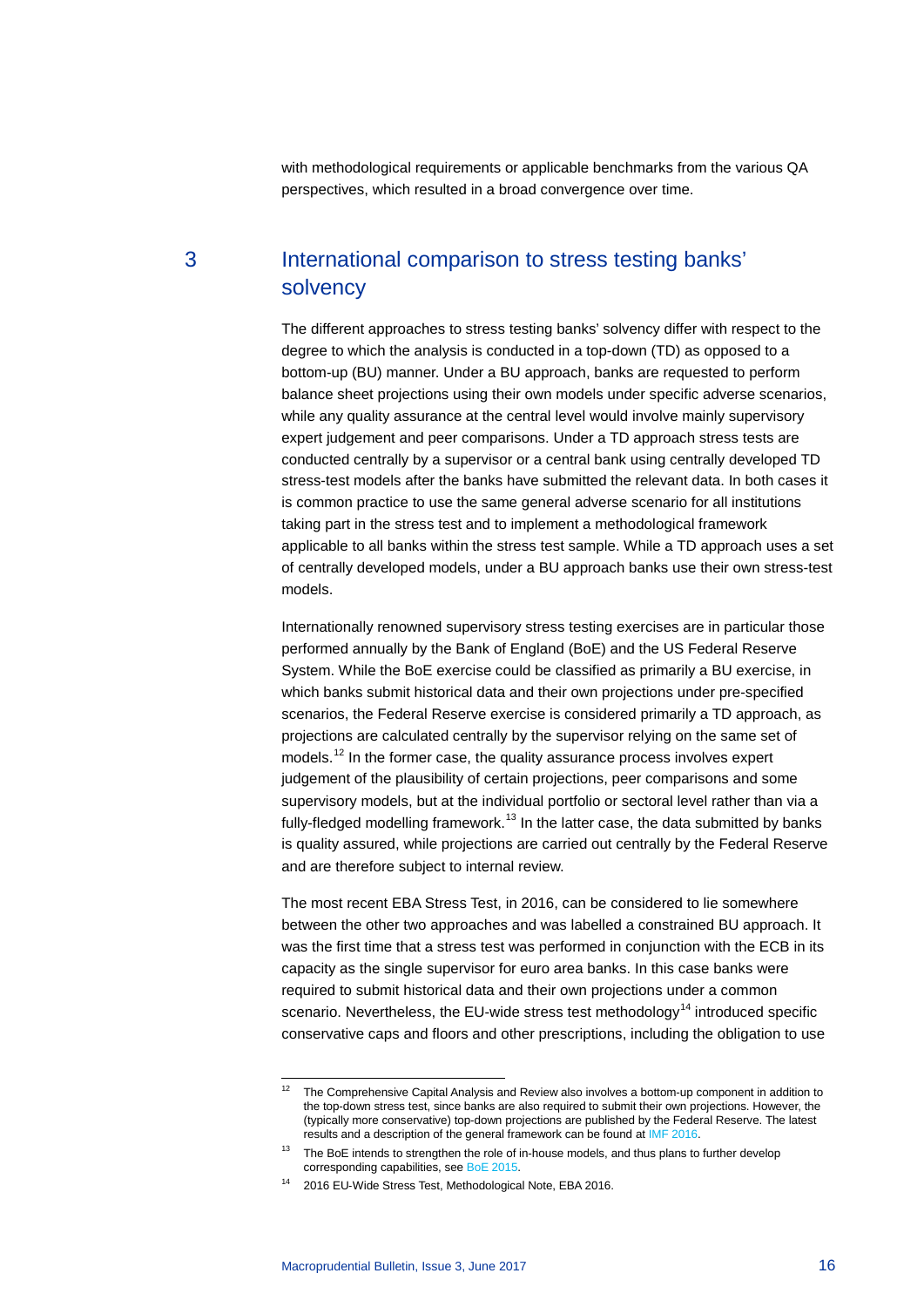certain benchmark parameters and haircuts which were binding for all banks participating in the exercise. The bulk of these explicit benchmarks were calibrated using the projections stemming from ECB TD models and were agreed by the EBA Board of Supervisors after consultation with SSM member authorities. The quality assurance process also differed from the BoE and Federal Reserve exercises described above due its multi-pronged nature. While the banks' submissions were subject to supervisory expert judgement and comprehensive peer comparisons, the ECB also conducted a thorough parallel model-based TD challenge using the topdown stress testing framework developed for macroprudential purposes (STAMP€, see [Henry and Kok, 2013](https://www.ecb.europa.eu/pub/pdf/scpops/ecbocp152.pdf?d6abeaccc88f250577caff6f51130ecd) and Dees et al., 2017).

The outcome of the 2016 Stress Test was the starting point for a macroprudential extension of the stress test conducted by the ECB (see [the ECB Macroprudential](https://www.ecb.europa.eu/pub/pdf/other/ecbmpbu201610.en.pdf?4ff75059d461c8853fe7e7b1082f697c)  [Bulletin 2016, Chapter 1](https://www.ecb.europa.eu/pub/pdf/other/ecbmpbu201610.en.pdf?4ff75059d461c8853fe7e7b1082f697c) and [Dees et al., 2017\)](https://www.ecb.europa.eu/pub/pdf/other/stampe201702.en.pdf?191bf2b9ffb8d5f3904a715eda51367f). To this end, the published projections as submitted by each bank are used as input for the ECB macroprudential stress testing models used to assess systemic risks. This involves estimating, inter alia, interbank and cross-sector contagion effects, the impact of bank capital depletion on the real economy as well as second- (and subsequent) round effects of deleveraging on bank solvency using a dynamic balance sheet. Such exercises are used to derive useful aggregate information on the financial sector as a whole rather than for assessing individual banks' conditions.

The next section highlights some merits of using TD models in the context of bank stress-test quality assurance as a complement to the required supervisory scrutiny and peer comparisons. Some further details of the quality assurance by risk area are also provided.

# 4 The benefits of top-down model-based stress test quality assurance

One important benefit of using a TD approach to quality assurance is that it is modelbased. This means that the same set of models is used to produce benchmark projections for all banks in the stress test sample on the basis of a set of stress test scenarios. The approach is therefore consistent across the institutions assessed, guaranteeing a level playing field, and it provides a direct link to the scenarios used in the stress test. As such it provides a very good complement to the supervisory expert judgment provided by the direct supervisors of a bank under consideration, who are generally better placed to judge bank specificities. It is also a useful complement to horizontal reviews (peer comparisons), where the latter may help in informing the calibration of TD models and determining a bank's relative projections with respect to its peers.

Furthermore, top-down quality assurance, as a data-rich approach, uses information from the entire sample of banks, which improves the reliability of models and therefore statistical inference. It also provides a holistic perspective and enables the identification of key risk drivers for the banks in the stress test sample.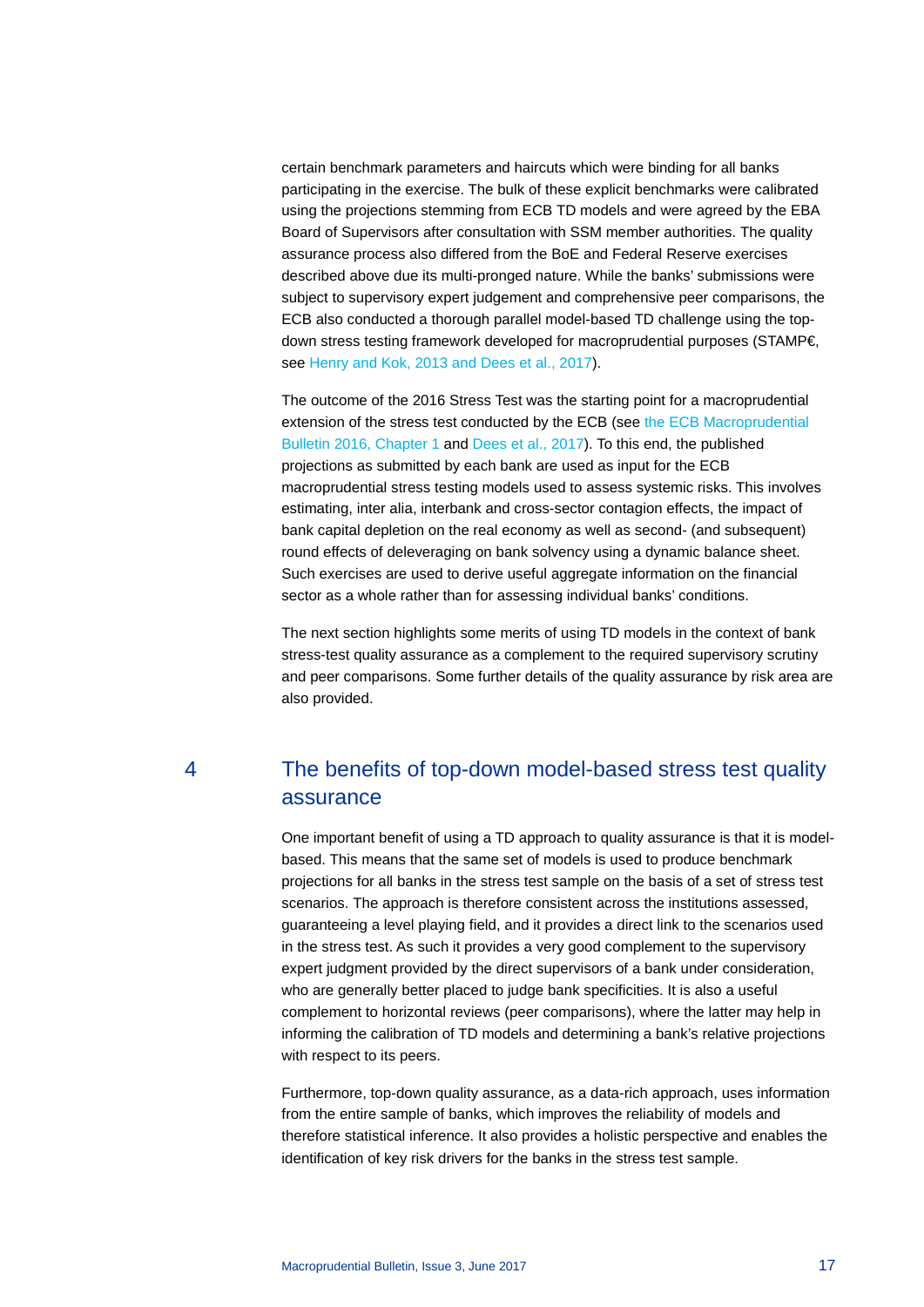One further consideration relates to incentives. As discussed in [Hirtle and Lehnert](http://annualreviews.org/doi/abs/10.1146/annurev-financial-111914-042040)  [\(2015\),](http://annualreviews.org/doi/abs/10.1146/annurev-financial-111914-042040) banks may be incentivised to produce overly optimistic projections and thus to underestimate risks to their solvency. If this is the case, a peer comparison would only be able to identify banks that deviate sufficiently from their peers' projections without uncovering any bias in the average projection. The TD modelling approach takes into account model and parameter uncertainty. This allows for the evaluation and use of the tails of parameter distributions. As a result, the TD estimates may be more conservative than the banks' projections.

Finally, TD benchmarks may also help banks to improve their own stress test models. While these benchmarks should not be seen as complete replacements for bank projections, thereby potentially inducing herding behaviour, they may inform banks' own model calibrations and thus contribute to better risk management practices.

# 5 Quality assurance by risk area and aggregate results

The following part describes the main ECB TD approaches used for specific risk classes.

**Credit risk:** TD satellite models were used to derive benchmark parameters for PD and LGD rates for individual sectors and by country, making use of an expected loss concept. These models relate the credit risk parameters to macroeconomic and financial factors. The benchmark parameters were applied to bank starting points and the resulting paths were used to derive impairments from new defaulted assets, impairments from old defaulted assets and changes to Risk Exposure Amounts. TD credit risk results were used to challenge bank projections and, given the very prescriptive nature of some of the benchmarks (as published by EBA), these resulted directly in a compliance request in the absence of a credible model provided by the bank in question.

**Net interest income (NII):** The projection of NII relies to some extent on the results from the credit risk analysis insofar as non-performing exposures can be assumed not to yield any interest. Furthermore, the expected NII evolution depends on the paths assumed for the reference rate and for the margin component.<sup>[15](#page-17-0)</sup> These were also projected using macro-financial satellite models.

**Market risk:** The TD approach to market risk involved the use of six models related to the held-for-trading (HFT) portfolio, market liquidity, credit valuation adjustments (CVA), counterparty credit, the available-for-sale (AFS) portfolio and the CVA riskexposure amounts. The TD models contributed to the quality assurance process alongside the HBU and JST perspectives, and there were a number of error corrections and methodological clarifications which led banks to change their results over the cycles.

<span id="page-17-0"></span>Outstanding loans were assumed to remain constant along with the composition of loans, in line with the static balance sheet assumption made in the context of the stress test.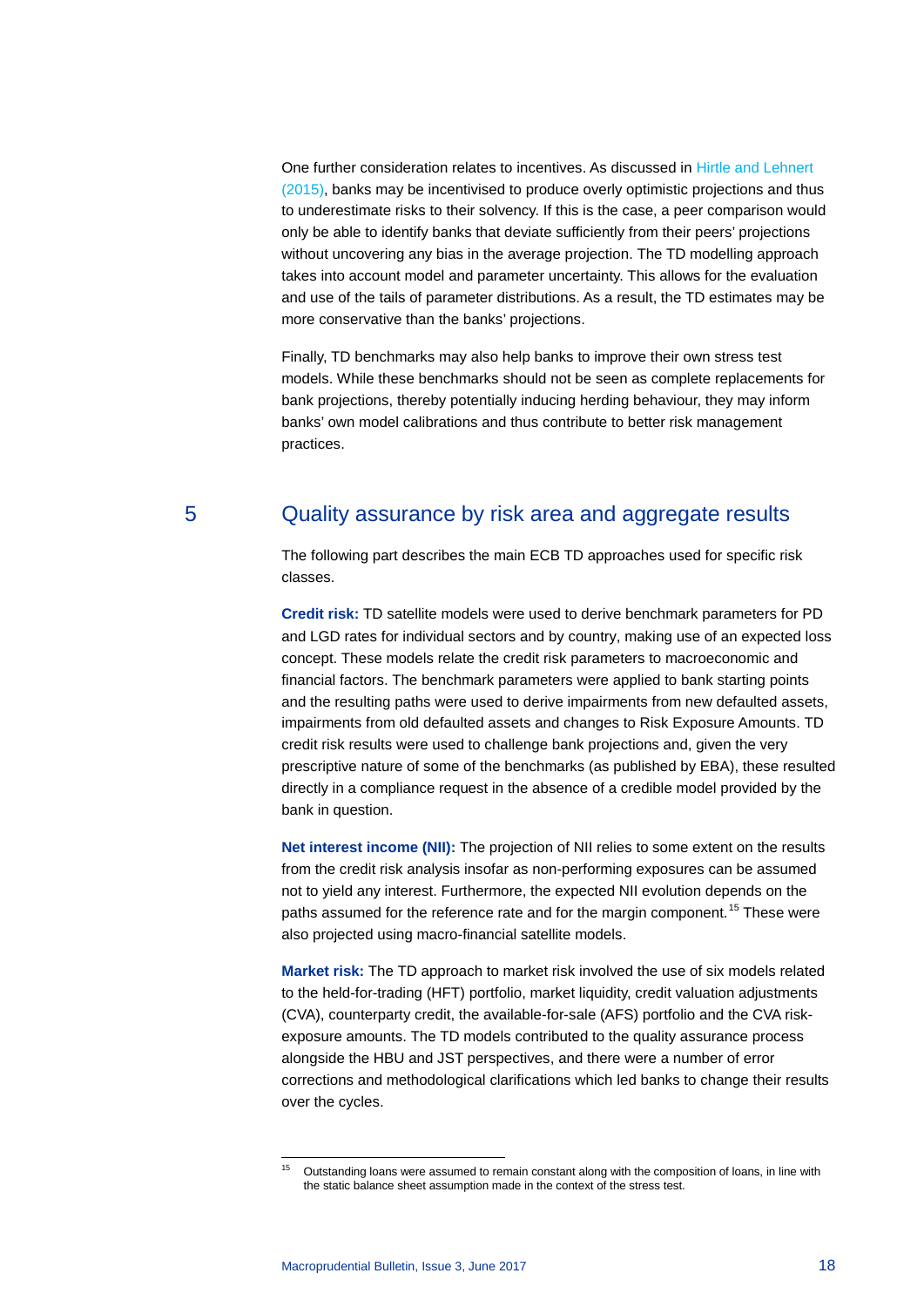**Operational risk:** In the context of assessing banks' operational risk projections, TD models were used for three subcategories. First, losses from non-material conduct risk and other operational risk were projected. Second, risk exposure amounts were derived from TD operational risk projections. Third, the relevant indicator<sup>[16](#page-18-0)</sup> was approximated using TD models. Bank projections were assessed in light of these TD results.

**Other P&L:** Due to the highly idiosyncratic nature of the items concerned, they are less suitable to be quality assured via the use of models. Instead, they require detailed analysis and judgment of the information submitted by the bank. Although in the context of the 2016 exercise only a very limited number of TD models was used for the assessment of banks' other P&L projections, a set of relevant rules of thumb and caps/floors was employed to challenge them.

**Bank capital projections** were also subject to quality assurance in order to ensure that they were in line with existing accounting standards.

The entire QA process, which involved three complementary approaches as described in Section 3, led over time to substantial adjustments to banks' BU projections since more conservative bank submissions implied a convergence between TD and BU. This reflects the combined efforts of the JST, HBU and TD teams, as well as work performed by SSM member authorities and the EBA.

Overall, the major risk drivers that contributed to the changes in BU projections were net interest income and credit risk (relating to loan loss provisions), followed by market risk.

# 6 Conclusions

This article outlines the QA process and its major stakeholders in the 2016 EBA Stress Tests as performed at the ECB. The QA process followed by the ECB applied multiple perspectives, based on bank-specific knowledge and country-specific insights as well as peer benchmarking and TD models. All these perspectives were integrated in a horizontally consistent way during the 2016 quality assurance process. The article highlights the merits of TD models as a useful component of the QA stress test process, in particular as they help ensure a level playing field and provide model-based benchmarks which are forward looking and scenario-specific.

# References

Bousquet A., T. Dubiel-Teleszynski (2017), Operational risk module of the top-down stress test framework in: Dees, S., J. Henry and R. Martin [editors], STAMP€: Stress-Test Analytics for macroprudential Purposes in the euro area, Chapter 8, ECB

<span id="page-18-0"></span><sup>&</sup>lt;sup>16</sup> The relevant indicator is defined in the Capital Requirements Regulation Article 316.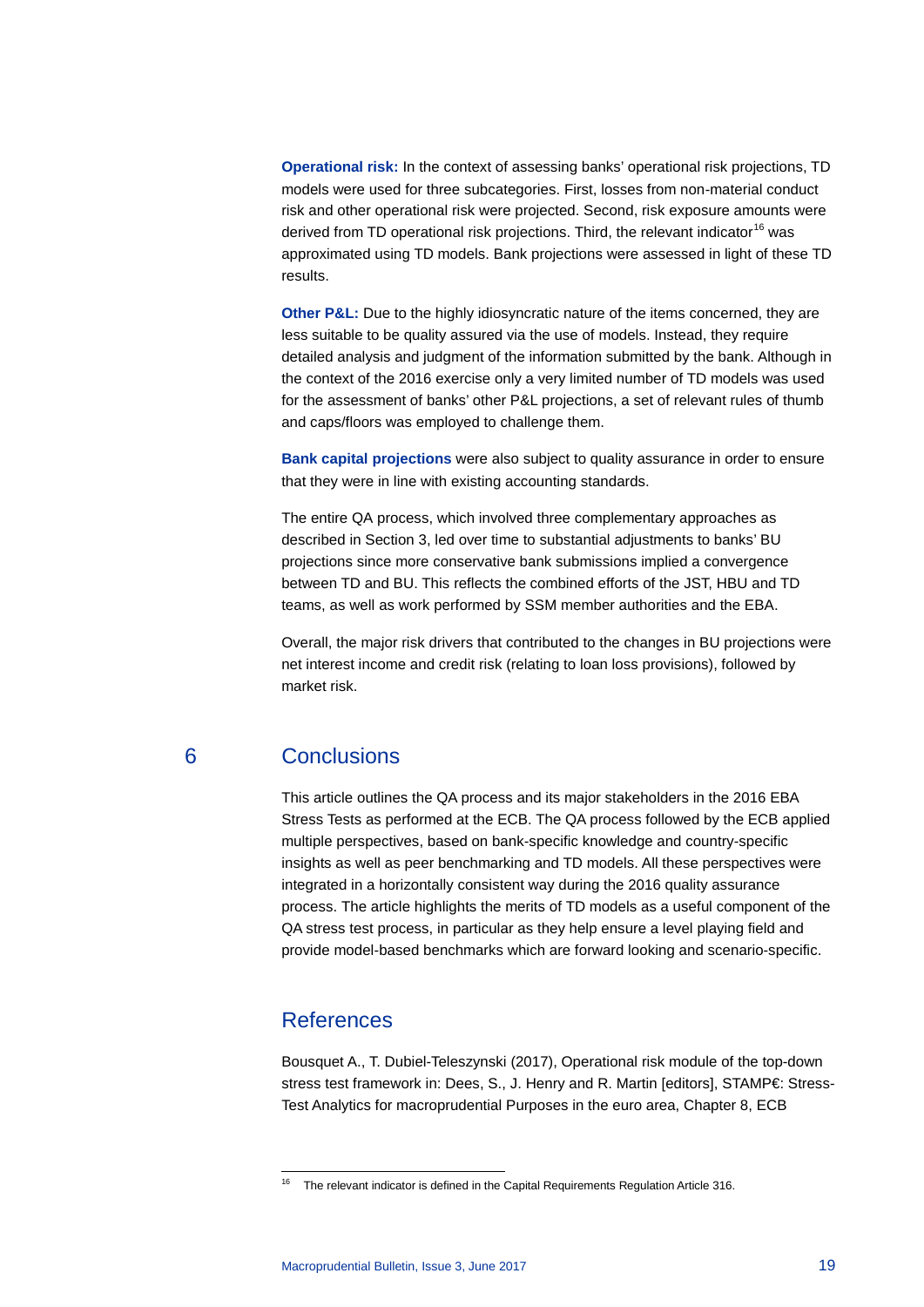Dees, S., Henry, J. and Martin R. (eds.), *STAMP€: Stress-Test Analytics for macroprudential Purposes in the euro area*, ECB, Frankfurt am Main, 2017.

European Central Bank (2016), Macroprudential Bulletin, Issue 2.

Henry, J. and Kok, C. (eds.), "A macro stress testing framework for assessing systemic risks in the banking sector", *Occasional Paper Series*, No 152, ECB, Frankfurt am Main, 2013.

Hirtle, B. and Lehnert, A., (2015), "Supervisory stress tests", *Annual Review of Financial Economics*, Vol. 7, pp. 339-355.

Gross, M., Georgescu, O. and Hilberg, B., "Credit risk satellite models", in Dees, S., Henry, J. and Martin, R. (eds.), *STAMP€: Stress-Test Analytics for macroprudential Purposes in the euro area*, ECB, Frankfurt am Main, 2017.

Gross, M., Hilberg, B., and Pancaro, C., "Satellite models for bank interest rates and net interest margins", in Dees, S., Henry, J. and Martin, R. (eds.), *STAMP€: Stress-Test Analytics for macroprudential Purposes in the euro area*, ECB, Frankfurt am Main, 2017.

Laliotis D. and Mehta, W., "Top-down modelling for market risk", in Dees, S., Henry, J. and Martin, R. (eds.), *STAMP€: Stress-Test Analytics for macroprudential Purposes in the euro area*, ECB, Frankfurt am Main, 2017.

Mirza, H., Moccero, D. and Pancaro, C., "Satellite model for top-down projections of banks' fee and commission income risk", in Dees, S., Henry, J. and Martin R. (eds.), *STAMP€: Stress-Test Analytics for macroprudential Purposes in the euro area*, ECB, Frankfurt am Main, 2017.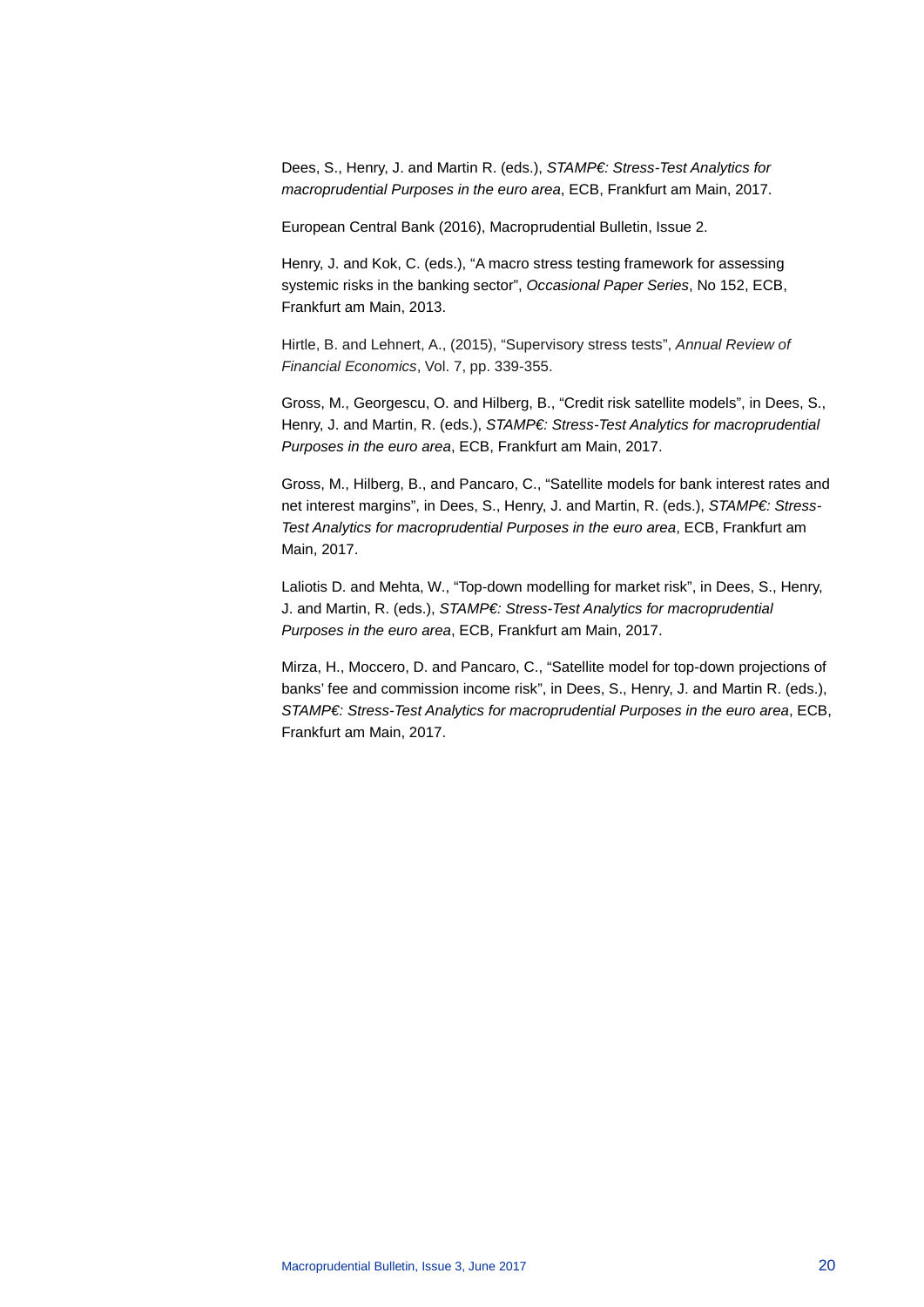# Chapter 3 – Exposure of the European Deposit Insurance Scheme to bank failures and the benefits of risk-based contributions<sup>[17](#page-20-0)</sup>

*This chapter provides three analytical contributions to the discussion of the establishment of a European Deposit Insurance Scheme (EDIS). First, it quantifies the exposure of a fully mutualised EDIS to bank failures, examining how the European Deposit Insurance Fund (DIF), with a target size of 0.8% of covered deposits of participating banking systems, would be affected under different stress and bail-in scenarios as well as under different methodological assumptions. Second, the chapter provides a quantitative analysis of how the calibration of deposit insurance risk-based contributions (based on current banks' risk profiles) affects the distribution of contributions across countries. Third, the analysis aims to investigate whether EDIS would produce any systematic cross-subsidisation between banking sectors in different Member States. The results indicate that a fully-funded DIF could be sufficient to cover pay-outs in a non-systemic banking crisis, which is by design a goal of a deposit insurance scheme while other safety net tools are necessary to deal with systemic crises. Risk-based contributions can and should internalise specificities of a banking system – allowing moving forward with risk sharing measures in parallel with risk reduction measures, tackling moral hazard and avoiding any decrease in EDIS capacity. Furthermore, there would be no unwarranted systematic cross-subsidisation within EDIS in the sense of some banking systems systematically contributing less than they would benefit from the Fund.*

# 1 Main assumptions, data and methodology

On 24 November 2015, the European Commission published a proposal for the creation of a European system of deposit insurance supported by a European Deposit Insurance Fund (DIF) and managed by the Single Resolution Board (SRB).[18](#page-20-1) The DIF would be built-up in different stages with increased mutualisation as the contributions of EDIS progressively increase over time. At the final stage of the EDIS set up, the protection of bank deposits would be fully financed by EDIS.

<span id="page-20-0"></span>Drafted by Carmassi, J., Dobkowitz, S., Evrard, J., Silva, A. and Wedow, M. Input from Jan Lang is gratefully acknowledged. The authors would also like to thank the following for their useful comments or input: Barbara Attinger, Andreas Baumann, Thorsten Beck, Inês Cabral, Simona Dodaro, Malte Jahning, Luis Molestina Vivar, Sergio Nicoletti-Altimari, Fátima Pires, Tanguy Poelman, Antonio Riso and Pär Torstensson. The chapter is based on a forthcoming ECB occasional paper on EDIS: Carmassi, J., Dobkowitz, S., Evrard, J., Silva, A. and M. Wedow (2017), "Exposure of the European Deposit Insurance Scheme to bank failures and the benefits of risk-based contributions".

<span id="page-20-1"></span><sup>18</sup> [European deposit insurance scheme](https://ec.europa.eu/info/business-economy-euro/banking-and-finance/banking-union/european-deposit-insurance-scheme_en)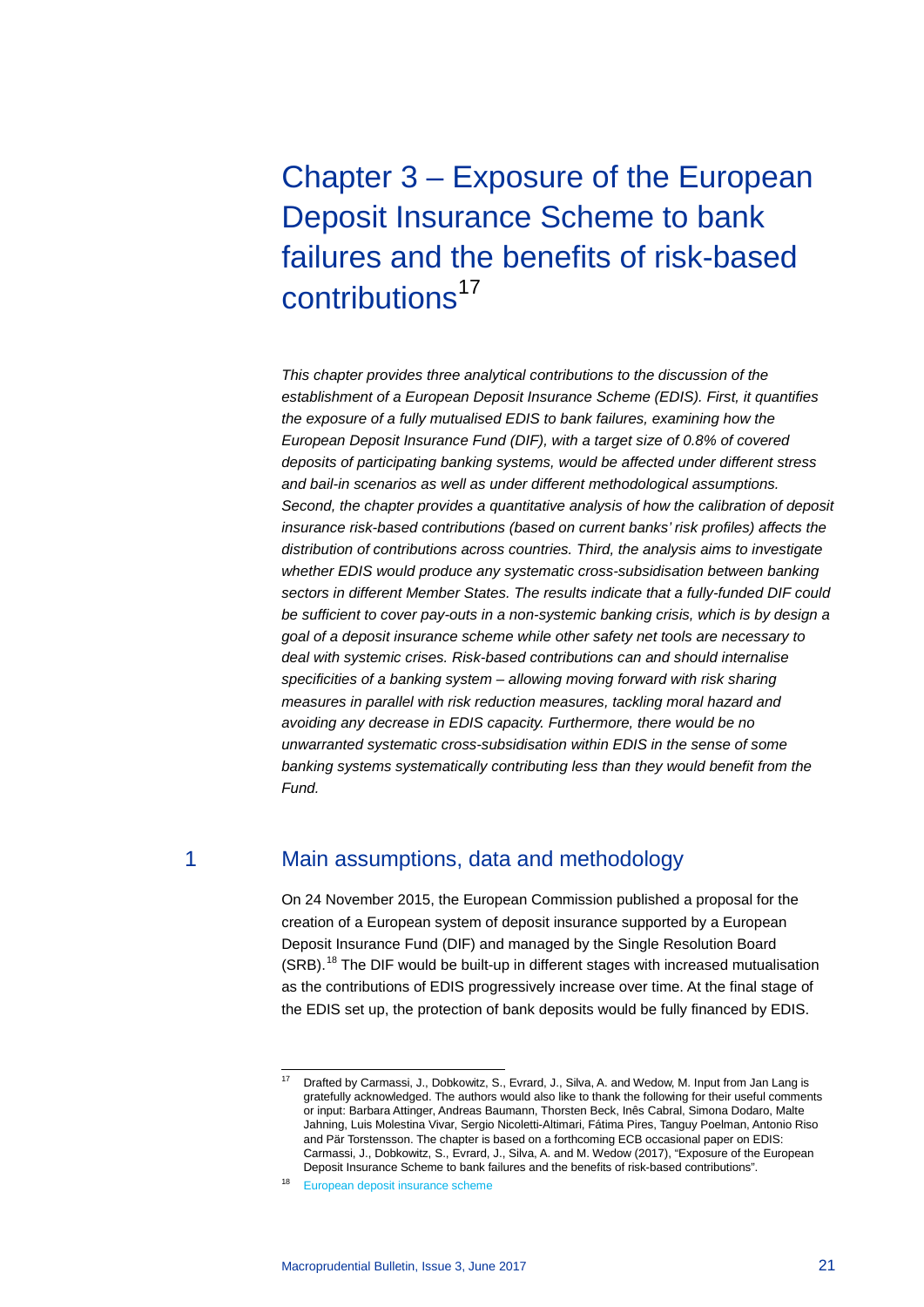This chapter focuses on the steady state, where EDIS would be a fully-fledged deposit insurance system with a target level of 0.8% of covered deposits of the participating banking systems as in the Commission proposal. The analysis uses Bankscope data and supervisory data from COREP and FINREP for Q4 2015 on covered deposits and balance sheet indicators to estimate EDIS exposure to bank failures and contributions to EDIS at bank level. The conclusions of the analysis are therefore based on the assumption that banks' balance sheet structures remain the same until EDIS has been fully introduced. The sample scrutinised comprises 1,675 euro area banks with total assets of €22.14 trillion, representing approximately 75% of total assets of credit institutions in the euro area, and €4,744 billion of covered deposits, corresponding to approximately 83% of covered deposits in the euro area. The sample can be considered as representative, both in terms of total assets and covered deposits.<sup>[19](#page-21-0)</sup> The target size of the DIF for the sample is approximately  $\epsilon$ 38 billion.

The analysis is articulated in two steps. First, the exposure of EDIS to banks' failures is calculated using covered deposits as well as banks' estimated probabilities of default (PD), loss given default (LGD) and banks' loss-absorbency capacity. The primary role of deposit insurance schemes is to build and maintain trust in the stability of the banking system by ensuring the safety of deposits and thus preserving depositors' confidence. However, deposit insurance schemes are not designed to protect the system against systemic crises. This would be too costly to implement (due to the need for substantially higher banks' fees to build up the necessary fund) and create moral hazard (the larger the fund, the greater the potential incentive for banks to increase risk-taking and the smaller the potential depositors' incentive to monitor banks' health). Therefore, deposit insurance schemes are typically established to ensure depositor confidence for non-systemic crises when a few individual banks fail. In this context, the analysis considers crises of a different magnitude, where the riskiest 1% or 3% of banks fail simultaneously according to their estimated PDs, in combination with different magnitudes of loss severity  $(LGD)^{20}$  $(LGD)^{20}$  $(LGD)^{20}$  and two variations of banks' loss-absorbing capacity. This first step allows an assessment of the resilience of EDIS to potential loss scenarios of different severities and under different loss-absorption assumptions regarding banks' liabilities. In a second step, banks' contributions to EDIS are estimated and compared to the EDIS exposures obtained in the first step. This comparison aims to identify possible unwarranted cross-subsidisation across euro area countries.

<sup>&</sup>lt;sup>19</sup> The degree of representativeness of the sample at country level is, however, heterogeneous.

<span id="page-21-1"></span><span id="page-21-0"></span> $20$  Losses in insolvency are assumed to be always 50% higher than losses in resolution.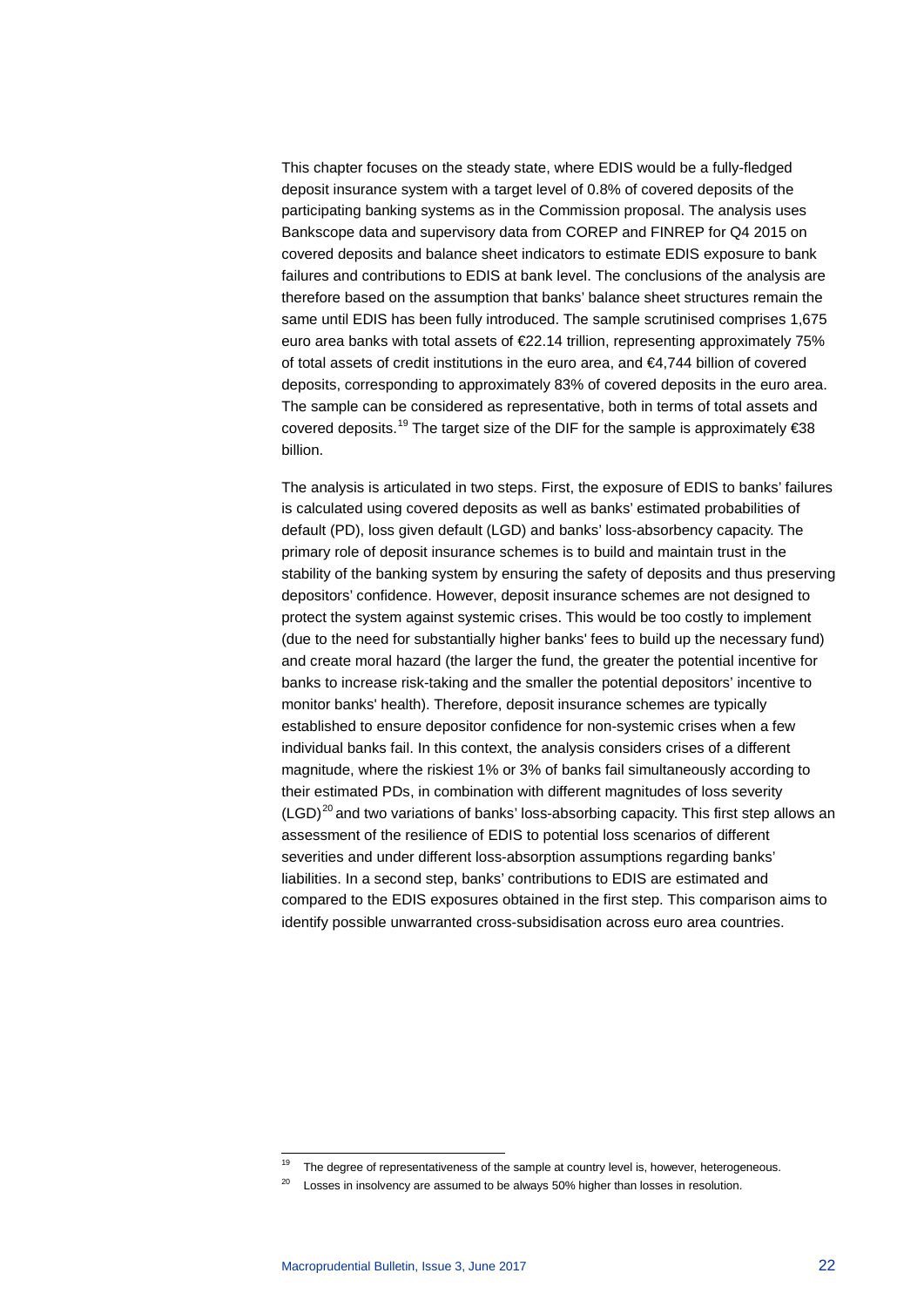# 2 Estimation of EDIS exposure to bank failures<sup>[21](#page-22-0)</sup>

# 2.1 Analysis

The box plot in Chart 1 shows the ratio of covered deposits to total assets within each country in the euro area as of end-2015. There is generally heterogeneity across countries both in terms of median and in terms of dispersion. German banks have the highest median of covered deposits to total assets in the euro area, but also considerable variation in the amount of covered deposits relative to their balance sheet size.

### **Chart 1**

### Distribution of covered deposits to total assets in euro area countries



Covered Deposits to Total Assets (in %)

Source: ECB, COREP. Number of banks: 1,675. Reporting date: Q4 2015. Note: The bottom and top of the box represent the first and third quartiles of the within-country distribution, while the band inside the box is the second quartile (median). The ends of the whiskers are the maximum and minimum values excluding outliers. Outliers are represented by diamonds.

The analysis of EDIS exposure is based on various crisis simulations which follow the methodology for calculating the PDs for banks provided in Betz et al. (2014) as well as Lang et al. (2016).<sup>[22](#page-22-1)</sup> The PD of a large number of euro area banks is estimated via an early-warning model using different bank-specific, aggregate banking sector and macrofinancial variables, with panel data from 2000 to 2013.

To estimate the coefficients used to calculate bank-specific PDs, banks in the sample were classified as either in distress/default or not in distress/default. The identification of bank distress events can be challenging given that actual bank failures have not been frequent in the euro area. A bank is defined as in

<span id="page-22-0"></span> $21$  The term "EDIS exposure" refers to the potential need for an EDIS intervention in case of a bank failure. It is calculated, first, as losses minus loss-absorbing capacity at bank level and, second, aggregated across all banks.

<span id="page-22-1"></span><sup>22</sup> Betz, F., Oprica, S., Peltonen, T. and Sarlin, S. (2014), "Predicting distress in European banks", *Journal of Banking & Finance*, 45 (C), pp. 225–241. Lang, J., Sarlin, P. and Peltonen, T. (2016), "A framework for early-warning modelling with an application to banks", *Working Paper Series*, ECB, Frankfurt am Main, forthcoming.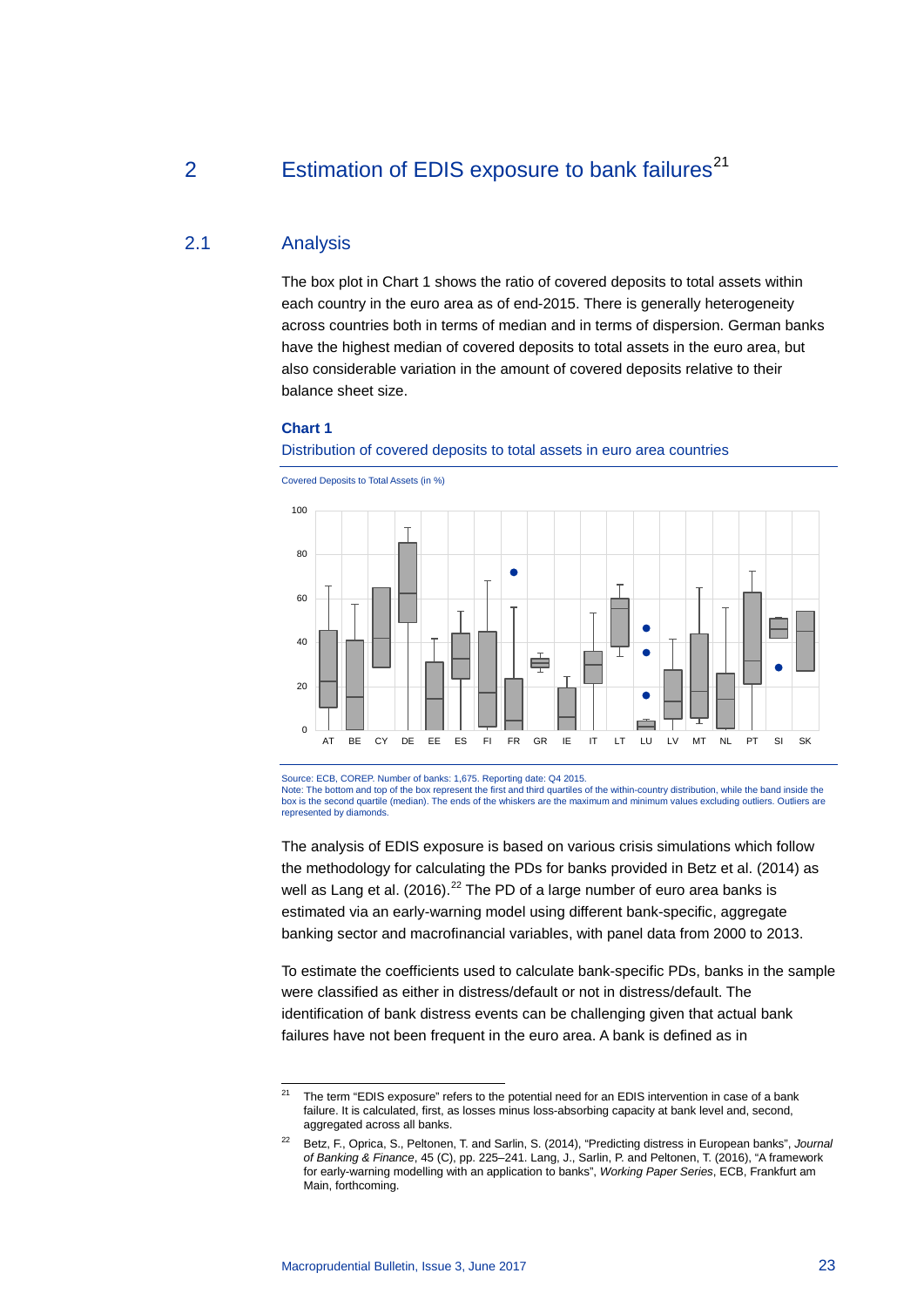distress/default if: (i) the status of the bank in the BvD Bankscope database is either "bankruptcy", "dissolved" or "in liquidation"; (ii) the bank has negative capital; (iii) the bank was involved in a distressed merger, i.e. the merged entity had a negative coverage ratio (equity capital and loan loss reserves minus non-performing loans to total assets) one year before the merger; or (iv) the bank received state aid as indicated by data from the European Commission.

The bank-specific PDs for 2014 and 2015 are calculated on the basis of the coefficients estimated as described above. Given the distribution of the estimated 2015 PDs for 1,675 banks (93 of which are Significant Institutions (Sis)), the 3% (using the  $97<sup>th</sup>$  percentile as a threshold) and 1% (corresponding to the  $99<sup>th</sup>$ percentile) of banks with the highest PDs are singled out as banks most likely to fail in the next two years on the basis of the described PD methodology. The analysis assumes that, for each crisis simulation, all banks belonging to the riskiest 3% or 1% fail simultaneously. The  $97<sup>th</sup>$  and  $99<sup>th</sup>$  percentiles correspond to a PD of 5.32% and 11.78%, respectively.

As a result, crisis simulations in this analysis strongly depend on observed banking failures and crises. Additionally, while the coefficients for the regressions to obtain PDs are calculated using panel data taking the economic and financial cycle into account, the data on independent variables used to calculate banks' probabilities to fail do not. Thus, the cycle is partially taken into account in the estimation of PDs. The inclusion of the recent financial crisis may influence this paper's results, leading to potential discrepancies between simulated failures and those possibly materialising in the steady state.

The need for an EDIS contribution in case of a bank failure depends on whether the bank goes into resolution or insolvency and on its level of loss absorption capacity. For the purpose of the analysis, it is assumed that a bank would be resolved if it has (i) a balance sheet size of more than €20 billion or (ii) more than 40,000 transactional accounts, and that it would otherwise be liquidated.<sup>[23](#page-23-0)</sup> Since there is no available data on the number of transactional accounts, the assumption is that any bank with more than €4 billion in covered deposits is above the 40,000 threshold, i.e. that each account has €100,000 (corresponding to the maximum amount covered by deposit insurance per depositor per bank). This assumption is conservative, since on average each account has less than €100,000. Therefore, the analysis may overestimate the number of banks going into insolvency rather than resolution, which is overall conservative since insolvency may cause more destruction of value than resolution. In addition, this approach is more conservative in terms of the impact on the DIF, as the DIF's contribution in resolution cannot be higher than the contribution

<span id="page-23-0"></span><sup>&</sup>lt;sup>23</sup> These assumptions broadly follow the Bank of England's proposed approach to direct institutions to maintain a minimum requirement for own funds and eligible liabilities; see *The Bank of England's approach to setting a minimum requirement for own funds and eligible liabilities (MREL) - Consultation on a proposed Statement of Policy*, Bank of England, December 2015. Following feedback on the consultation, the Bank of England made two changes regarding the transactional accounts threshold: first, it clarified that accounts are defined as "transactional" on the basis of the frequency of their use (at least nine withdrawals over the previous three months) and, second, a range of between 40,000 and 80,000 accounts replaced a fixed threshold of 40,000; see *The Bank of England's approach to setting a minimum requirement for own funds and eligible liabilities (MREL) - Responses to Consultation and Statement of Policy*, Bank of England, November 2016.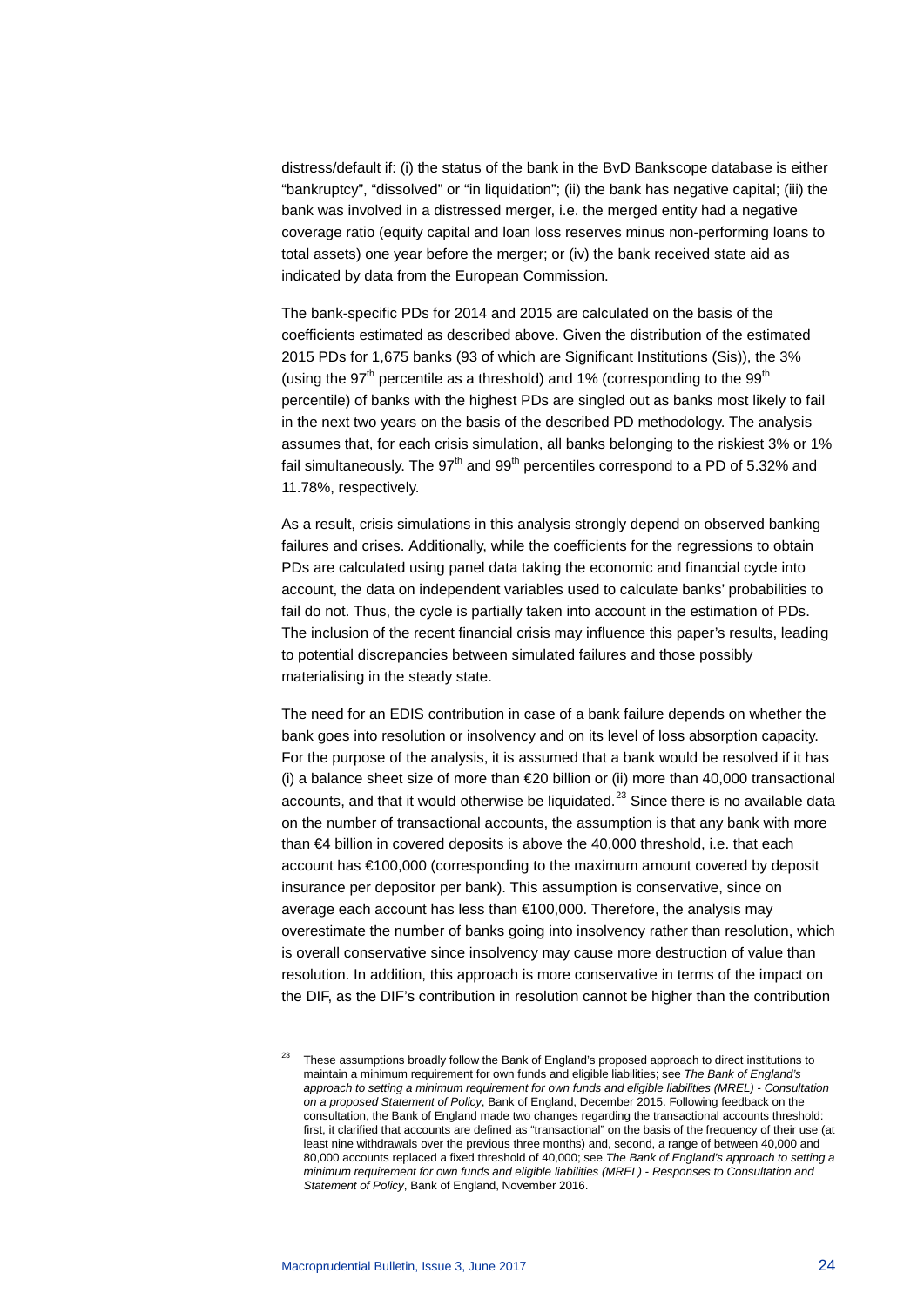it would have paid in insolvency. $24$  In resolution, a contribution from the Single Resolution Fund (SRF) is considered in each scenario, respecting the conditions set out in the legislation. This means that SRF contributions are capped at a maximum of 5% of a bank's total assets after shareholders and creditors have absorbed losses corresponding to at least 8% of the bank's total assets. In addition, cumulative SRF contributions cannot exceed the overall size of the SRF (i.e. 1% of total covered deposits for the sample of banks which equals €47.4 billion).

Regarding banks' loss absorption capacity, two resolution scenarios are used in the analysis:

- 1. all liabilities except for secured liabilities and covered deposits absorb losses;
- 2. only capital, subordinated debt and senior unsecured bonds with a remaining maturity of at least 12 months absorb losses.

The analysis follows the existing creditor hierarchy, where covered deposits have a super-priority, both in resolution and liquidation. Indeed, the Banking Recovery and Resolution Directive (BRRD)<sup>[25](#page-24-1)</sup> and the Single Resolution Mechanism Regulation  $(SRMR)^{26}$  $(SRMR)^{26}$  $(SRMR)^{26}$  make it possible to subject a wide range of unsecured liabilities to losses, e.g. via a bail-in, and give a super-priority to covered deposits in the ranking of creditors. However, in practice, it is unlikely that all liabilities within the scope of bailin will be fully loss-absorbing at the point of resolution. Therefore, scenario B considers a more realistic bail-in scenario in which only MREL-eligible liabilities are considered to be fully loss-absorbing (but deposits of large corporates above €100,000 euro are not included, despite being MREL-eligible, to make the scenario more conservative). It should be noted, however, that senior unsecured liabilities currently rank alongside other liabilities classes, e.g. derivatives. Thus, it is unlikely that they would be fully loss-absorbing given the "no creditor worse off" principle.

# <span id="page-24-0"></span>2.2 Main results

Table 1 presents the simulation results showing the estimated exposure of EDIS under loss absorbency scenarios A and B, respectively. These scenarios are estimated for different levels of LGD and different PD thresholds, i.e. the  $97<sup>th</sup>$  and 99<sup>th</sup> percentiles. Additionally, for all scenarios the simulations show the estimated

<sup>&</sup>lt;sup>24</sup> See Article 79 of the SRMR. To ensure that this condition is met, the EDIS exposure for a bank subject to resolution is compared to the hypothetical exposure if it had been liquidated. The EDIS exposure is then set to be the lower of the two.

<span id="page-24-1"></span><sup>&</sup>lt;sup>25</sup> Directive 2014/59/EU of the European Parliament and of the Council of 15 May 2014 establishing a framework for the recovery and resolution of credit institutions and investment firms and amending Council Directive 82/891/EEC, and Directives 2001/24/EC, 2002/47/EC, 2004/25/EC, 2005/56/EC, 2007/36/EC, 2011/35/EU, 2012/30/EU and 2013/36/EU, and Regulations (EU) No 1093/2010 and (EU) No 648/2012, of the European Parliament and of the Council Text with EEA relevance (OJ L 173, 12.6.2014, p. 190–348).

<span id="page-24-2"></span><sup>26</sup> Regulation (EU) No 806/2014 of the European Parliament and of the Council of 15 July 2014 establishing uniform rules and a uniform procedure for the resolution of credit institutions and certain investment firms in the framework of a Single Resolution Mechanism and a Single Resolution Fund and amending Regulation (EU) No 1093/2010 (OJ L 225, 30.7.2014, p. 1–90).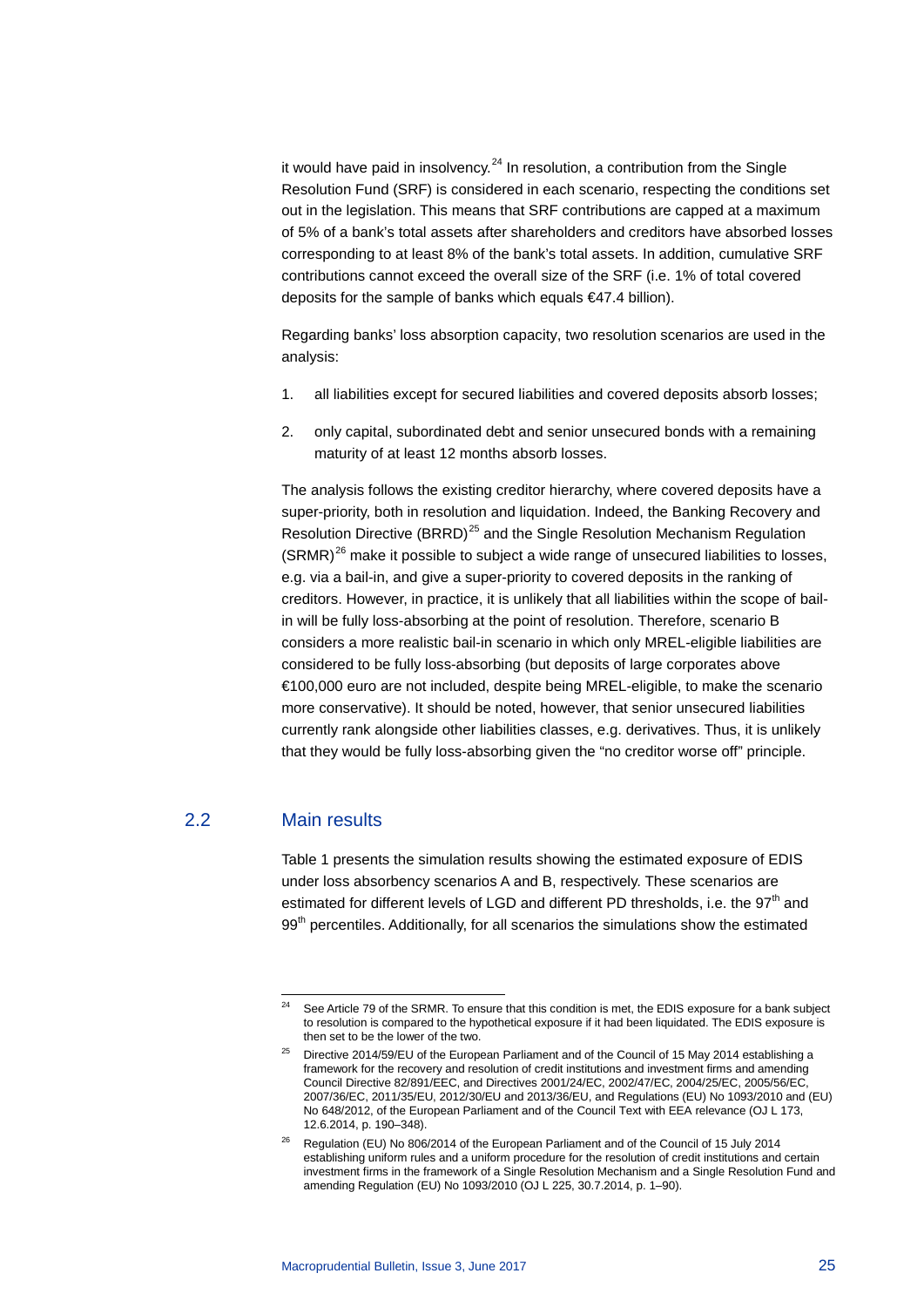EDIS exposure with and without SRF contribution assuming the requirements mentioned in the previous section are satisfied.<sup>[27](#page-25-0)</sup>

In the table, EDIS exposures exceeding €38 billion (which is the DIF target size in the sample) are highlighted in red to indicate a depletion of the fund.

# **Table 1**  EDIS exposure in euro billions for resolution scenarios A and B, with and without SRF contribution

| DIF target size is $\bigcircledast 38$ billion. Cell entries exceeding this amount indicate cases where the fund is depleted |                                              |                                     |                                  |                                     |                                  |                                     |                                  |                                     |                                  |  |
|------------------------------------------------------------------------------------------------------------------------------|----------------------------------------------|-------------------------------------|----------------------------------|-------------------------------------|----------------------------------|-------------------------------------|----------------------------------|-------------------------------------|----------------------------------|--|
| <b>Scenario A</b>                                                                                                            |                                              |                                     |                                  |                                     | <b>Scenario B</b>                |                                     |                                  |                                     |                                  |  |
|                                                                                                                              |                                              | <b>Without SRF</b>                  |                                  | <b>With SRF</b>                     |                                  | <b>Without SRF</b>                  |                                  | <b>With SRF</b>                     |                                  |  |
| 1)                                                                                                                           | 2)                                           | 3)                                  | 4)                               | 5)                                  | 6)                               | 7)                                  | 8)                               | 9)                                  | 10)                              |  |
| Loss in<br><b>Resolution</b><br>(as % of TA)                                                                                 | Loss in<br><b>Insolvency</b><br>(as % of TA) | <b>Riskiest 3% of</b><br>banks fail | <b>Riskiest 1%</b><br>banks fail | <b>Riskiest 3% of</b><br>banks fail | <b>Riskiest 1%</b><br>banks fail | <b>Riskiest 3% of</b><br>banks fail | <b>Riskiest 1%</b><br>banks fail | <b>Riskiest 3% of</b><br>banks fail | <b>Riskiest 1%</b><br>banks fail |  |
| 10%                                                                                                                          | 15%                                          | 0.0                                 | 0.0                              | 0.0                                 | 0.0                              | 0.0                                 | 0.0                              | 0.0                                 | 0.0                              |  |
| 15%                                                                                                                          | 22.5%                                        | 0.0                                 | 0.0                              | 0.0                                 | 0.0                              | 0.0                                 | 0.0                              | 0.0                                 | 0.0                              |  |
| 20%                                                                                                                          | 30%                                          | 0.003                               | 0.0                              | 0.003                               | 0.0                              | 3.0                                 | 0.9                              | 3.0                                 | 0.9                              |  |
| 25%                                                                                                                          | 37.5%                                        | 0.04                                | 0.0                              | 0.04                                | 0.0                              | 23.9                                | 15.6                             | 23.8                                | 14.6                             |  |
| 30%                                                                                                                          | 45%                                          | 3.4                                 | 1.2                              | 0.5                                 | 0.4                              | 87.6                                | 33.1                             | 85.8                                | 30.3                             |  |

Note: Resolution scenario A: all liabilities except for secured liabilities and covered deposits absorb losses. Resolution scenario B: only capital, subordinated debt and senior<br>unsecured bonds with a remaining maturity of

The table depicts different levels of losses for scenario A (B) in columns 3 to 6 (columns 7 to 10) as a percentage of total assets, both in resolution and insolvency (columns 1 and 2). Columns 3(7) and 5(9) represent the DIF exposure when the riskiest 3% of euro area banks in the sample fail, without and with SRF contribution, respectively. For the sample of 1,675 banks, this implies the failure of 51 banks holding 12.66% of the total assets in the sample. 18 of those failing banks enter into resolution and 33 into insolvency, corresponding to 12.42% and 0.24% of total assets, respectively. Columns 4(8) and 6(10) show the equivalent numbers for a more modest crisis where the riskiest 1% of euro area banks in the sample fail, both without and with SRF contribution, respectively. In this scenario, six banks are resolved, and 10 banks are subject to insolvency, representing 1.9% and 0.08% of total assets in the sample, respectively.

The results suggest that a fully-funded DIF with ex-ante contributions of 0.8% of covered deposits would have no exposure in cases of loss rates up to 15% in resolution and 22.5% in insolvency in both resolution scenarios. This finding partially reflects the strengthening of banks' loss absorbency capacity and the risk-reducing

<span id="page-25-0"></span> <sup>27</sup> The analysis takes into account the following caps: (1) a ceiling for the SRF contribution in order not to deplete the SRF (SRF contribution is capped at 1% of covered deposits of participating banks); (2) EDIS exposure for each bank cannot exceed the amount of covered deposits held by that bank; (3) a resolution cap not allowing EDIS exposure in resolution to exceed the theoretical exposure if the bank had been subject to insolvency; and 4) SRF contribution cannot exceed 5% of a bank's total assets. Note that, in this exercise, the fact that the DGS contribution in resolution cannot exceed 50% of its target level as per Article 109 of the BRRD and Article 79 of the SRMR is not considered. As a result of the different caps which limit EDIS exposure, the exposure numbers are similar both with and without SRF contribution calculations. Furthermore, it should also be noted that only bank losses are considered for the calculations of the EDIS exposure, while bank recapitalisation needs (which would not be borne by EDIS) are not included.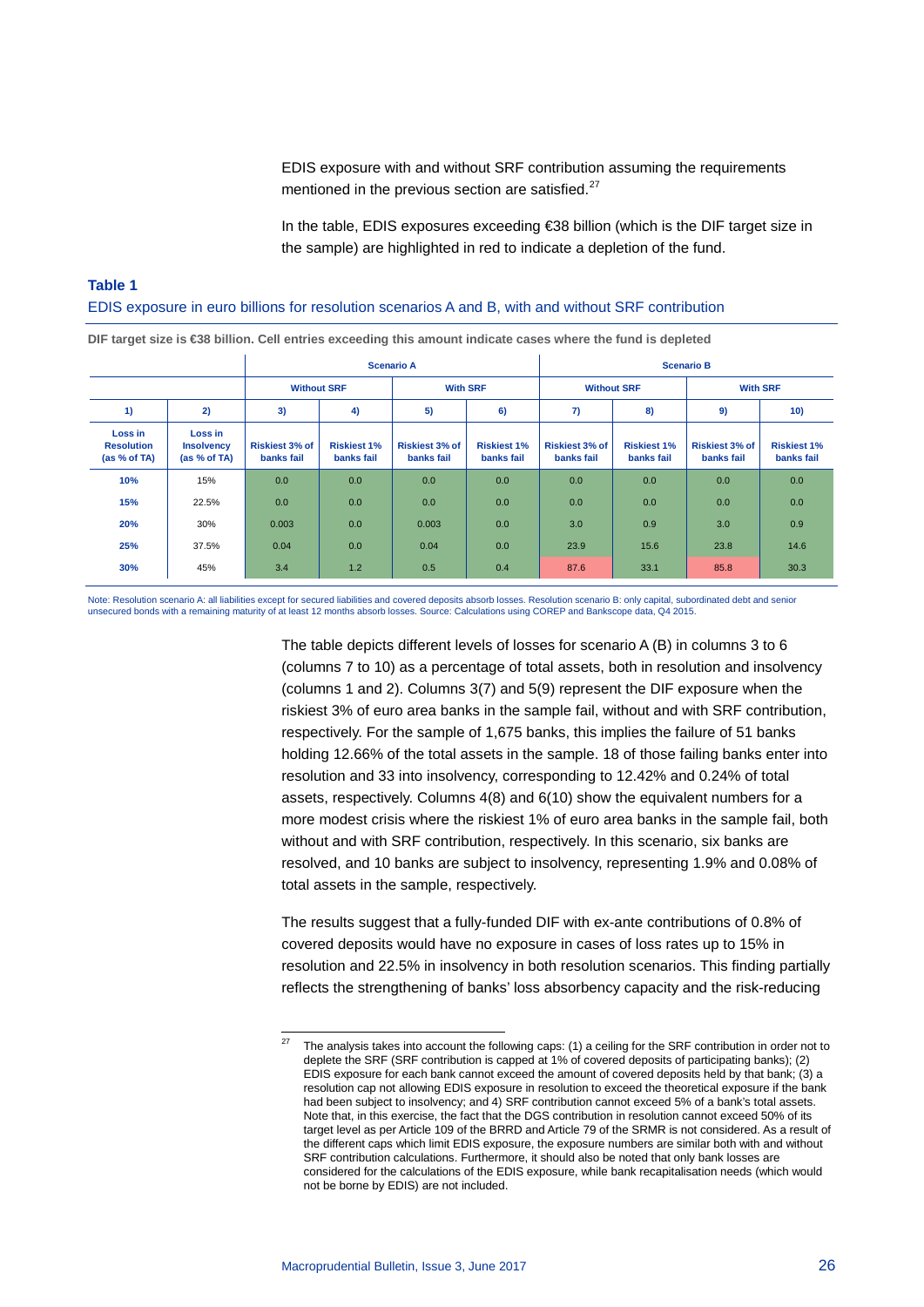measures that have been implemented so far. Moreover, it should be emphasised that the main benefit of an EDIS derives from reducing the sovereign-bank nexus as well as from pooling resources across member states. This enhances depositor confidence and reduces the risk of wider deposit withdrawals which may also spill over to other banks. Spill-overs are not modelled in the analysis given the confidence enhancing role of an EDIS.

Under scenario A, EDIS exposure does not exceed the EDIS target size in any crisisloss combination, with and without SRF contribution in resolution, even with a very high loss rate of, for instance, 30% in resolution. Under scenario B, EDIS exposure would become material only with a very high loss rate, for example, 25% in resolution. The DIF would only be depleted in the most severe crisis simulations (3% of banks in the sample failing) in combination with loss rates above 25% in resolution and 37.5% in insolvency, both with and without SRF contribution. It should be emphasised that the loss rates necessary to exhaust the EDIS fund are considerably harsher than historical cases of bank failures and losses both in Europe and in the U.S., including during the recent global financial crisis. By way of comparison, the European Commission<sup>[28](#page-26-0)</sup> estimated average losses for 23 banks over the period 2007-2010 to be 2.5% of total liabilities (maximum of 46.4%, minimum of 0.2%), while losses plus recapitalisation needs were 6% of total liabilities (maximum of 50.7%, minimum of 2.6%). The Financial Stability Board found that for G-SIBs losses as a fraction of total assets ranged from less than 1% to almost 4.7%, with most banks between 2% and 4%. The maximum ratio of losses plus recapitalisation amounts to total assets was  $8.8\%$ <sup>[29](#page-26-1)</sup> It should also be noted that the analysis in this chapter assumes a simultaneous failure of the riskiest banks and a fixed level of LGD rather than a distribution of LGDs, which is more conservative than what was observed in past crises, notably for high LGD levels.

# 3 Estimating banks' risk-based contributions to EDIS

# 3.1 Analysis

-

One concern which is frequently voiced regarding EDIS relates to the possibility that the pooling of resources could lead to cross-border subsidies, i.e. the eventuality of one or several banking systems structurally contributing more and benefitting less from the scheme than other, potentially riskier, systems. The pooling of resources could also lead to increased moral hazard and incentivise risk-taking behaviour by banks given the existence of a larger deposit guarantee scheme and fund. There might also be a risk that certain banking systems would be more likely to tap into the EDIS funds than others, even though all banking systems would benefit from the enhanced capacity of the deposit scheme to withstand larger crises.

<sup>28</sup> [Commission staff working document -](http://ec.europa.eu/internal_market/bank/docs/crisis-management/2012_eu_framework/impact_assessment_final_en.pdf) impact assessment

<span id="page-26-1"></span><span id="page-26-0"></span><sup>29</sup> [Historical Losses and Recapitalisation Needs -](http://www.fsb.org/wp-content/uploads/Historical-Losses-and-Recapitalisation-Needs-findings-report.pdf) Findings report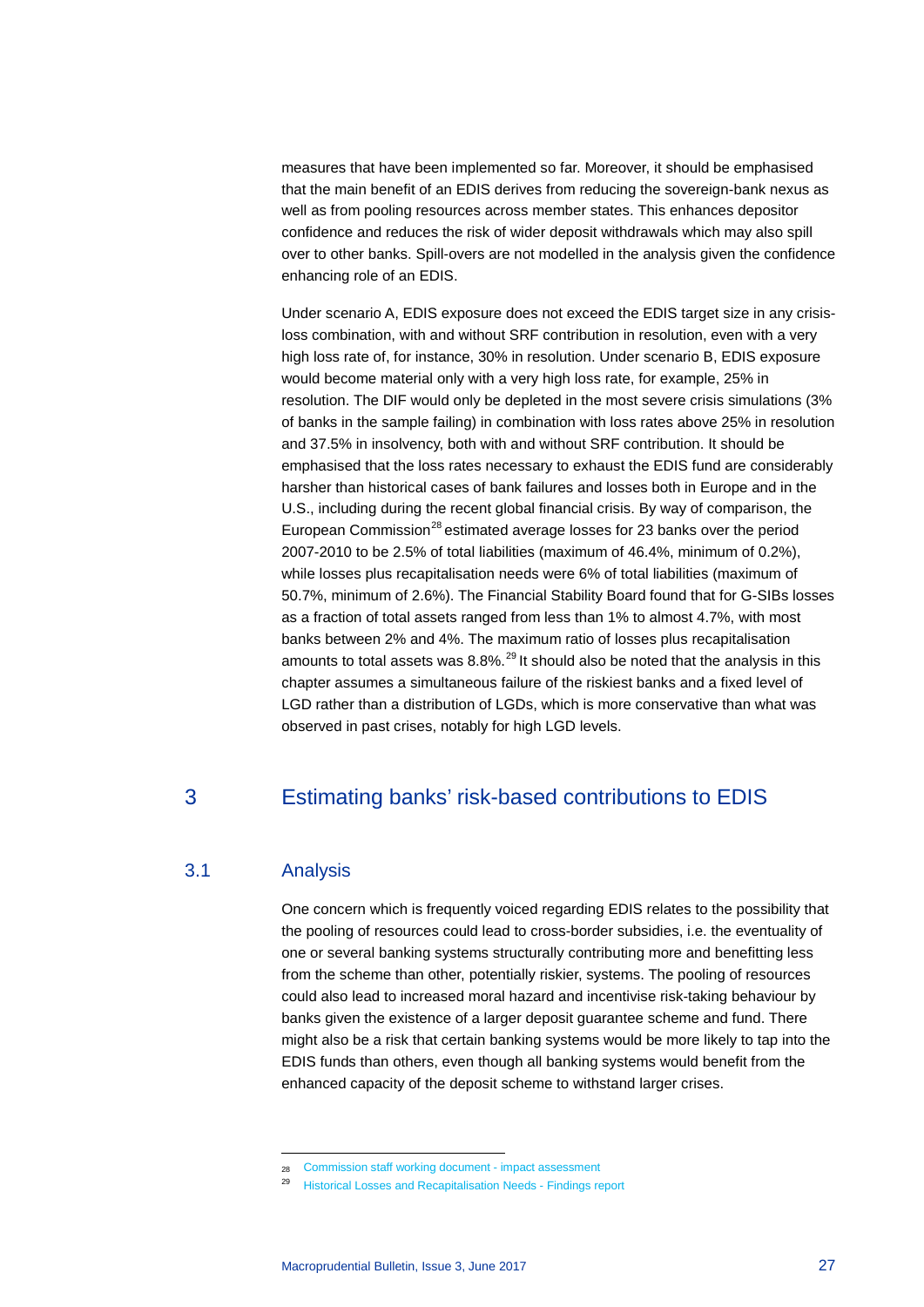The post-crisis review of the European Deposit Guarantee Scheme Directive (DGSD) applied the concept of risk-based contributions to national DGSs. The Commission proposal on EDIS also foresees the use of risk-based contributions to the DIF, the methodology of which would be determined in a Commission Delegated Act. The use of a "Banking Union methodology" would have the potential to reduce the risk of cross-border subsidies compared to a system where banks' contributions would be calculated only relative to their national peers. This is because, following a "polluter-pays" principle, a banking system would contribute more to the DIF overall if it is riskier relative to other banking systems in the banking union. This approach would have the benefit of aligning incentives and tackling moral hazard, since banking systems which include riskier banks would contribute more to the DIF overall than they would if contributions were solely based on the amount of deposits. Given that the exact methodology for the calculation of banks' contributions to the DIF is yet to be developed, the analysis below is based on a modified version of the methodology developed by the EBA for national DGSs in which banks' contributions are risk-based.<sup>[30](#page-27-0)</sup> Please note that, while the EBA methodology for national DGSs applies the risk adjustment at a national level, the risk adjustment in this analysis is carried out at the banking union level.

According to the EBA Guidelines, the calculation of an institution's contribution is based on five risk categories: (1) capital, (2) liquidity and funding, (3) asset quality, (4) business model and management, and (5) potential losses for the DGS (this factor is not considered here due to limited data on unencumbered assets). For the purpose of this study, the leverage ratio and the total risk-based capital ratio are included for category (1), liquid assets per total assets<sup>[31](#page-27-1)</sup> are included for category (2), and the ROE and RWA per total assets are used for the category representing an institution's business model and management (4). Furthermore, the analysis includes a measure of (part of) MREL-eligible liabilities.<sup>[32](#page-27-2)</sup> The higher the MREL, the higher the likelihood of a bank going into resolution rather than liquidation, the higher the bank's expected capacity to absorb losses and, all else being equal, the lower the potential exposure for  $EDIS$ .<sup>[33](#page-27-3)</sup> The combination of these indicators shall hereinafter be referred to as "DGS-baseline indicators" and is comparable to the list of indicators proposed for EDIS. As these indicators are still under discussion, the set used here does not prejudge the final calculation method that will be decided by the European Council and Parliament. In a first modification of the baseline list of indicators, the indicator for MREL-eligible liabilities is excluded to test the impact of this indicator on the contributions. In a second modification, the established baseline set of indicators is extended by additionally including an indicator for

<span id="page-27-0"></span><sup>&</sup>lt;sup>30</sup> See EBA Guidelines on methods for calculating contributions to deposit guarantee schemes, available at: [https://www.eba.europa.eu/documents/10180/1089322/EBA-GL-2015-](https://www.eba.europa.eu/documents/10180/1089322/EBA-GL-2015-10+GL+on+methods+for+calculating+contributions+to+DGS.pdf) [10+GL+on+methods+for+calculating+contributions+to+DGS.pdf](https://www.eba.europa.eu/documents/10180/1089322/EBA-GL-2015-10+GL+on+methods+for+calculating+contributions+to+DGS.pdf)

<span id="page-27-1"></span> $31$  Defined as: (cash & balances with central banks + net loans and advances to banks + level 1 assets (fair value hierarchy))/total assets.

<span id="page-27-3"></span><span id="page-27-2"></span><sup>&</sup>lt;sup>32</sup> Senior unsecured bonds only: regulatory capital is not included to avoid double consideration, given that it is already used for category (1) on capital.

EDIS exposure could be lower for several reasons: for example, MREL-eligible liabilities cannot be suddenly withdrawn, e.g. in a run, because they must have residual maturity of at least one year; losses in insolvency tend to be higher than in resolution; the losses for the deposit guarantee scheme in resolution cannot be higher than in insolvency (see Article 109 of the BRRD and Article 79 of the SRMR).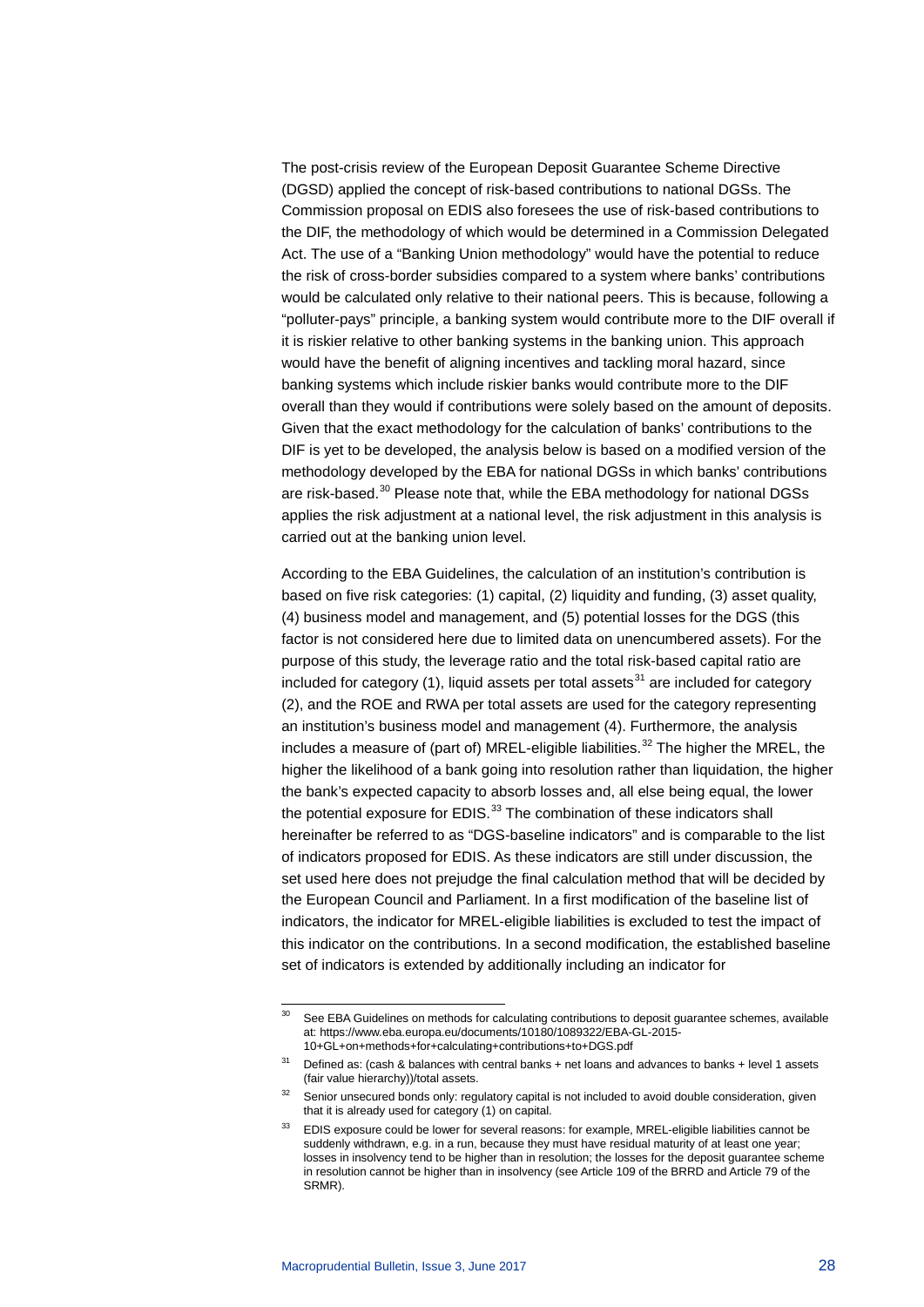interconnectedness measured as the sum of loans and advances from and to banks relative to the total amount of these items in the sample. The non-performing loans ratio (category (3)) is not included in the baseline analysis as data limitations may render the results misleading. However, it is reported separately in column 7, where it is added to the baseline indicators to indicate its potential relevance for the purpose of future analyses. Finally, the established baseline indicator set is extended by including the World Bank index for the strength of insolvency frameworks, since the proper functioning of the insolvency framework will have an impact on the deposit insurance's capacity to recover money in insolvency after a pay-out.<sup>34</sup>

The EBA Guidelines suggest two alternative approaches to constructing aggregate risk weights (ARW) that are used in the contribution calculation: a bucket approach and a sliding scale approach. The results presented are those for the sliding scale approach, since this approach requires fewer assumptions and uses a normalisation method that is better suited to preserving the level of information of the indicators $35$ . The  $25<sup>th</sup>$  and  $75<sup>th</sup>$  percentiles are used as lower and upper boundaries, respectively<sup>36</sup>. The normalisation transforms each individual indicator value into an individual risk score (IRS) such that a lower score corresponds to a better performing bank in the respective field. In a second step, the IRSs are aggregated using a weighted arithmetic average<sup>[37](#page-28-3)</sup> to obtain a single aggregate risk score (ARS) for each bank. The relative size of the weights used in the analysis follows the EBA Guidelines. In this chapter's analysis the ARS is not rescaled before it is used as an ARW in the contribution calculation.<sup>[38](#page-28-4)</sup>

In a last step, banks' contributions are calculated as the product of the contribution rate, the ARW, the total covered deposits held by a bank and an adjustment factor that ensures that contributions add up to the target size, which is set to 0.8% of the total covered deposits in the sample.

# <span id="page-28-1"></span><span id="page-28-0"></span>3.2 Results

Table 2 gives an overview of the amounts (in billions of euro) and the share contributed by each banking system based on the different indicator sets described above. All columns are obtained using the DGS sliding scale methodology according to the EBA Guidelines. Column 3 shows the amount and the non-risk based share

<sup>&</sup>lt;sup>34</sup> Se[e Resolving Insolvency.](http://www.doingbusiness.org/data/exploretopics/resolving-insolvency)

<sup>&</sup>lt;sup>35</sup> See the OECD and JRC Handbook on Constructing Composite Indicators (2008). The construction of the composite risk indicator is a crucial topic in the calculation of risk-based contributions as contributions strongly depend on the choice and design of the various steps taken to calculate the ARW. The aforementioned work of the OECD and JRC gives an insightful overview of indicator construction in general.

<span id="page-28-2"></span><sup>&</sup>lt;sup>36</sup> Except for the NPL ratio, where missing values are set to zero in order to keep the sample size large, the first and third quartile thresholds are both zero. To avoid division by zero and to produce a more differentiated IRS, the upper bound is set to the highest value observed.

<span id="page-28-3"></span>An alternative to this aggregation method would be a geometric average which, in contrast to the arithmetic average, does not allow for the compensation of a poor performance in one field by a very good performance in another field (see OECD and JRC Handbook (2008)).

<span id="page-28-4"></span>Rescaling has a distorting effect on aggregate risk scores by, in this case, reducing risk scores for riskier banks more than for safer banks.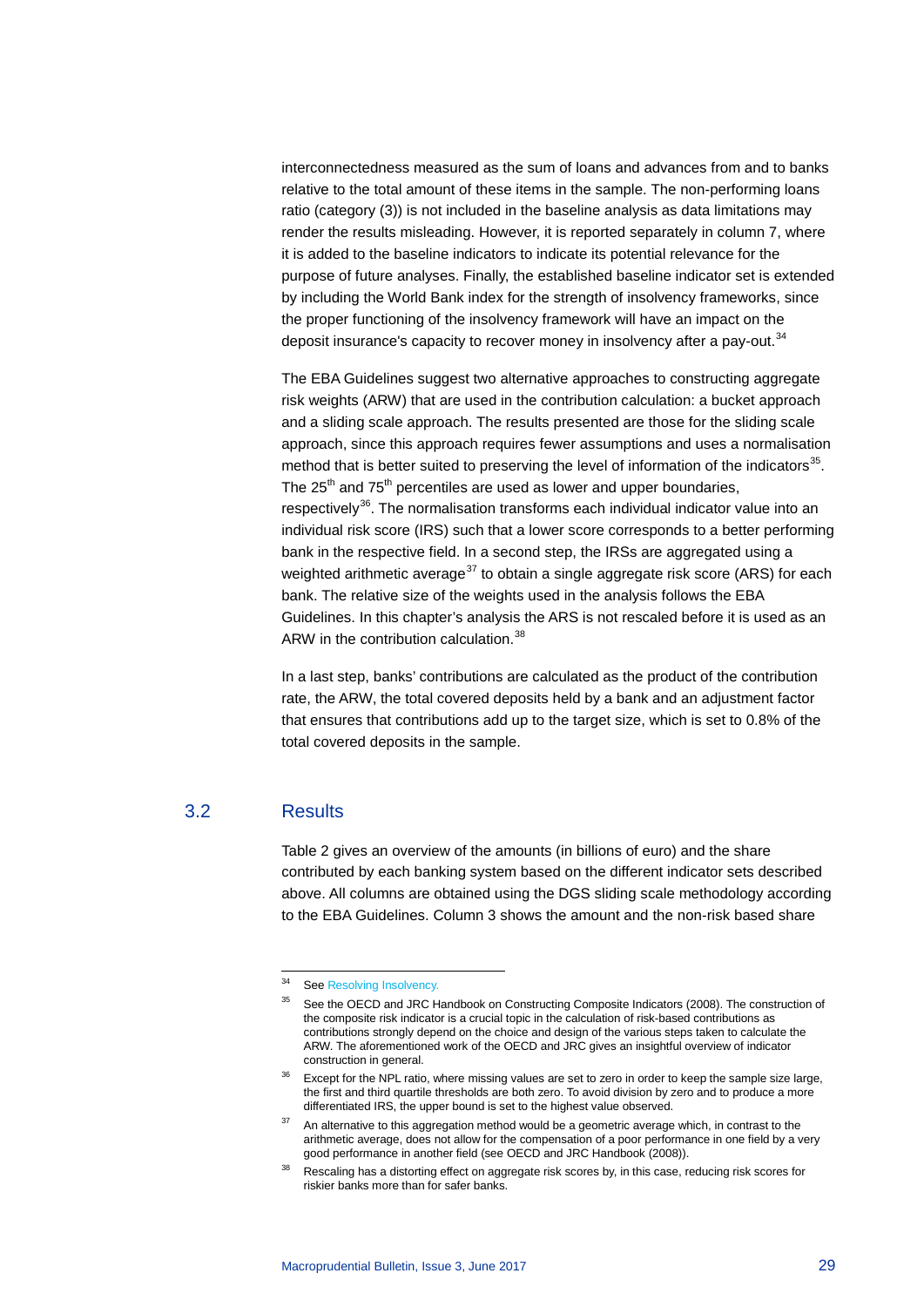contributed only on the basis of covered deposits amounts. Column 4 reports contributions and the share for each banking system on the basis of the DGSbaseline indicators. Columns 5 to 8 show the modifications of the baseline indicators as described in the previous section. The impact of the MREL indicator becomes apparent when comparing column 4 to column 5. This indicator can be perceived as a proxy for a bank's likeliness to go into resolution instead of insolvency. The inclusion of this variable means that banks which are likely to go into resolution experience a reduction in contributions; the rationale being that that these banks are expected to cause less exposure for EDIS. A reduction in contributions following the inclusion of the MREL indicator can be observed, for instance, for French, Spanish and Dutch banks, and could potentially constitute an alternative to a target level reduction in favour of countries in which a significant portion of banks is likely to go into resolution rather than insolvency. This approach would have the advantage of not reducing the overall target level of EDIS, thereby maintaining its level of resilience. It should be noted that, as our analysis is based on banks' current risk profiles, and given this composition of indicators, contributions from larger banks are likely to decrease further in the future when MREL buffers are built up.

| 1)             | 2)                        | 3)                          |                          |                           | 4)<br>5)                  |                           |                                                                                                                   | 6)                        |                                         | 7)                        |                           | 8)                        |                       |
|----------------|---------------------------|-----------------------------|--------------------------|---------------------------|---------------------------|---------------------------|-------------------------------------------------------------------------------------------------------------------|---------------------------|-----------------------------------------|---------------------------|---------------------------|---------------------------|-----------------------|
| <b>Country</b> | <b>Number</b><br>of banks | 0.8% of covered<br>deposits |                          |                           | <b>DGS-baseline</b>       |                           | <b>DGS without MREL</b><br><b>DGS plus</b><br><b>DGS plus NPL ratio</b><br><b>indicator</b><br>Interconnectedness |                           | <b>DGS plus insolvency</b><br>indicator |                           |                           |                           |                       |
|                |                           | In EUR<br><b>billions</b>   | In<br>percent<br>of fund | In EUR<br><b>billions</b> | In.<br>percent<br>of fund | In EUR<br><b>billions</b> | In.<br>percent<br>of fund                                                                                         | In EUR<br><b>billions</b> | $\ln$<br>percent<br>of fund             | In EUR<br><b>billions</b> | In.<br>percent<br>of fund | In EUR<br><b>billions</b> | In percent<br>of fund |
| <b>AT</b>      | 33                        | 0.6                         | 1.56%                    | 0.5                       | 1.38%                     | 0.6                       | 1.46%                                                                                                             | 0.6                       | 1.45%                                   | 0.5                       | 1.38%                     | 0.6                       | 1.57%                 |
| <b>BE</b>      | 11                        | 0.7                         | 1.87%                    | 0.5                       | 1.28%                     | 0.5                       | 1.33%                                                                                                             | 0.6                       | 1.47%                                   | 0.5                       | 1.28%                     | 0.6                       | 1.59%                 |
| CY             | 3                         | 0.1                         | 0.24%                    | 0.1                       | 0.34%                     | 0.1                       | 0.25%                                                                                                             | 0.1                       | 0.27%                                   | 0.2                       | 0.42%                     | 0.1                       | 0.34%                 |
| DE             | 1180                      | 9.8                         | 25.72%                   | 12.5                      | 32.92%                    | 11.1                      | 29.17%                                                                                                            | 11.3                      | 29.65%                                  | 11.8                      | 31.19%                    | 9.5                       | 24.99%                |
| EE             | 6                         | 0.002                       | 0.01%                    | 0.002                     | 0.01%                     | 0.001                     | 0.003%                                                                                                            | 0.001                     | 0.004%                                  | 0.002                     | 0.01%                     | 0.002                     | 0.01%                 |
| <b>ES</b>      | 20                        | 7.2                         | 19.00%                   | 7.9                       | 20.85%                    | 8.3                       | 21.93%                                                                                                            | 7.9                       | 20.72%                                  | 7.9                       | 20.80%                    | 8.4                       | 22.13%                |
| FL.            | 8                         | 0.2                         | 0.48%                    | 0.1                       | 0.34%                     | 0.1                       | 0.35%                                                                                                             | 0.1                       | 0.36%                                   | 0.1                       | 0.33%                     | 0.1                       | 0.31%                 |
| <b>FR</b>      | 23                        | 9.6                         | 25.38%                   | 6.6                       | 17.52%                    | 7.1                       | 18.80%                                                                                                            | 7.7                       | 20.33%                                  | 6.6                       | 17.47%                    | 8.2                       | 21.71%                |
| <b>GR</b>      | $6\phantom{1}$            | 0.8                         | 2.12%                    | 1.4                       | 3.68%                     | 1.5                       | 3.94%                                                                                                             | 1.2                       | 3.27%                                   | 1.7                       | 4.38%                     | 1.3                       | 3.49%                 |
| IE.            | 5                         | 0.3                         | 0.70%                    | 0.3                       | 0.70%                     | 0.3                       | 0.69%                                                                                                             | 0.3                       | 0.71%                                   | 0.3                       | 0.79%                     | 0.3                       | 0.76%                 |
| IT.            | 297                       | $\overline{4}$              | 10.50%                   | 4.2                       | 11.13%                    | 4.5                       | 11.85%                                                                                                            | 4.2                       | 10.99%                                  | 4.5                       | 11.98%                    | 4.5                       | 11.93%                |
| LT.            | 5                         | 0.1                         | 0.19%                    | 0.04                      | 0.11%                     | 0.01                      | 0.05%                                                                                                             | 0.03                      | 0.10%                                   | 0.04                      | 0.11%                     | 0.1                       | 0.14%                 |
| LU             | 17                        | 0.1                         | 0.23%                    | 0.1                       | 0.19%                     | 0.1                       | 0.16%                                                                                                             | 0.1                       | 0.20%                                   | 0.1                       | 0.18%                     | 0.1                       | 0.22%                 |
| LV             | 16                        | 0.05                        | 0.13%                    | 0.03                      | 0.10%                     | 0.01                      | 0.05%                                                                                                             | 0.03                      | 0.09%                                   | 0.03                      | 0.10%                     | 0.04                      | 0.12%                 |
| <b>MT</b>      | $\,6$                     | 0.01                        | 0.03%                    | 0.01                      | 0.03%                     | 0.01                      | 0.03%                                                                                                             | 0.01                      | 0.03%                                   | 0.01                      | 0.03%                     | 0.01                      | 0.04%                 |
| <b>NL</b>      | 18                        | 3.7                         | 9.67%                    | 2.3                       | 6.02%                     | 2.4                       | 6.39%                                                                                                             | 2.8                       | 7.27%                                   | 2.3                       | 5.94%                     | 3                         | 7.78%                 |
| PT             | 12                        | 0.7                         | 1.93%                    | 1.2                       | 3.18%                     | 1.3                       | 3.33%                                                                                                             | 1.1                       | 2.86%                                   | 1.3                       | 3.34%                     | $\mathbf{1}$              | 2.63%                 |
| <b>SI</b>      | 6                         | 0.1                         | 0.22%                    | 0.1                       | 0.16%                     | 0.1                       | 0.16%                                                                                                             | 0.1                       | 0.16%                                   | 0.1                       | 0.19%                     | 0.1                       | 0.20%                 |
| <b>SK</b>      | 3                         | 0.01                        | 0.04%                    | 0.02                      | 0.06%                     | 0.02                      | 0.05%                                                                                                             | 0.01                      | 0.05%                                   | 0.02                      | 0.06%                     | 0.02                      | 0.06%                 |
| <b>Total</b>   | 1675                      | 38                          | 100%                     | 38                        | 100%                      | 38                        | 100%                                                                                                              | 38                        | 100%                                    | 38                        | 100%                      | 38                        | 100%                  |

# **Table 2** Contribution by country based on DGS sliding scale methodology

Note: The DGS-baseline calculation includes the following indicators: total risk-based capital ratio, leverage ratio, highly liquid assets per total assets, RWA per total assets, MRELeligible liabilities (only senior unsecured bonds), and ROE. Source: calculations using COREP, FINREP and Bankscope data, Q4 2015.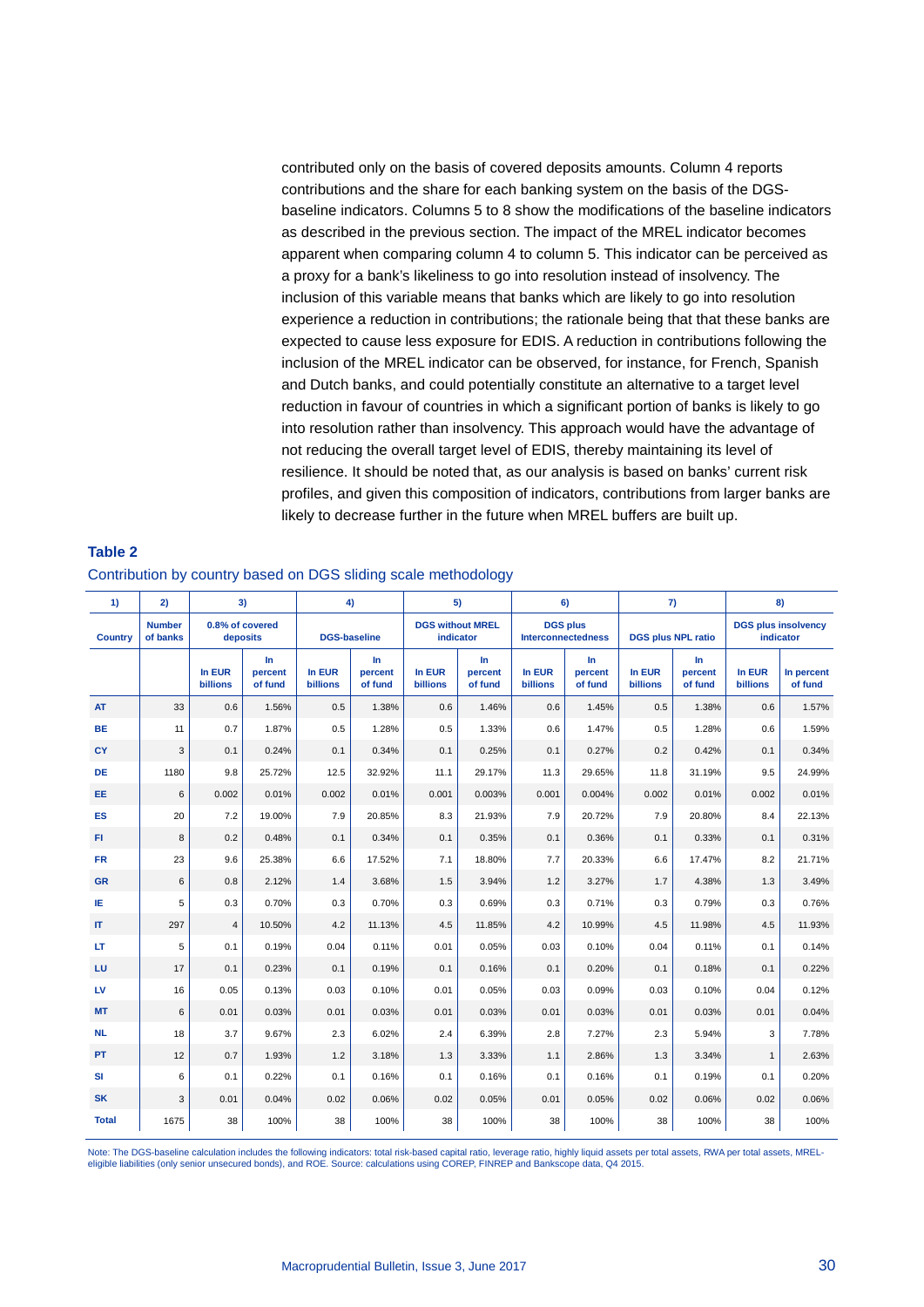Column 6 shows the same DGS methodology including an indicator for interconnectedness. This would allow the risks posed by the failure of interconnected banks to the rest of the banking system, and hence to EDIS, to be taken into account. Column 7 shows the results with the inclusion, on top of the baseline, of an indicator for NPLs, the NPL ratio (non-performing loans and advances over total gross loans and advances as reported in FINREP). The ratio is only included for 134 banks, including 89 SIs and 45 LSIs, and for the other banks in the sample it is set to zero. While the inclusion of this indicator does not allow us to draw definitive conclusions regarding the banks' contributions due to data limitations, NPLs are likely to be an important indicator affecting the possibility of cross-subsidisation within EDIS. In addition, column 8 reports risk-based contributions when the World Bank index for the strength of insolvency frameworks is included. The inclusion of the index modifies the contributions of some banking systems in different member countries.

Table 3 gives information about the magnitude of cross-subsidisation between banking systems using a non-systemic banking crisis scenario – systemic crises go beyond the rationale for the establishment of deposit insurance schemes. The table refers to contributions based on the DGS-baseline indicators, to resolution scenario B with SRF contribution and to the  $97<sup>th</sup>$ -percentile crisis simulation, which, being the more severe one, shows the larger EDIS exposure numbers. Each set of two columns refers to a given LGD value under resolution and insolvency. Columns 3, 5, 7, 9, 11 and 13 show the EDIS exposure per euro contributed for banking systems in each country. In other words, the sum of the EDIS exposure posed by all banks located in a country is divided by the sum of the contributions of the same banks. A value exceeding one indicates that the banks in a country would contribute less than what they would receive from EDIS in the simulated crisis when 3% of the riskiest banks fail. Therefore, the red cells highlight cross-subsidisation via EDIS between banks in different countries.<sup>[39](#page-30-0)</sup> Columns 4, 6, 8, 10, 12 and 14 show EDIS exposure in euro billions for given LGD values. For a crisis in which 3% of the banks in the sample (51 institutions) fail simultaneously, the analysis shows that there is no crosssubsidisation up to LGD values of 20% (resolution) and 30% (insolvency) of total assets. For loss rates of 25% (resolution) and 37.5% (insolvency) of total assets, banks in two countries would receive more funds from EDIS than they contributed. For loss rates of 30% (resolution) and 45% (insolvency) there are three banking systems which would receive more funds from EDIS than they contributed. Given the high loss rates necessary to produce cross-subsidisation (and given that such rates are set equally high for all banks, making the crisis more severe), these findings do not suggest an unwarranted systematic cross-subsidisation via EDIS.

<span id="page-30-0"></span>This methodology is used as a proxy for cross-subsidisation and is based on several assumptions, including those for the estimation of PDs and the calculation of risk-based contributions. Among the various caveats, as explained in Section 2.1, is the fact that the coefficients to calculate PDs are estimated using through-the-cycle data while PDs are obtained using point-in-time data for the independent variables. Risk-based contributions are also based on point-in-time data. The effectiveness of the risk-based contributions as a tool to mitigate cross-subsidisation is therefore subject to the aforementioned limitations.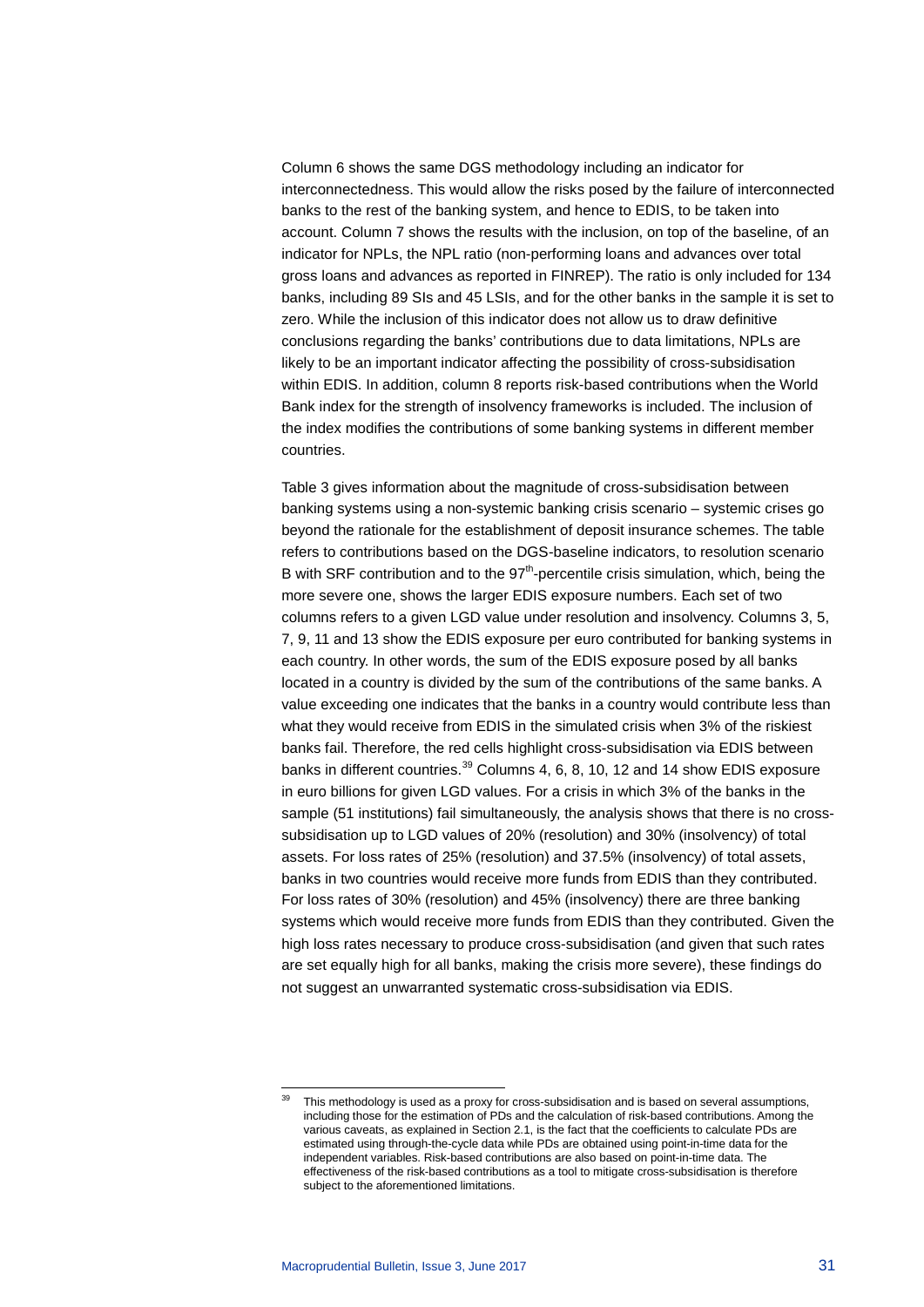# **Table 3**

### Cross-subsidisation: Fund exposure in EUR billions and per euro contributed

**Loss-absorbency scenario B with 97th-percentile crisis simulation with SRF contribution; banks' contributions to EDIS based on DGS sliding scale method and DGS-baseline indicators**

|                                   | <b>Loss - Resolution (% TA)</b>                  | 5%                           |                           | 10%                          |                           | 15%                          |                     | 20%                          |                           | 25%                          |                    | 30%                          |                           |
|-----------------------------------|--------------------------------------------------|------------------------------|---------------------------|------------------------------|---------------------------|------------------------------|---------------------|------------------------------|---------------------------|------------------------------|--------------------|------------------------------|---------------------------|
|                                   | Loss - Insolvency (% TA)                         | 7.5%                         |                           | 15%                          |                           | 22.5%                        |                     |                              | 30%                       |                              | 37.5%<br>45%       |                              |                           |
|                                   |                                                  |                              |                           |                              |                           |                              |                     | <b>EDIS Exposure</b>         |                           |                              |                    |                              |                           |
| 1)                                | 2)                                               | 3)                           | 4)                        | 5)                           | 6)                        | 7)                           | 8)                  | 9)                           | 10)                       | 11)                          | 12)                | 13)                          | 14)                       |
| <b>Country</b>                    | <b>Contribution</b><br>In EUR<br><b>billions</b> | per euro<br>contribu-<br>ted | in EUR<br><b>billions</b> | per euro<br>contribu-<br>ted | in EUR<br><b>billions</b> | per euro<br>contribu-<br>ted | in EUR<br>billions  | per euro<br>contribu-<br>ted | in EUR<br><b>billions</b> | per euro<br>contribu-<br>ted | in EUR<br>billions | per euro<br>contribu-<br>ted | in EUR<br><b>billions</b> |
| AT                                | 0.52                                             | $\mathbf 0$                  | $\mathsf 0$               | $\mathsf 0$                  | $\mathsf{O}\xspace$       | $\mathbf 0$                  | $\mathsf 0$         | $\mathsf 0$                  | 0                         | $\mathbf 0$                  | $\mathbf 0$        | $\pmb{0}$                    | $\mathsf 0$               |
| <b>BE</b>                         | 0.48                                             | $\mathbf 0$                  | $\mathbf 0$               | 0                            | 0                         | $\mathbf 0$                  | $\mathbf 0$         | $\mathbf 0$                  | 0                         | 0                            | $\mathbf 0$        | $\mathbf 0$                  | 0                         |
| CY                                | 0.13                                             | $\mathbf 0$                  | $\mathbf{0}$              | $\mathbf{0}$                 | $\mathbf{0}$              | $\Omega$                     | $\mathbf{0}$        | $\mathbf{0}$                 | $\mathbf{0}$              | $\mathbf{0}$                 | $\Omega$           | $\Omega$                     | $\mathbf 0$               |
| DE                                | 12.49                                            | $\mathbf 0$                  | $\mathbf 0$               | $\mathbf 0$                  | $\mathbf 0$               | $\mathbf 0$                  | $\mathbf 0$         | $\mathbf 0$                  | $\mathbf 0$               | $\mathbf 0$                  | $\mathbf 0$        | $\mathbf 0$                  | $\pmb{0}$                 |
| EE                                | 0.002                                            | $\mathbf 0$                  | $\mathbf 0$               | $\mathbf 0$                  | $\mathbf 0$               | $\pmb{0}$                    | $\mathsf{O}\xspace$ | $\mathbf{0}$                 | $\pmb{0}$                 | 0                            | $\pmb{0}$          | $\pmb{0}$                    | $\mathbf 0$               |
| ES                                | 7.92                                             | $\mathbf 0$                  | $\mathbf 0$               | $\mathbf 0$                  | 0                         | $\mathbf 0$                  | $\mathbf 0$         | 0.26                         | 2.1                       | 1.04                         | 8.2                | 2.21                         | 17.5                      |
| FI.                               | 0.13                                             | $\mathsf 0$                  | $\mathbf 0$               | $\mathbf 0$                  | $\pmb{0}$                 | $\pmb{0}$                    | $\mathsf{O}\xspace$ | $\mathbf{0}$                 | 0                         | $\mathbf 0$                  | $\mathbf 0$        | $\mathbf 0$                  | $\mathsf 0$               |
| <b>FR</b>                         | 6.65                                             | $\mathbf 0$                  | $\mathbf 0$               | $\mathbf 0$                  | 0                         | $\mathbf 0$                  | $\mathbf 0$         | $\Omega$                     | $\mathbf 0$               | $\Omega$                     | $\mathbf 0$        | 5.38                         | 35.8                      |
| <b>GR</b>                         | 1.39                                             | $\pmb{0}$                    | 0                         | $\mathsf 0$                  | $\mathbf 0$               | $\mathbf{0}$                 | $\mathsf{O}\xspace$ | 0.63                         | 0.9                       | 11.11                        | 15.5               | 22.21                        | 31                        |
| IE                                | 0.27                                             | $\mathbf 0$                  | $\mathsf 0$               | 0                            | 0                         | $\mathbf 0$                  | $\mathbf 0$         | $\mathbf 0$                  | 0                         | 0                            | $\mathbf 0$        | $\mathbf 0$                  | $\mathbf 0$               |
| $\ensuremath{\mathsf{IT}}\xspace$ | 4.23                                             | $\mathbf 0$                  | $\pmb{0}$                 | $\mathsf 0$                  | $\pmb{0}$                 | $\pmb{0}$                    | $\mathsf{O}\xspace$ | 0.001                        | 0.003                     | 0.01                         | 0.04               | 0.09                         | 0.4                       |
| LT                                | 0.04                                             | $\Omega$                     | $\mathbf 0$               | $\mathbf 0$                  | 0                         | $\mathbf 0$                  | $\mathbf 0$         | $\Omega$                     | 0                         | 0                            | $\mathbf 0$        | $\mathbf 0$                  | $\mathbf 0$               |
| LU                                | 0.07                                             | $\mathbf 0$                  | $\mathbf{0}$              | $\mathbf{0}$                 | $\mathbf 0$               | $\mathbf 0$                  | $\mathbf{0}$        | $\mathbf{0}$                 | $\mathbf{0}$              | $\pmb{0}$                    | $\mathbf 0$        | $\mathbf{0}$                 | $\mathsf{O}\xspace$       |
| LV                                | 0.04                                             | $\pmb{0}$                    | 0                         | 0                            | 0                         | 0                            | $\mathsf 0$         | $\mathbf 0$                  | 0                         | $\pmb{0}$                    | $\mathbf 0$        | $\mathbf 0$                  | 0                         |
| <b>MT</b>                         | 0.01                                             | $\mathbf 0$                  | $\pmb{0}$                 | $\mathbf 0$                  | $\mathbf 0$               | $\mathbf 0$                  | $\mathbf{0}$        | $\mathbf{0}$                 | $\mathbf 0$               | $\pmb{0}$                    | $\mathbf{0}$       | $\mathbf{0}$                 | $\pmb{0}$                 |
| <b>NL</b>                         | 2.29                                             | $\mathbf 0$                  | $\mathbf 0$               | $\mathsf 0$                  | 0                         | $\mathbf 0$                  | $\mathbf 0$         | $\mathbf 0$                  | 0                         | 0                            | $\mathbf 0$        | $\mathbf 0$                  | $\pmb{0}$                 |
| <b>PT</b>                         | 1.21                                             | $\mathbf 0$                  | $\mathsf 0$               | $\mathbf 0$                  | $\mathbf 0$               | $\mathbf 0$                  | $\mathsf 0$         | $\mathbf{0}$                 | $\mathbf{0}$              | $\mathbf 0$                  | $\mathbf 0$        | 0.9                          | 1.1                       |
| SI                                | 0.06                                             | $\mathbf 0$                  | $\mathsf 0$               | $\mathbf 0$                  | 0                         | $\mathbf 0$                  | $\mathbf 0$         | $\mathbf 0$                  | 0                         | 0                            | $\pmb{0}$          | $\mathbf 0$                  | $\pmb{0}$                 |
| <b>SK</b>                         | 0.02                                             | $\mathbf 0$                  | $\mathbf 0$               | $\mathbf 0$                  | $\mathbf 0$               | $\mathbf 0$                  | $\mathsf{O}\xspace$ | $\mathbf{0}$                 | 0                         | 0                            | $\pmb{0}$          | $\mathbf{0}$                 | $\mathbf 0$               |
| <b>SUM</b>                        | 38                                               |                              | 0                         |                              | 0                         |                              | $\mathbf 0$         |                              | 3                         |                              | 23.8               |                              | 85.8                      |

Note: EDIS exposure per euro contributed for each country is calculated as the sum of EDIS exposures to all banks within a country divided by the sum of contributions of all banks'<br>of that country. Source: calculations on

# 4 Conclusions

The analysis leads to the following conclusions:

**First, a fully-funded DIF with ex-ante contributions of 0.8% of covered deposits (€38 billion in the sample analysed) would be sufficient to cover pay-outs in a non-systemic crisis, which is by design a goal of a deposit insurance scheme – other safety net tools such as a backstop are necessary to deal with systemic crises.** Considering a scenario where the riskiest 3% of euro area banks fail simultaneously and only MREL-eligible liabilities are bailed-in (with the exception of large corporate deposits above €100,000), losses in resolution and insolvency would need to be greater than 25% and 37.5% of banks' total assets, respectively, to exhaust the DIF. This LGD scenario is considerably more severe than historical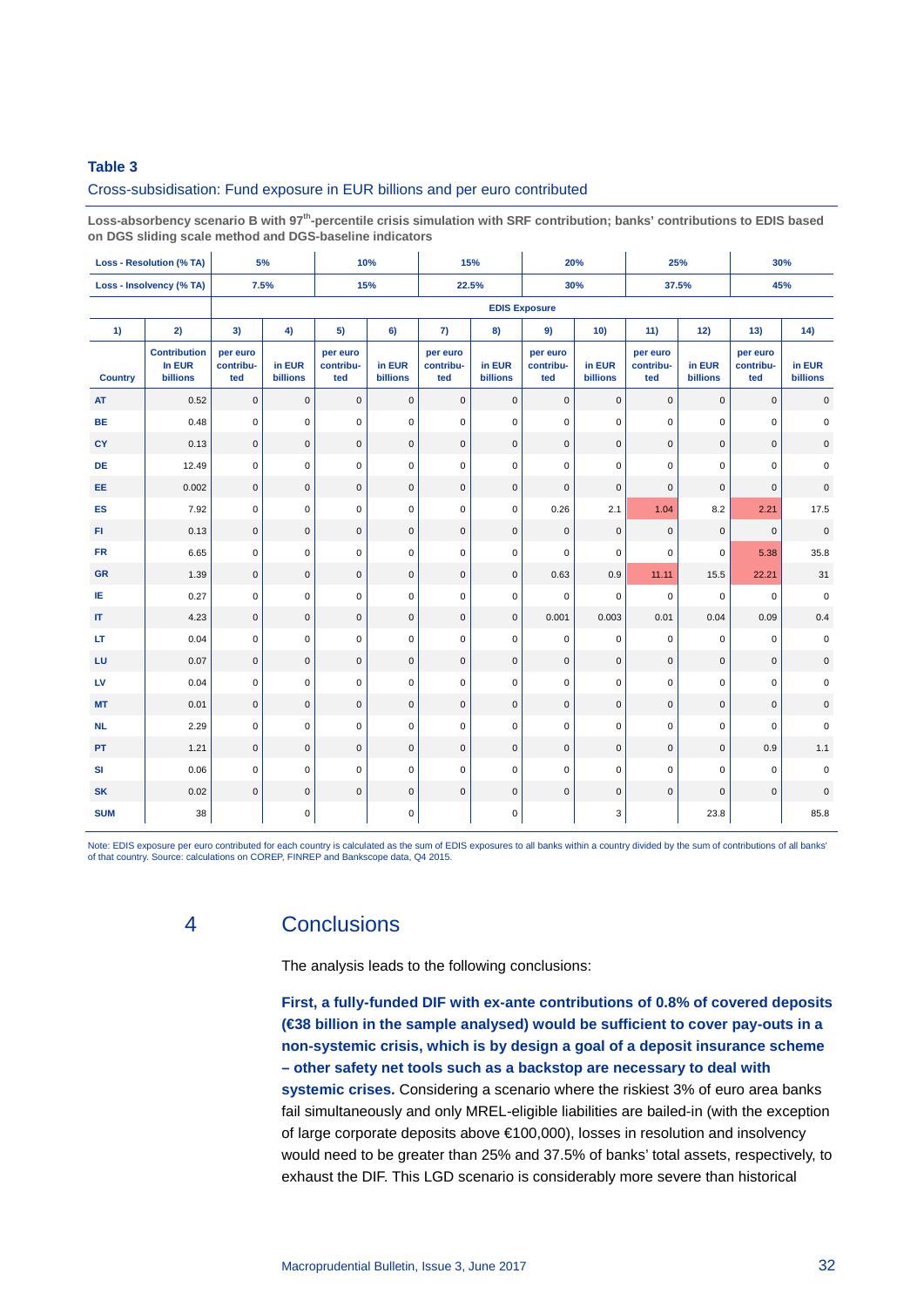losses both in Europe and in the United States, including the recent global financial crisis, as it is assumed that banks are failing simultaneously and LGDs are fixed at high levels for the entire banking system.

**Second, the specificities of a banking system can be taken into account in the risk-based contributions to the DIF, which is preferable to the lowering of the EDIS target level.** The methodology follows the EBA Guidelines for national DGS contributions but is applied to all participating banks within the scope of EDIS to ensure that a bank's risk profile is compared to its peers across the banking union rather than within each national banking system. The features of a banking system can be appropriately reflected in the risk-based contributions using a "polluter pays" approach. This would have the benefit of keeping the credible target level of EDIS, which has been shown to be appropriate in dealing with a non-systemic banking crisis. Furthermore, risk-based contributions would allow a wide range of factors which are likely to have an impact on EDIS to be taken into account. For example, including an indicator for MREL-eligible liabilities provides an indication of banks' loss absorbency capacity and could also be a proxy for the likelihood of a bank going into resolution rather than insolvency. Therefore, including this variable means that banks that are likely to go into resolution may have their contributions reduced because of their higher loss absorbing capacities and the resulting potentially lower exposure for EDIS. This could cater for the fact that a banking system composed of larger institutions would be less likely to benefit from EDIS as these are more likely to be resolved, thus limiting the possible contribution needed from the DIF. Also, the inclusion of an interconnectedness indicator would permit the impact of a bank's failure on the banking system as a whole, and therefore on EDIS, to be taken into account. This would be particularly relevant for a banking system composed mainly of interconnected institutions.

**Third, there is no unwarranted systematic cross-subsidisation within EDIS, in the sense of some banking systems systematically contributing less than they would benefit from the DIF.** A comparison of banks' risk-based contributions to the DIF exposure shows that, even in a severe (non-systemic) banking crisis, while there are some cases in which the contributions of a banking system are lower than the amounts which would be received from EDIS, this is only the case for very high loss rates that have a low probability of occurring.

**In conclusion, EDIS would offer major benefits in terms of depositor protection while posing limited risks in terms of EDIS exposure since, given our assumptions on banks' PDs, LGDs and loss-absorbing capacities, the probability and magnitude of interventions are likely to be low. Additionally, based on the results shown in this chapter the risk of unwarranted crosssubsidisation also appears to be low.** Appropriately-designed risk-based contributions are crucial to establish the right incentives and strike the right balance between ensuring adequate and credible deposit protection and minimising the risk of cross-subsidisation across countries. Risk-based contributions can and should internalise the specificities of a banking system. This would allow moving forward with risk-sharing measures in parallel with risk-reduction measures, address moral hazard and avoid lowering EDIS capacity.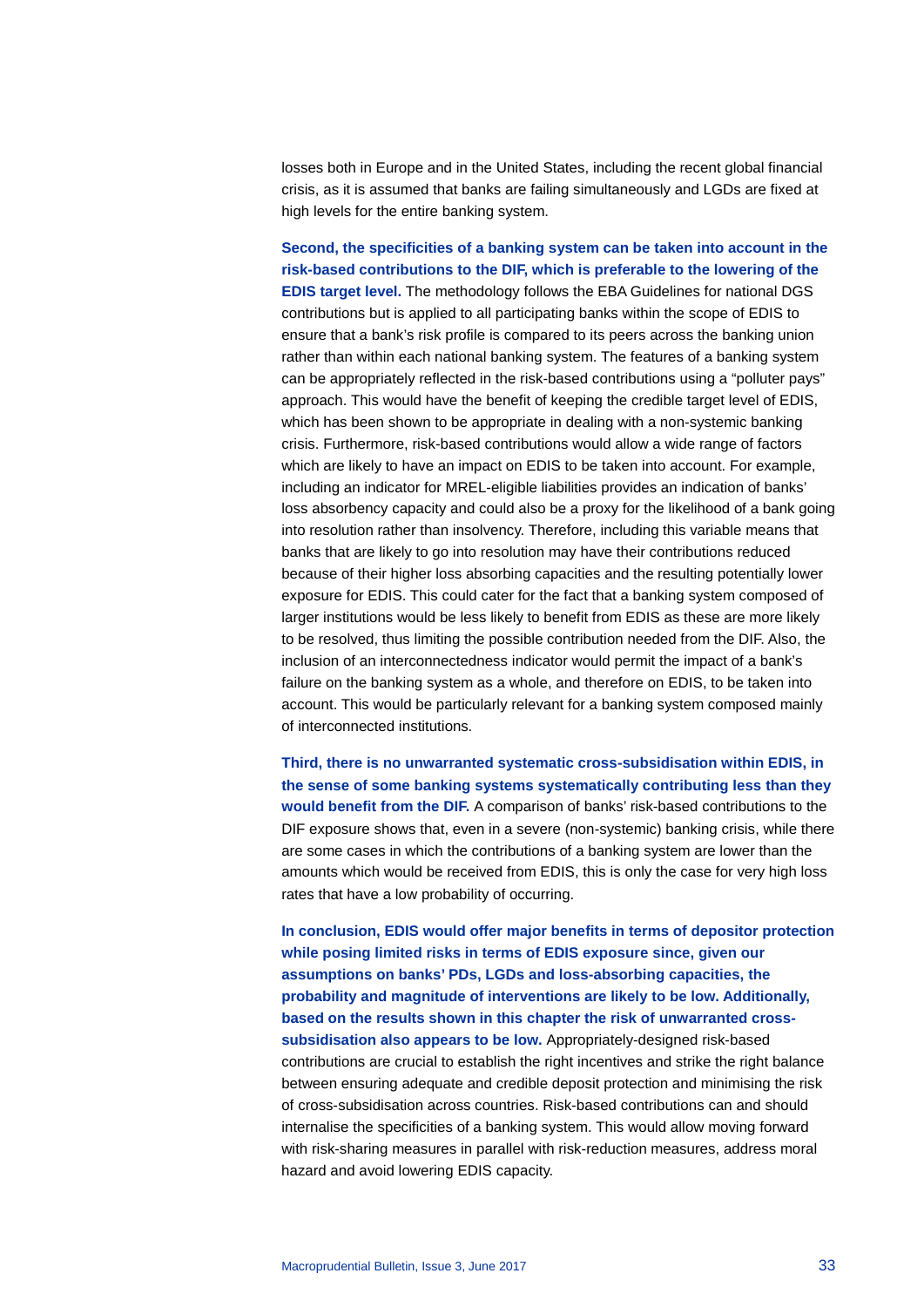# <span id="page-33-0"></span>Annex – Macroprudential policy measures at country level

This Annex provides a summary of the macroprudential policy measures that have been implemented or announced in euro area countries since the publication of the second Macroprudential Bulletin in October 2016. The cut-off date for reporting macroprudential measures was 28 April 2017. An overview of all measures reported to the ECB under Article 5 of the SSM Regulation is provided on the [ECB website](https://www.ecb.europa.eu/pub/fsr/html/measures.en.html)<sup>[40](#page-33-1)</sup>. The aim of each macroprudential policy measure is described in further detail either in the first issue of the [Macroprudential Bulletin](https://www.ecb.europa.eu/pub/pdf/other/ecbmpbu201603.en.pdf) or in the [glossary.](#page-38-0)

# 1 Capital requirements at country level

### **Chart A displays the minimum and the maximum combined buffer**

**requirements (CBR).** Whereas the minimum CBR is usually applicable to all banks in one country (blue colour), taking into account the CCoB and the CCyB, the maximum CBR (yellow colour) relates to financial institutions which are required to apply the O-SII, the G-SII or the systemic risk buffer, whichever is higher.<sup>[41](#page-33-2)</sup> In some countries only a few financial institutions are affected by the maximum CBR. In Italy, for example, only two institutions are currently designated as O-SIIs, while in Germany 14 institutions are affected. Overall, the chart also shows that the CBR ranges between 1.25% and 5.5%. The minimum CBR in the euro area ranges from 1.25% (the minimum CCoB) to 3.5% (in Estonia, the 2.5% CCoB and a 1% systemic risk buffer apply to all banks). The institution-specific maximum CBR may be 0%, but in some countries it can add up to 2%. These differences are justified by the heterogeneous macroeconomic developments in the euro area and by the different levels of systemic risk which individual institutions pose to financial stability. Chart A compares the minimum CBR and the maximum CBR from September 2016 with the ones from April 2017. Overall, the minimum CBR has increased<sup>[42](#page-33-3)</sup> since last September due to the phasing-in of the CCoB in 2017 (from 0.625% to 1.25%). At the same time, the maximum CBR in some countries, which reflects individual structural buffers (e.g. O-SIIs), has increased as buffers are either phased-in or newly introduced.

<span id="page-33-1"></span> <sup>40</sup> Latest update on the website: 3 April 2017.

<span id="page-33-2"></span><sup>&</sup>lt;sup>41</sup> In one country (Estonia), the systemic risk buffer applies to all banks. In Estonia and Slovakia, SRB is applied only on domestic exposures, meaning that the buffer comes in addition to the O-SII or G-SII buffers, whichever is greater.

<span id="page-33-3"></span><sup>&</sup>lt;sup>42</sup> Cyprus and Italy stopped the front-loading of the CCoB. Therefore, the CCoB decreased from 2.5% to 1.25%.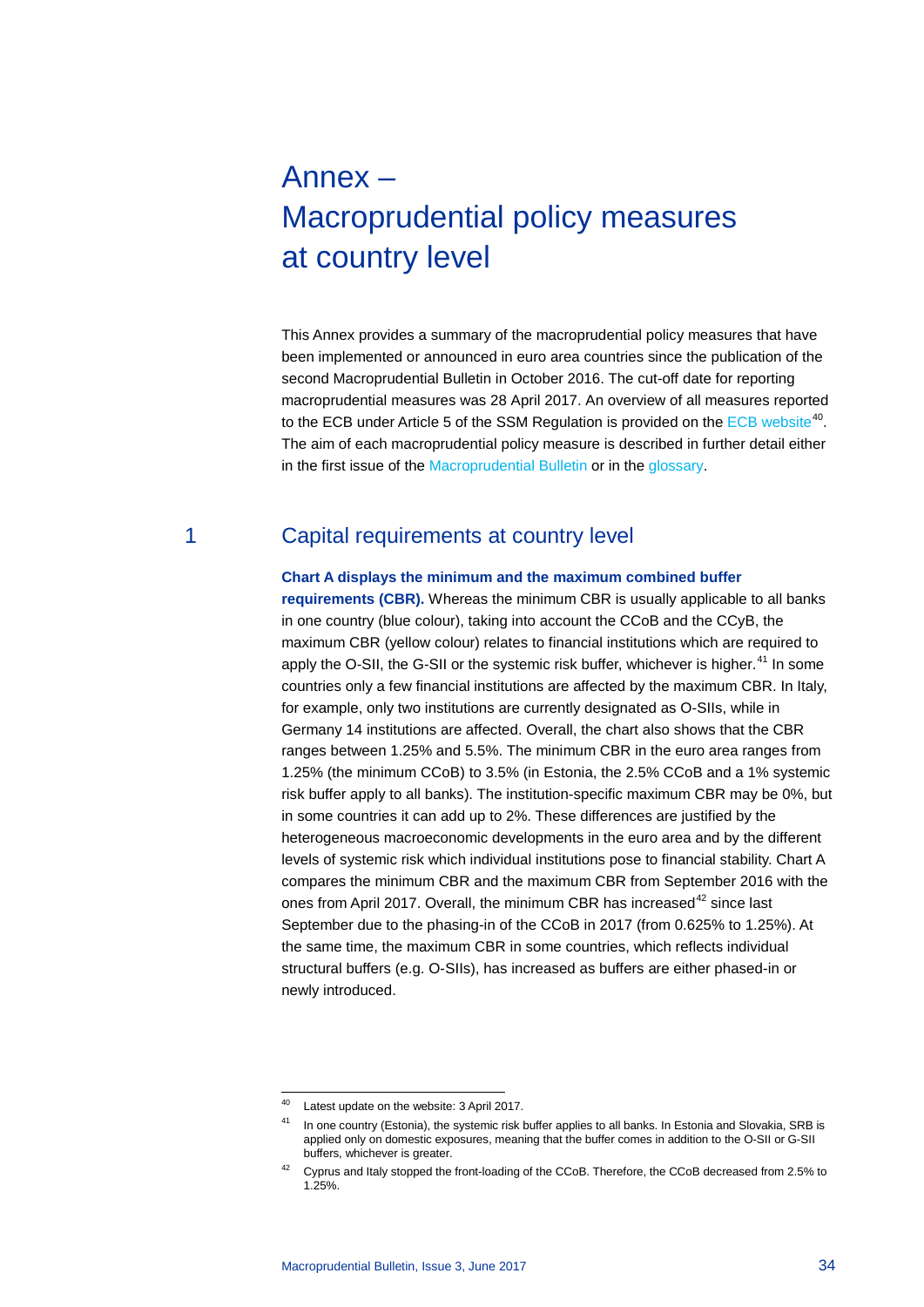## **Figure A**

Overview of combined buffer requirements (CBR)



Scale on the left-hand side: % of total risk exposure amount (RWAs); scale on the right-hand side: total numbers

Source: National notifications.

Note: In some countries, some financial institutions are designated as O-SIIs but no additional buffer requirement applies at this time. Small and medium-sized investment firms are<br>exempted from the CCyB and/or the CCoB in that the buffer applies in addition to the O-SII or G-SII buffer, whichever is greater. The figures only include information on supervised banks (e.g. excluding O-SII buffer requirements for CY investment firms).

2 Macroprudential policy measures

# 2.1 Capital conservation buffers

## **Cyprus**



**In February, the competent authorities of Cyprus** [decided](http://www.cysec.gov.cy/en-GB/legislation/services-markets/Macroprudential-Supervision/CAPITAL-BUFFERS/Capital-Conservation-Buffer-(CCB)/) **to revoke the front loading of the CCoB.** This decision decreased the CCoB from 2.5% to 1.25% in line with the default phasing-in under Article 160 of the CRD. The change was effected through an amendment to the Banking Law of Cyprus and retroactively entered into force on 1 January 2017.

### **Italy**



**The Banca d'Italia** [decided](http://www.bancaditalia.it/compiti/stabilita-finanziaria/politica-macroprudenziale/applicazione-riserva-conserv-capitale/index.html?com.dotmarketing.htmlpage.language=1) **in October 2016 to implement the transitional arrangement for the application of the CCoB provided for by CRD IV, which permits its gradual phasing-in.** This phasing-in foresees a CCoB of 1.25% in 2017. This decision amends the one made in 2013, when the CRD IV was transposed, to bring forward the application of the "fully loaded" buffer (2.5% risk-weighted assets) on a consolidated basis for banking groups and individually for stand-alone banks. The decision responds to the need to align the Italian regulatory framework with that of the majority of euro area countries. On the one hand, this ensures equal treatment for the banks of different countries, while, on the other, it narrows the gap between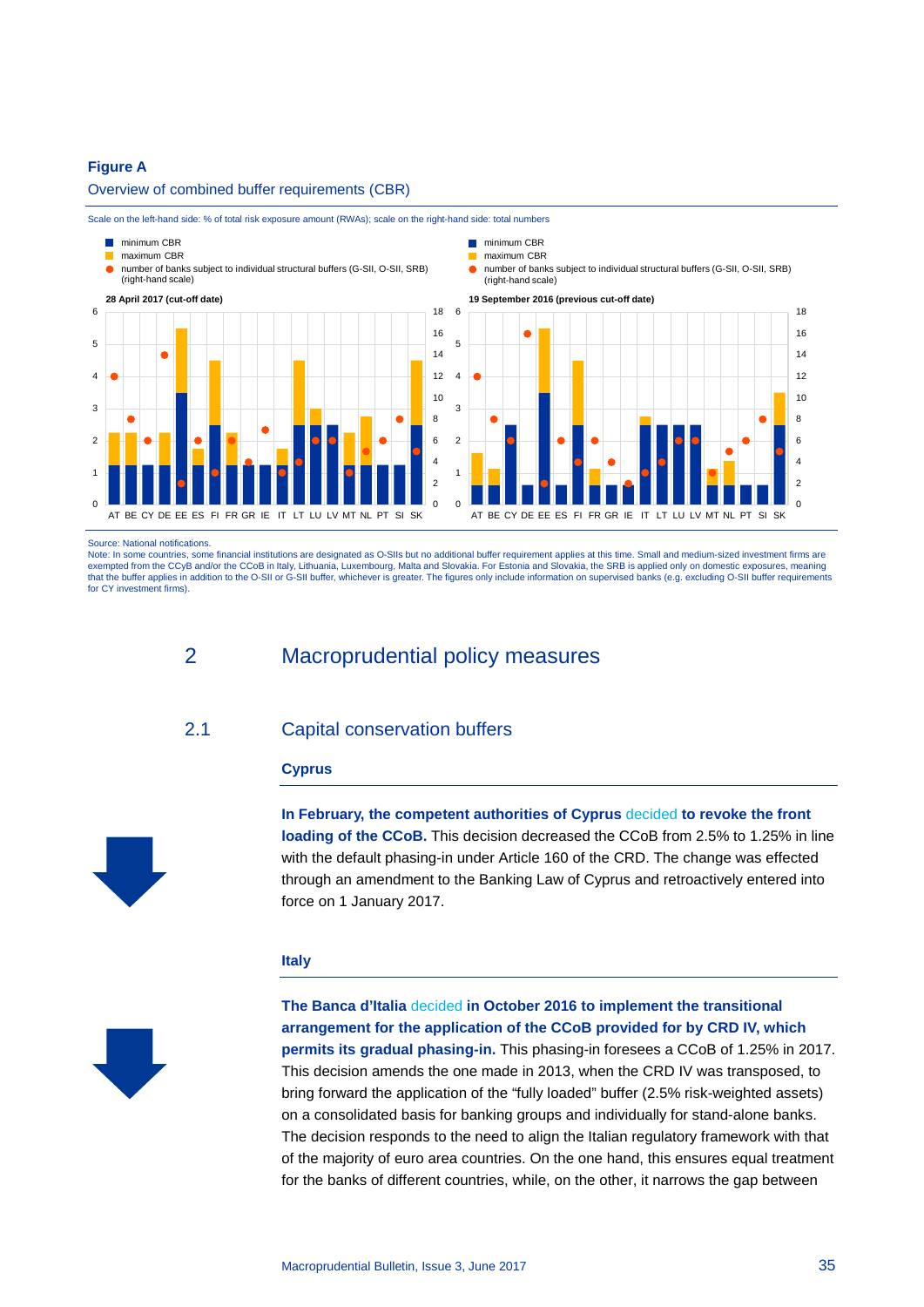national regulatory frameworks in line with the work undertaken by ECB Banking Supervision to minimise the differences in the prudential regulation applicable to banks.

# 2.2 Countercyclical capital buffers

## **All euro area countries**



**All euro area countries that notified countercyclical capital buffer (CCyB) rate measures to the ECB decided to maintain the CCyB at 0% since the last publication of the Macroprudential Bulletin, with the exception of Slovakia**, which [confirmed](http://www.nbs.sk/_img/Documents/_Dohlad/Makropolitika/1-2017.pdf) its decision to keep the CCyB rate at 0.5% from August 2017 also beyond May 2018. Slovakia based its decision on the fact that the domestic credit-to-GDP trend gap had increased to 2.98%, above the 2% threshold that indicates a need for an increase in the countercyclical buffer rate. Since the continuation of the expansionary phase was already expected when the non-zero CCyB was adopted in July 2016 and as actual developments are in line with these expectations, no revision of the CCyB rate was deemed necessary by the Slovakian authorities.

# 2.3 Other systemically important institutions (O-SII) buffers

# **All euro area countries**

**Almost all national competent authorities in euro area countries have notified the ECB of their decisions on capital buffers for O-SIIs in the last six months.** The decisions on O-SII buffers were based on the newly introduced [ECB](#page-3-0)  [methodology](#page-3-0) for assessing O-SII buffers, which is why the heterogeneity in the calibration by national authorities of O-SII buffers in comparable economic and financial systems has decreased. Overall, the number of banks which have been designated as O-SIIs has increased slightly since October. In total, 110 banks have been designated as O-SIIs. An overview of the current buffer range is provided on the new [ECB website \(external link\).](https://www.ecb.europa.eu/pub/fsr/html/measures.en.html)

# 2.4 Global systemically important banks (G-SIB) buffers

# **France, Germany, Italy, the Netherlands and Spain**



**The macroprudential policy authorities in SSM countries carried out the 2016 update of Global Systemically Important Banks (G-SIBs).** The ECB and national authorities have identified eight banks in [France](https://acpr.banque-france.fr/nc/publications/registre-officiel.html) (BNP Paribas, Groupe BPCE, Group Crédit Agricole, Société Générale), [Germany](https://www.bafin.de/SharedDocs/Downloads/DE/BaFinJournal/2016/bj_1612.pdf) (Deutsche Bank), [Italy](https://www.bancaditalia.it/compiti/stabilita-finanziaria/politica-macroprudenziale/identificazione-unicredit2/index.html?com.dotmarketing.htmlpage.language=1) (Unicredit), the [Netherlands](http://www.dnb.nl/en/about-dnb/duties/financial-stability/macroprudentiele-instrumenten/index.jsp) (ING Bank) and [Spain](http://www.bde.es/bde/en/areas/estabilidad/politica-macropr/) (Santander) as G-SIBs with buffer rates between 0.5% and 1.0% in 2017 (fully loaded in 2019: between 1.0% and 2.0%).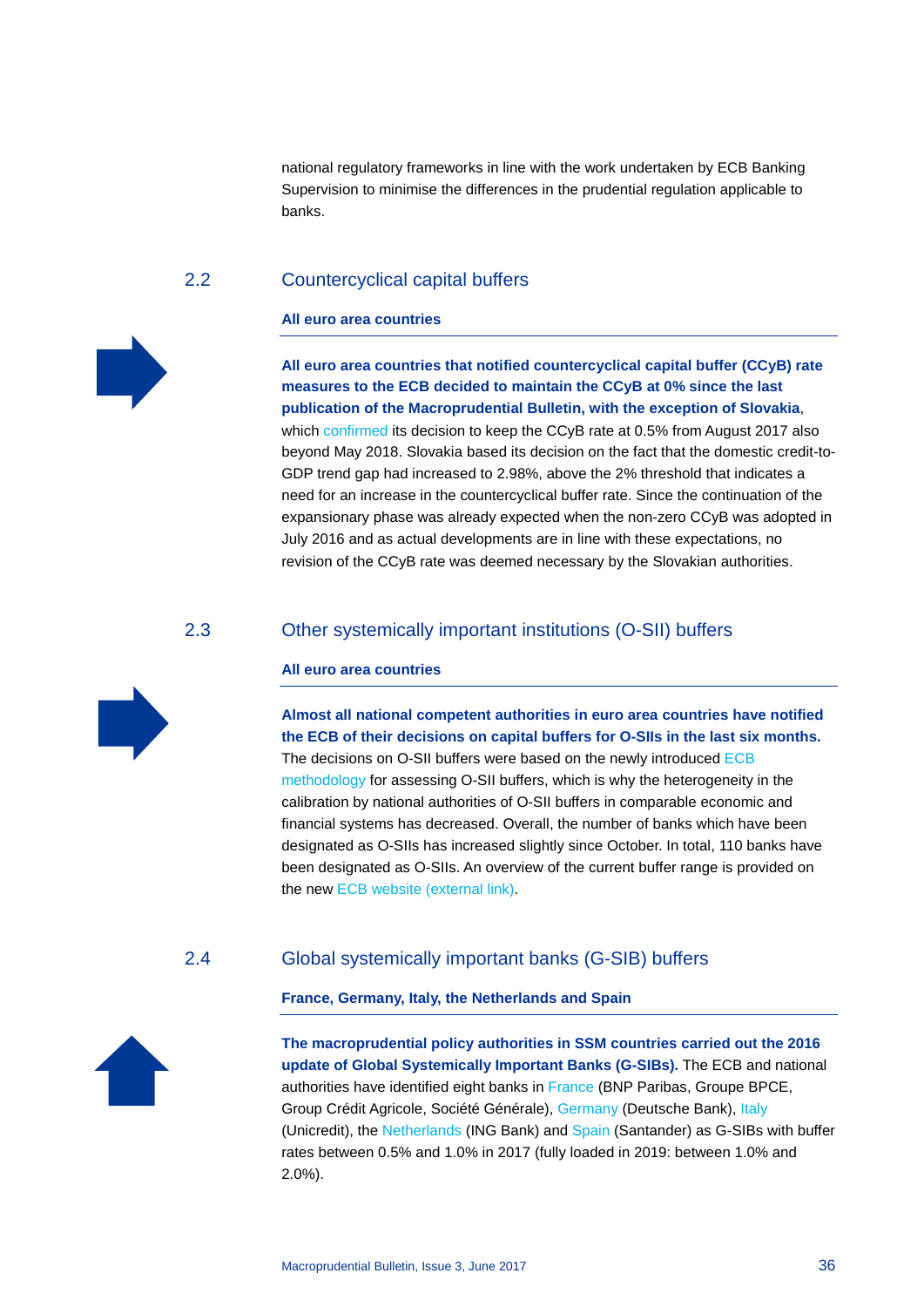# 2.5 Other macroprudential measures

### **Cyprus and Latvia**



**The Central Bank of Cyprus (**[CBC](http://www.centralbank.gov.cy/nqcontent.cfm?a_id=16045&lang=en)**) as well as the Latvian Financial and Capital Market Commission (**[FCMC](http://www.fktk.lv/en/publications/press-releases/5983-fcmc-adopts-decisions-on-reciprocation-of-estonian-and-belgian-macro-prudential-measures.html?highlight=WyJyZWNpcHJvY2F0aW9uIiwib2YiLCJyZWNpcHJvY2F0aW9uIG9mIl0=)**) have decided to reciprocate a macroprudential measure that was adopted by the National Bank of Belgium.**

The Belgian measure constitutes a 5% risk-weight add-on to the Belgian mortgage loan exposures of credit institutions. The Belgian measure must be applied by those credit institutions that are established in Cyprus or Latvia which use the internalratings based (IRB) approach and have a branch located in Belgium, or use the IRB approach and their exposures to Belgian mortgage loans are provided directly crossborder, or do not use the IRB approach and have direct cross-border exposures to the Belgian mortgage market.

### **Ireland**



**The Central Bank of Ireland** [introduced](http://www.centralbank.ie/stability/MacroprudentialPol/Documents/SI%20568%20of%202016%20final.pdf) **a variation in the LTV limits for Principal Dwelling Homes,** with the objective of increasing the resilience of Irish households and banks against the risk related to residential real estate in the context of high exposure to this sector. According to the revised lending standard restrictions, loans exceeding an LTV ratio of 80% should not amount to more than 20% of aggregate new loans for non-first time buyers. For first-time buyers the LTV limit is 90%, which should not exceed more than 5% of the total amount of such loans per lender per calendar year. For buy-to-let a 70% LTV limit applies, which should not exceed more than 10% of the total amount of such loans per lender per calendar year.

## **Slovakia**

**The ECB was** [informed](https://www.esrb.europa.eu/pub/pdf/notifications/other/20161220_Narodna_Banka_Slovenska.en.pdf?62d0c2b78cd71df05635be780d811337) **by Národná banka Slovenska about macroprudential measures related to housing loans.** The measures relate to:

- **Limit on debt service to income (DSTI) ratio:** Loan instalments (for both new and existing loans, subject to an assumed interest rate increase of 2 p.p., if the interest rate is not fixed) cannot exceed 80% of the borrower's disposable income.<sup>[43](#page-36-0)</sup> The measure will be phased in starting on 1 March 2017.
- **LTV limits (application in parallel):**
	- (a) LTV cannot exceed 100%.
	- (b) The share of new loans with LTV>90% cannot exceed 10%.
	- (c) The share of new loans with LTV>80% cannot exceed 40%. The measures apply as of 1 January 2017 and measures under b) and c) are subject to a phasing-in period.



<span id="page-36-0"></span>Disposable income is defined as net income less the minimum subsistence amount (including the minimum subsistence amount for children and spouse, if applicable).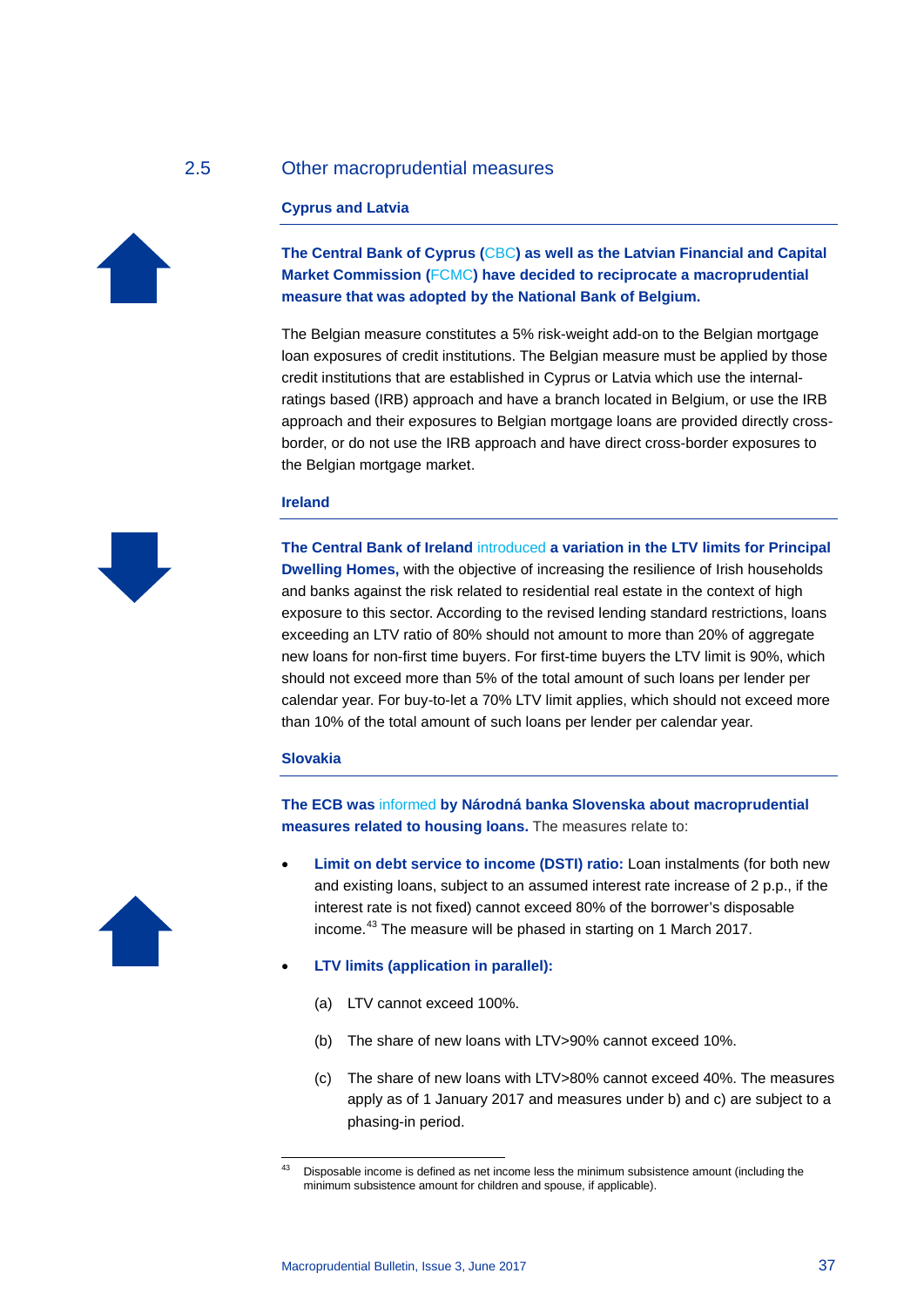### • **Maturity limits:**

- (a) Loans secured by residential real estate (RRE): maximum maturity is 30 years with a possible exemption of 10% of new loans.
- (b) Loans not secured by RRE granted by building societies:
	- (i) maximum maturity: 30 years;
	- (ii) max. share of new loans over 25 years: 10%;
	- (iii) max. share of new loans over 20 years: 20%.
- (c) Other loans not secured by RRE: 8 years. The measures apply as of 1 January 2017.

The implementation of these measures is related to the transformation of an existing non-binding NBS Recommendation into binding law. Two measures are new or tightened: the DSTI limit and the maximum share of new loans with LTV > 80%.

## **Slovenia**



**Banka Slovenije issued a** [recommendation](https://www.bsi.si/en/financial-stability.asp?MapaId=2034) **on loan-to-value (LTV) and debt service-to-income (DSTI) ratio limits.** The recommended maximum level of the LTV ratio is 80%. The recommended maximum level of the DSTI ratio is 50% of all income up to €1,700 and 67% of all income exceeding €1,700. The purpose of the recommendation is to ensure that existing credit standards do not become excessively loose, to improve banks' existing risk profile and to harmonise credit standards amongst bank with regard to the LTV and DSTI ratios.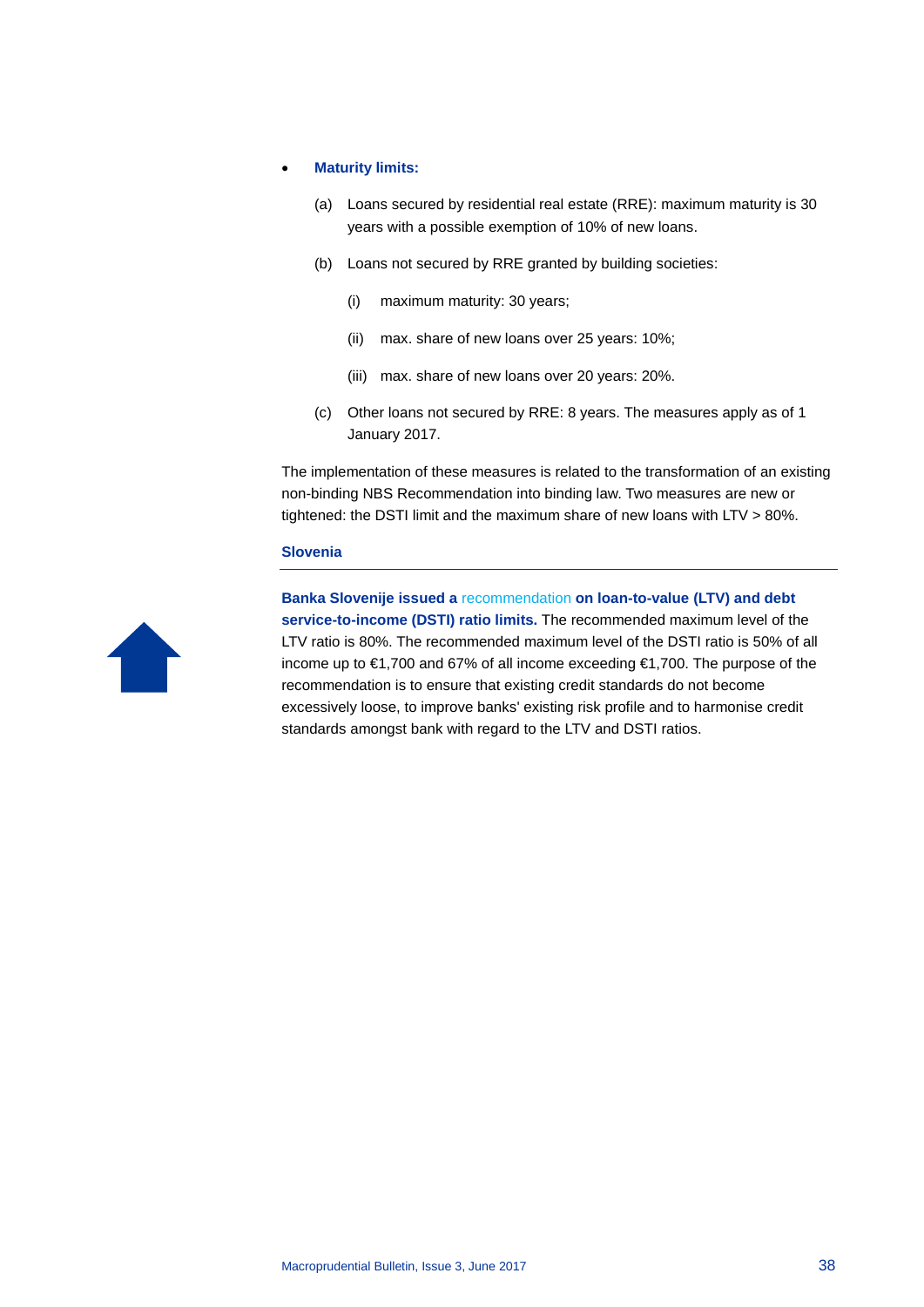# <span id="page-38-0"></span>**Glossary**

# Regulatory framework

### **Bank Recovery and Resolution Directive (BRRD)**

A harmonised framework for the recovery and resolution of credit institutions and investment firms. It introduces harmonised tools and powers relating to prevention, early intervention and resolution for all EU Member States.

### **Basel framework (Basel III)**

A global regulatory framework for banks and banking systems, developed by the Basel Committee on Banking Supervision in response to the financial crisis of 2008. Basel III builds upon the Basel II rulebook. Its aim is to strengthen the regulation, supervision and risk management of the banking sector. The measures aim to improve the banking sector's ability to absorb shocks arising from financial and economic stress, improve risk management and governance, and strengthen banks' transparency and disclosures.

### **Capital Requirements Regulation / Capital Requirements Directive (CRR/CRD IV)**

Regulation on prudential requirements for credit institutions and investment firms (CRR) and Directive on access to the activity of credit institutions and the prudential supervision of credit institutions and investment firms (CRD IV). The CRR/CRD IV package transposes the global standards on bank capital (the Basel III agreement) into EU law.

### **Deposit Guarantee Schemes (DGS) Directive**

Directive on deposit guarantee schemes introducing a harmonisation and simplification of rules and criteria applicable to deposit guarantees.

### **Single Supervisory Mechanism (SSM)**

A mechanism composed of the ECB and national competent authorities in participating Member States for the exercise of the supervisory tasks conferred upon the ECB. The ECB is responsible for the effective and consistent functioning of this mechanism, which forms part of the banking union.

### **SSM Framework Regulation**

The regulatory framework setting out the practical arrangements concerning the cooperation between the ECB and the national competent authorities within the Single Supervisory Mechanism.

### **SSM Regulation (SSMR)**

The legal act creating a single supervisory mechanism for credit institutions in the euro area and, potentially, other EU Member States, as one of the main elements of Europe's banking union. The SSM Regulation confers on the ECB specific tasks concerning policies relating to the prudential supervision of credit institutions and macroprudential policy.

# Capital-based macroprudential policy instruments

### **Capital conservation buffer (CCoB)**

A capital buffer of up to 2.5% of a bank's total exposures to avoid breaches of minimum capital requirements during periods of stress when losses are incurred. The capital buffer has been implemented in Europe via Article 129 CRD IV and must be met with CET1 capital. Phasing-in arrangements apply between 2016 and 2019, but earlier introduction is possible.

### **Combined buffer requirement (CBR)**

The total Common Equity Tier 1 capital required to meet the requirement for the capital conservation buffer extended by an institution-specific countercyclical capital buffer, a G-SII buffer, an O-SII buffer and a systemic risk buffer, as applicable. It is defined in Article 128 CRD IV.

### **Countercyclical capital buffer (CCyB)**

A capital buffer intended to ensure that credit institutions accumulate sufficient capital during periods of excessive credit growth to be able to absorb losses during periods of stress. It has been implemented in Europe via Article 130, 135-140 CRD IV and it amounts to 0-2.5% of total risk exposure amount and must be met with CET1 capital, but it can be set at a higher level under certain procedures. The buffer is institution-specific and is calculated as a weighted average of the CCyB rates that apply in the countries where an institution's credit exposures are located.

### **Global systemically important institutions (G-SII) buffer**

A capital buffer that aims to reduce the moral hazard created by the implicit state support and guarantee of bail-out using taxpayers' money that such institutions enjoy due to their size, cross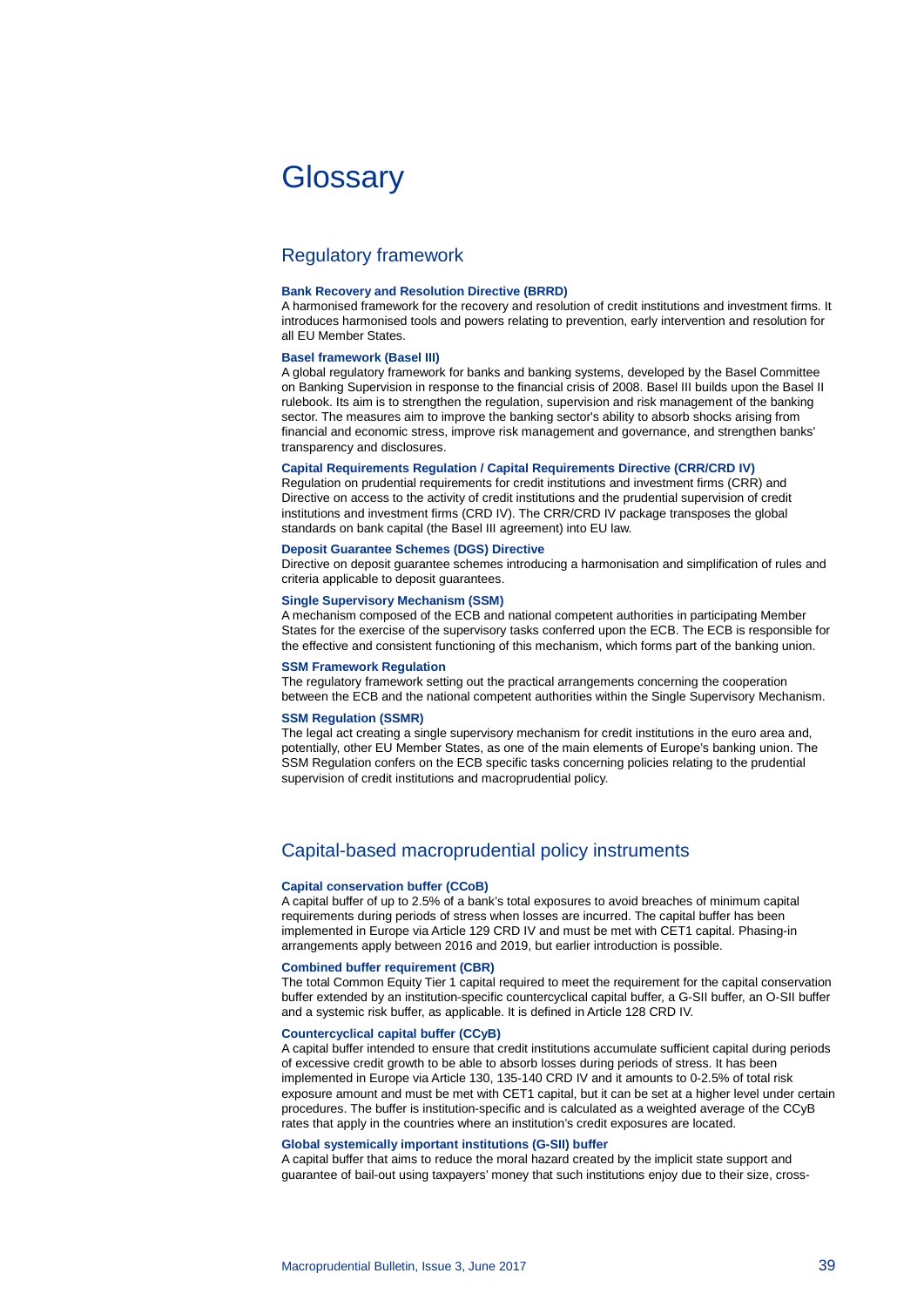border activities and interconnectedness. It has been implemented in Europe via Article 131 CRD IV and amounts to 1-3.5% of total risk exposure amount, to be met with CET1 capital, depending on the degree of systemic importance of an institution. Phasing-in arrangements apply between 2016 and 2019.

### **Leverage ratio**

The Basel III leverage ratio is defined as Tier 1 capital divided by the bank's total exposure, expressed as a percentage. The prudential use of a leverage ratio limit is intended to restrict the build-up of leverage in the banking sector and to strengthen the risk-based requirements by adding a simple, non-risk-based backstop.

### **Other systemically important institutions (O-SII) buffer**

A capital buffer that aims to reduce the moral hazard created by implicit support and guarantee of bailout using taxpayers' money that such institutions enjoy due to their size, cross-border activities and interconnectedness. It has been implemented in Europe via Article 131 CRD IV, amounts to 0- 2% of total risk exposure amount to be met with CET1 capital, and can be applied to domestically important institutions and to institutions important at EU level.

### **Sectoral capital requirements (SCR)**

The prudential rules for the EU banking system provide for the use of more targeted capital-based tools designed to address vulnerabilities that can appear at sectoral level. They can take the form of stricter requirements for loss given default and higher real estate risk weights, which have been implemented via Articles 124, 164 and 458 CRR.

### **Systemic risk buffer (SRB)**

A capital buffer applied to the financial sector or to one or more subsets of the sector, in order to prevent and mitigate long-term non-cyclical systemic or macroprudential risks. It must amount to at least 1% of the targeted risk exposure amount to be met with CET1 capital and can be applied to all exposures or to a subset of exposures. A special notification procedure must be followed in order to set the buffer at rates between 3% and 5%. Buffer rates above 5% are possible, but also require special authorisation (e.g. a Commission implementing act).

# Liquidity-based instruments

### **Liquidity coverage ratio (LCR)**

A short-term liquidity requirement which aims to ensure that credit institutions hold sufficient highquality liquid assets to withstand an acute stress scenario lasting 30 days.

The LCR is calculated in accordance with the following formula: liquidity buffer ÷ net liquidity outflows over a 30 calendar-day stress period = liquidity coverage ratio %. Credit institutions must maintain a liquidity coverage ratio of at least 100%. Phasing-in arrangements apply between 2015 and 2019.

# **Net stable funding ratio (NSFR)**

The amount of available stable funding relative to the amount of required stable funding. Available stable funding is the portion of capital and liabilities that is expected to be stable over a one-year time horizon. The amount of funding required of a specific institution is a function of the liquidity characteristics and residual maturities of the various assets held by that institution as well as those of its off-balance sheet (OBS) exposures. The NSFR should be equal to or higher than 100%.

# Asset-based measures

### **Debt service-to-income (DSTI) ratio:**

A measure of the amount of debt service payments relative to total disposable income. It is frequently used to assess the financial obligations of mortgage-indebted households and their ability to repay debt, and is useful for evaluating their vulnerability to changes in interest rates in countries with a high share of variable rate mortgages.

### **Large exposures**

An institution's exposure to a client or group of connected clients, the value of which is equal to or exceeds 10% of its eligible capital. Limits to large exposures can be implemented in Europe via Article 458 CRR.

### **Loan-to-income (LTI) ratio**

A ratio of the amount borrowed to the total annual income of a borrower.

### **Loan-to-value (LTV) ratio**

The ratio of the amount borrowed to the appraised value or market value of the underlying collateral, usually taken into consideration in relation to loans for real estate financing.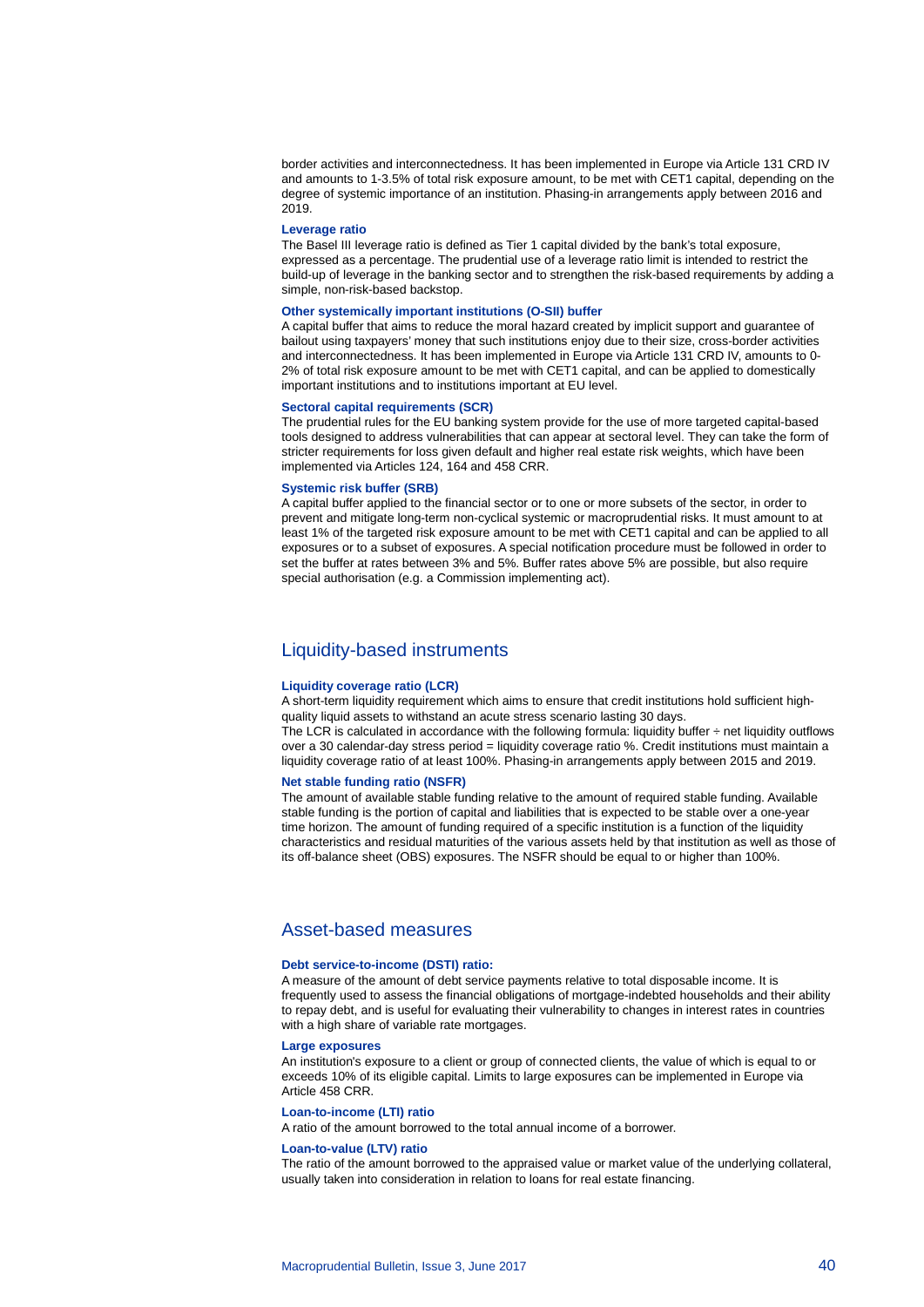## **Abbreviations**

| <b>Countries</b> |                 |           |             |           |                      |
|------------------|-----------------|-----------|-------------|-----------|----------------------|
| <b>BE</b>        | Belgium         | <b>HR</b> | Croatia     | PL        | Poland               |
| <b>BG</b>        | <b>Bulgaria</b> | IT        | Italy       | РT        | Portugal             |
| <b>CZ</b>        | Czech Republic  | CY        | Cyprus      | <b>RO</b> | Romania              |
| <b>DK</b>        | Denmark         | LV.       | Latvia      | <b>SI</b> | Slovenia             |
| <b>DE</b>        | Germany         | LT        | Lithuania   | <b>SK</b> | Slovakia             |
| EE.              | Estonia         | LU        | Luxembourg  | FI        | Finland              |
| ΙE               | Ireland         | HU        | Hungary     | <b>SE</b> | Sweden               |
| <b>GR</b>        | Greece          | МT        | Malta       | <b>UK</b> | United Kingdom       |
| <b>ES</b>        | Spain           | <b>NL</b> | Netherlands | <b>US</b> | <b>United States</b> |
| <b>FR</b>        | France          | AT        | Austria     |           |                      |

In accordance with EU practice, the EU Member States are listed in this report using the alphabetical order of the country names in the national languages.

| <b>Others</b>          |                                                                  |              |                                                          |
|------------------------|------------------------------------------------------------------|--------------|----------------------------------------------------------|
| <b>ABS</b>             | Asset-backed security                                            | <b>ICPF</b>  | Insurance corporations and pension funds                 |
| <b>BCBS</b>            | Basel Committee on Banking Supervision                           | <b>IMF</b>   | International Monetary Fund                              |
| <b>BIS</b>             | <b>Bank for International Settlements</b>                        | <b>IOSCO</b> | International Organization of Securities<br>Commissions  |
| <b>CBR</b>             | Combined buffer requirement                                      | <b>ISDA</b>  | International Swaps and Derivatives                      |
| <b>CC<sub>V</sub>B</b> | Countercyclical capital buffer                                   |              | Association, Inc.                                        |
| <b>CCoB</b>            | Capital conservation buffer                                      | <b>IRBA</b>  | internal ratings-based approach                          |
| CET <sub>1</sub>       | Common Equity Tier 1                                             | <b>LCR</b>   | liquidity coverage ratio                                 |
| <b>CRD</b>             | <b>Capital Requirements Directive</b>                            | <b>LGD</b>   | loss-given-default                                       |
| <b>CRR</b>             | Capital Requirements Regulation                                  | <b>LTD</b>   | loan-to-deposit                                          |
| <b>D-SIB</b>           | Domestic Systemically Important Bank                             | LTI          | loan-to-income                                           |
| <b>DSR</b>             | debt service ratio                                               | <b>LTSF</b>  | loan-to-stable-funding                                   |
| <b>DSTI</b>            | debt-service-to-income                                           | <b>LTV</b>   | loan-to-value                                            |
| DTI                    | debt-to-income                                                   | <b>MFI</b>   | Monetary financial institution                           |
| <b>EAA</b>             | Euro area accounts                                               | <b>MiFID</b> | Markets in Financial Instruments Directive               |
| <b>EBA</b>             | European Banking Authority                                       | <b>MMF</b>   | Money market fund                                        |
| <b>ECB</b>             | European Central Bank                                            | <b>NCA</b>   | National competent authority                             |
| <b>Ecofin Council</b>  |                                                                  | <b>NCB</b>   | National central bank                                    |
| <b>EEA</b>             | European Economic Area                                           | <b>NDA</b>   | National designated authority                            |
| <b>EFSF</b>            | European Financial Stability Facility                            | <b>NSFR</b>  | net stable funding ratio                                 |
| <b>EIOPA</b>           | European Insurance and Occupational<br><b>Pensions Authority</b> | <b>OECD</b>  | Organisation for Economic Cooperation and<br>Development |
| <b>EMIR</b>            | European Market Infrastructure Regulation                        | OJ           | Official Journal of the European Union                   |
| <b>EMU</b>             | Economic and Monetary Union                                      | <b>PD</b>    | probability of default                                   |
| <b>ESA</b>             | <b>European Supervisory Authorities</b>                          | <b>RRE</b>   | residential real estate                                  |
| <b>ESCB</b>            | European System of Central Banks                                 | <b>RWA</b>   | risk-weighted assets                                     |
| <b>ESM</b>             | European Stability Mechanism                                     | <b>SRB</b>   | Systemic risk buffer                                     |
| <b>ESMA</b>            | European Securities and Markets Authority                        | <b>SRM</b>   | Single Resolution Mechanism                              |
| <b>ESRB</b>            | European Systemic Risk Board                                     | <b>SSM</b>   | Single Supervisory Mechanism                             |
| EU                     | European Union                                                   | <b>SSMR</b>  | Single Supervisory Mechanism Regulation                  |
| <b>FSB</b>             | <b>Financial Stability Board</b>                                 |              |                                                          |